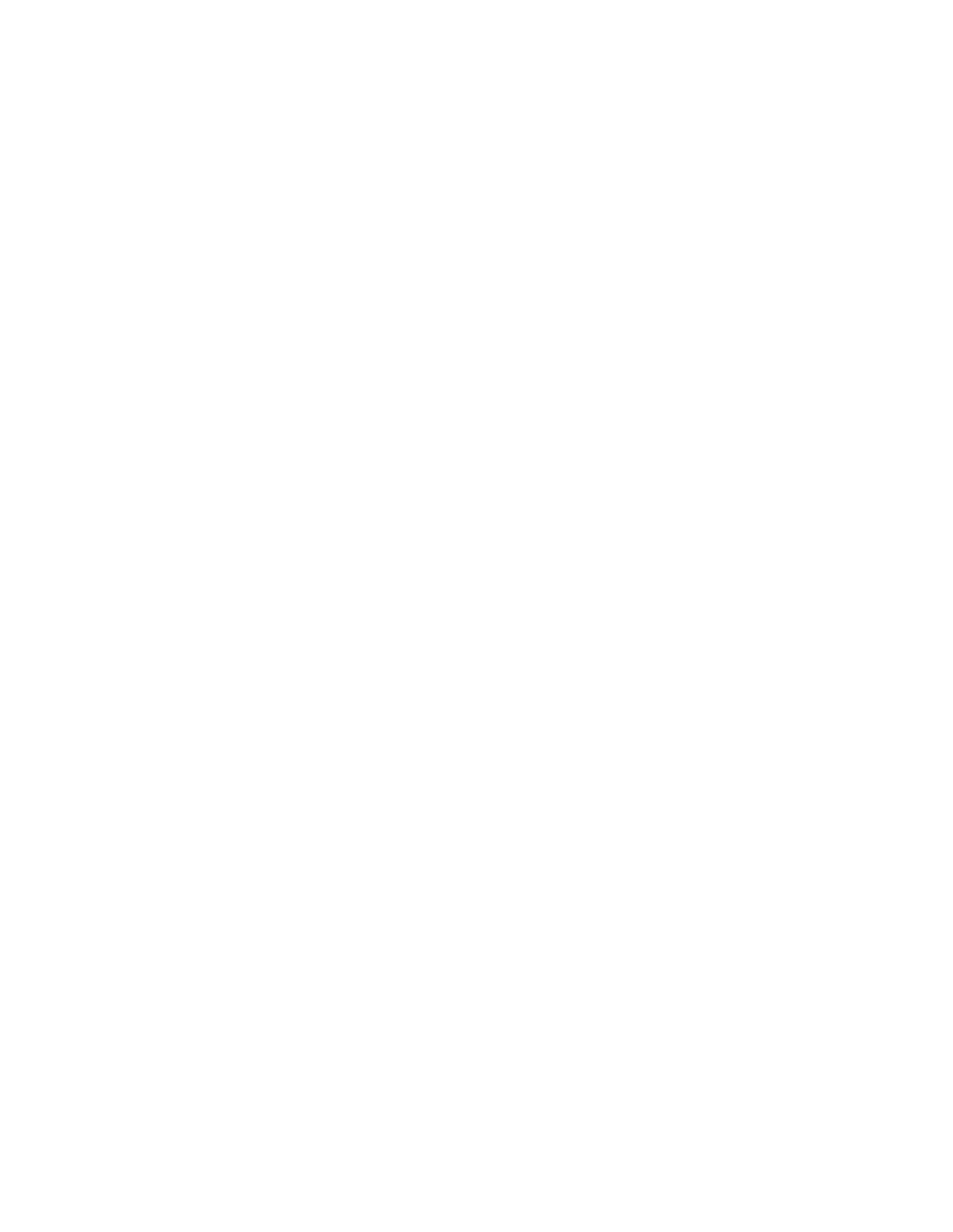# **Table of Contents**

| 1            | <b>OVERVIEW</b>                                                                                                                                                                                   | 1                                |
|--------------|---------------------------------------------------------------------------------------------------------------------------------------------------------------------------------------------------|----------------------------------|
|              | 1.1 Introduction                                                                                                                                                                                  | 1                                |
|              | <b>1.2 Sampling Populations</b>                                                                                                                                                                   | 1                                |
| $\mathbf{2}$ | <b>SUMMARY OF SAMPLING RESULTS</b>                                                                                                                                                                | 3                                |
| 3            | <b>SUMMARY OF RESULTS COMPARED TO PREVIOUS STUDIES</b>                                                                                                                                            | 6                                |
|              | 3.1 Trends in Recycling                                                                                                                                                                           | 6                                |
|              | 3.2 Changes in Recycling: 2000/01 to 2005                                                                                                                                                         | $\overline{7}$                   |
| 4            | <b>COMPOSITION RESULTS, BY SUBPOPULATION</b>                                                                                                                                                      | 8                                |
|              | 4.1 By Service Area<br>4.1.1 North<br>4.1.2 South<br>4.1.3 Comparison between Service Areas                                                                                                       | 9<br>10<br>10<br>11              |
|              | 4.2 By Generator Type<br>4.2.1 Single-family Composition<br>4.2.2 Multifamily Composition<br>4.2.3 Comparison between Generator Types                                                             | 13<br>14<br>14<br>15             |
|              | 4.3 By Generator Type and Service Area<br>4.3.1 Single-family North<br>4.3.2 Single-family South<br>4.3.3 Multifamily North<br>4.3.4 Multifamily South<br>4.3.5 Comparison between Subpopulations | 17<br>18<br>18<br>19<br>19<br>20 |
|              | <b>Appendix A Recycling Component Categories</b><br><b>Appendix B Sampling Methodology</b>                                                                                                        |                                  |

**Appendix C Comments on Monthly Sampling Events** 

**Appendix D Recycling Composition Calculations** 

**Appendix E Year to Year Comparison Calculations** 

**Appendix F Field Forms**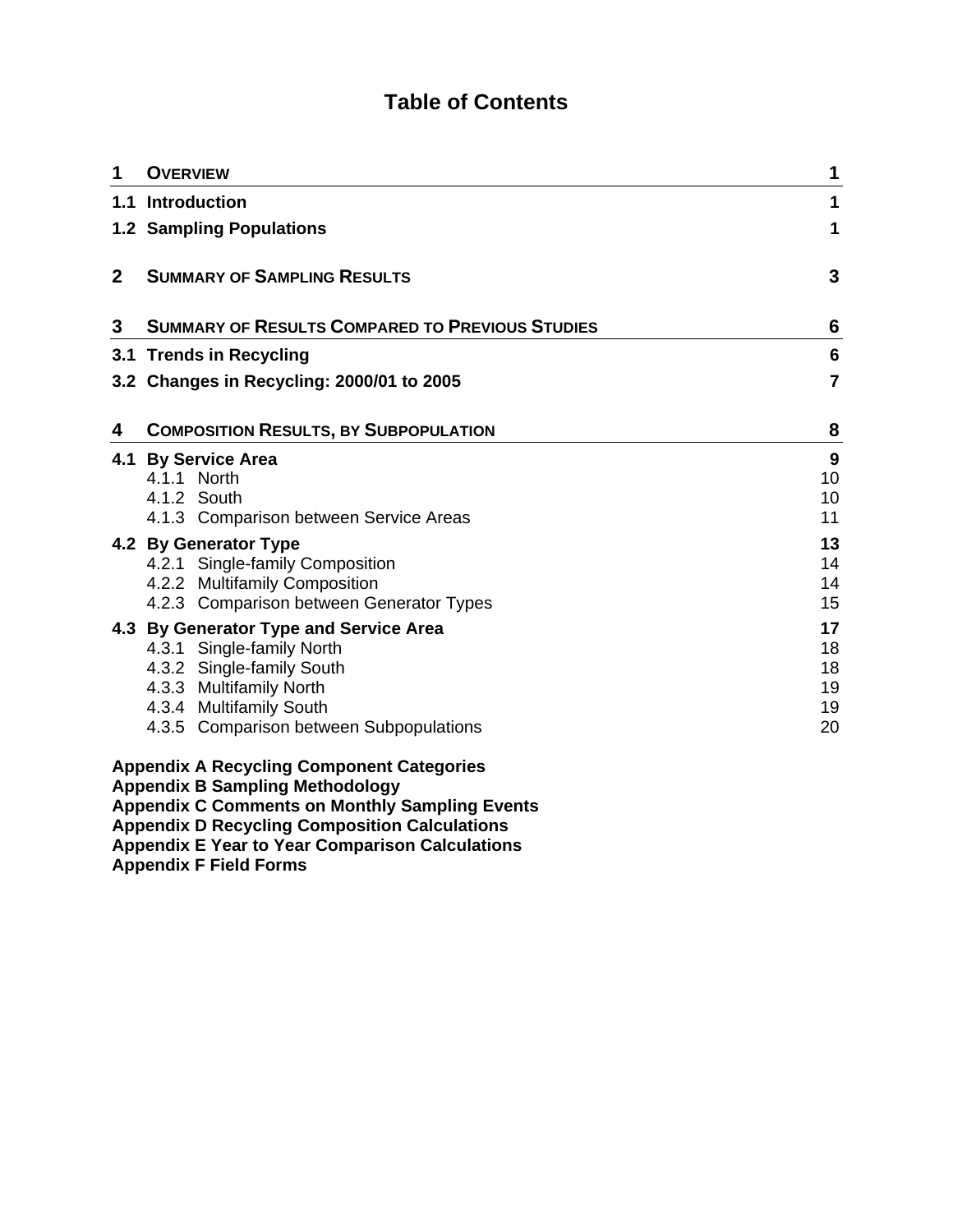# **Table of Tables**

# **Table of Figures**

| Figure 4-3. Overview of Composition Estimates, by Generator Type and Service Area  17 |  |
|---------------------------------------------------------------------------------------|--|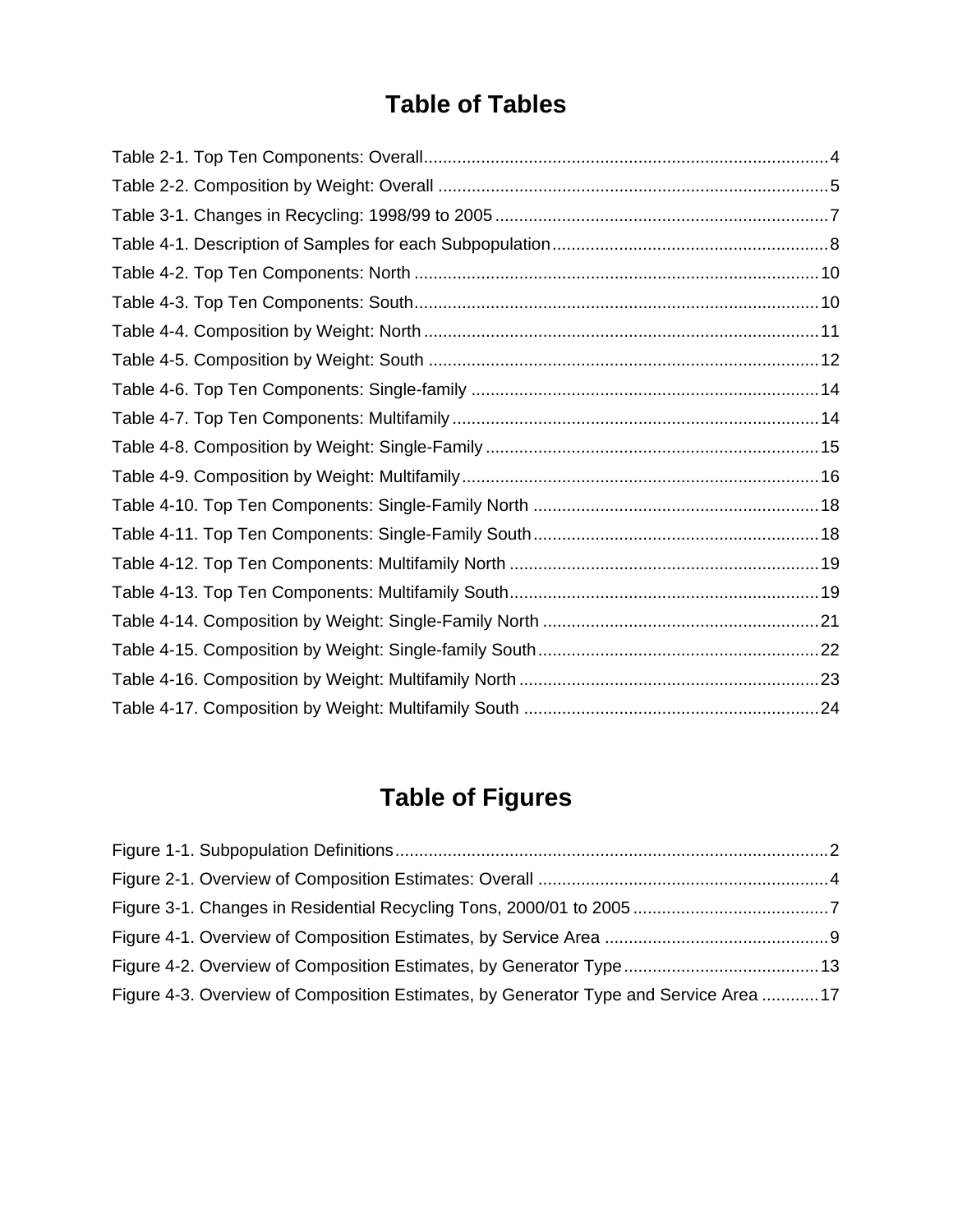# **1 OVERVIEW**

# **1.1 Introduction**

In 1988, Seattle Public Utilities (formerly Seattle Solid Waste Utility) launched an ongoing waste composition study. This basic information is essential to effective solid waste management and affects all aspects of policy and program implementation, such as meeting the city's goal of 60% recycling by 2008. As part of this ongoing study, the City of Seattle included a recycling composition study in 1993, 1998/99, 2000/01 to better understand the types and quantities of recyclables set out by Seattle residents.<sup>1</sup> Recycling composition estimates obtained from this study are also used to determine payment from the City to the private company that processes Seattle's residential recycling.<sup>2</sup>

Composition estimates are made by sampling recyclables – sorting and weighing samples – from randomly selected loads brought to the City's contracted recycling facility. This report summarizes estimates from samples taken between January and December 2005. Cascadia Consulting Group served as the primary contractor for this research; Sky Valley Associates conducted the sorting of recyclables.

This report is organized into four sections. Section 1 briefly summarizes the project, including a description of the sampling populations. An overview of the results is presented in Section 2. Section 3 presents a comparison of results from the current study with those of the 2000/01 study. Lastly, Section 4 provides the complete composition results, by *service area*, *generator type*, and by *generator type for each service area*, for samples taken during the 2005 study. Detailed appendices follow the main body of the report.

# **1.2 Sampling Populations**

This study was designed to determine the composition of recycling setouts for both single-family and multifamily residences within the City. Recyclable materials that were either self-hauled to the City's two transfer stations or hauled from Seattle's commercial substream were excluded from this study.<sup>3</sup>

In order to facilitate more accurate analysis, the recyclables set out by residences in Seattle were divided into four subpopulations based on *generator type* and *service area*. The two generator types included *single-family* and *multifamily*, which were defined as follows:

 <sup>1</sup> For the purposes of this study, "recyclables" were defined by the manner in which they were set out by residents, and not by the composition of the material itself. For example, if a resident placed a piece of cardboard in a garbage can, it would not have been included in this study's recycling sorts; however, the same piece of cardboard placed in a recycling container could have been sampled.

<sup>&</sup>lt;sup>2</sup> These payments partly depend on the amount of each material collected and also on current market prices.

<sup>&</sup>lt;sup>3</sup> At the start of the 2005 study, small business recycling was collected with residential recycling. Since April 2001, eligible small businesses have been able to participate for free in SPU's *Small Business Recycling Program*. This program was absorbed into a larger commercial program in March of the study year. In January and February, approximately 700 businesses participated in the program, accounting for 0.5% of the subscribers in those months and less than 0.1% of the collections for the year.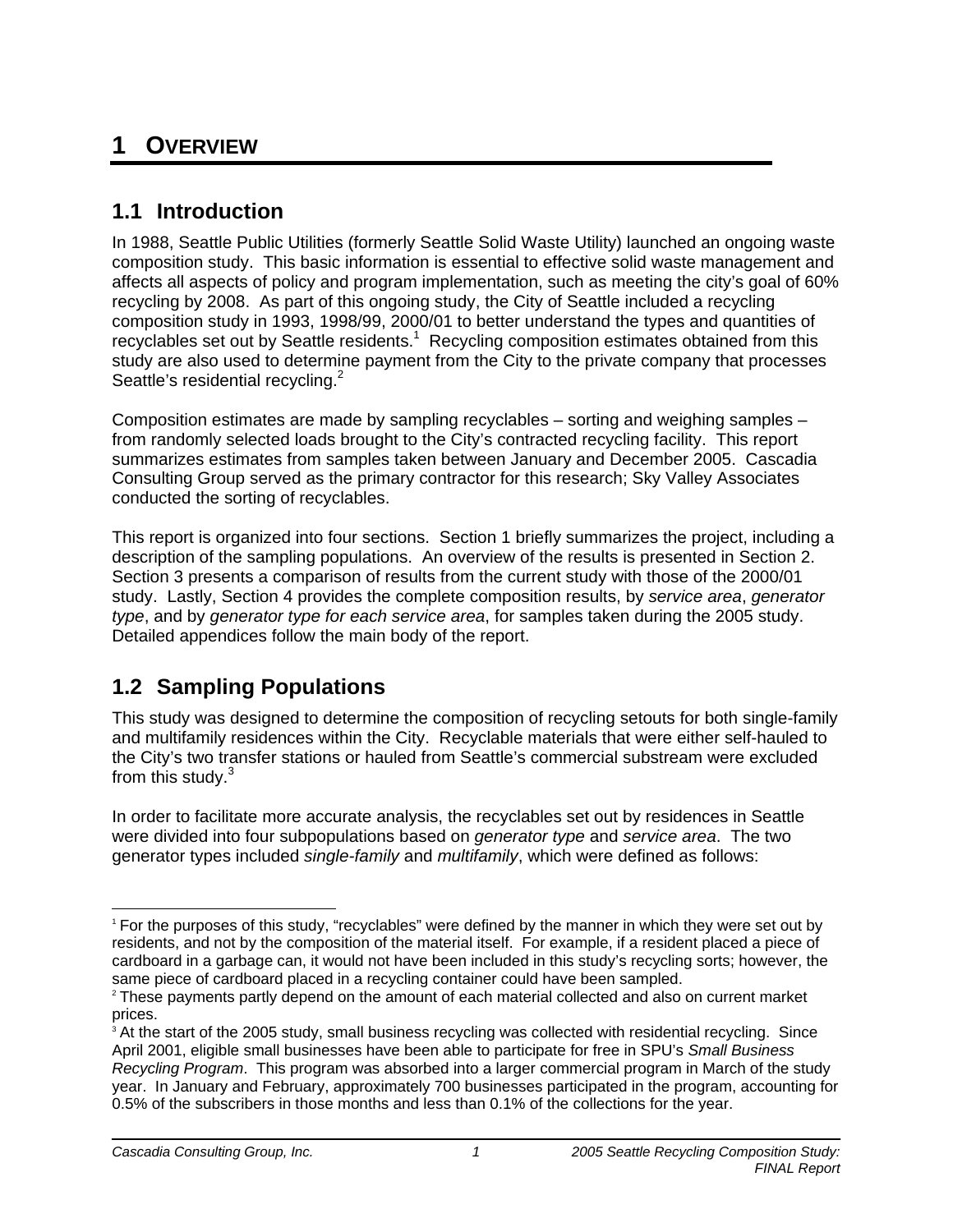- *Single-family*: Residences using a toter-based collection system: one toter with an accompanying insert for glass. Typically, these residences are detached single-family, duplex, triplex and four-plex homes.
- *Multifamily*: Residences using a dumpster-based collection system: Generally, one or more dumpsters with accompanying glass toter(s). Typically, these residences are apartments and condominiums with five or more units.

Seattle's residential recyclables were collected in two service areas: *north* and *south*. The Lake Washington Ship Canal was the physical boundary that divided the north and south service areas.

Figure 1-1 depicts each of the four residential recycling subpopulations, according to generator type and service area.

|         | i iyult i-i. Yuddodululu Definitiynə |                               |                       |  |  |  |
|---------|--------------------------------------|-------------------------------|-----------------------|--|--|--|
|         |                                      |                               | <b>Generator Type</b> |  |  |  |
|         |                                      | Single-family                 | Multifamily           |  |  |  |
| Area    | North                                | Single-family<br><b>North</b> | Multifamily<br>North  |  |  |  |
| Service | South                                | Single-family<br>South        | Multifamily<br>South  |  |  |  |

## **Figure 1-1. Subpopulation Definitions**

Each of these four subpopulations contributed a portion of the approximately 83,200 total tons of recyclables collected from Seattle residents from January to December 2005. About 41% (or about 33,800 tons) was collected from single-family generators in the south service area. Single-family generators in the north service area set out approximately 38% (31,600 tons) of these recyclables. The remaining 21% was collected from multifamily generators: almost 14%, or 11,400 tons, from the south and nearly 8%, or 6,400 tons, from the north.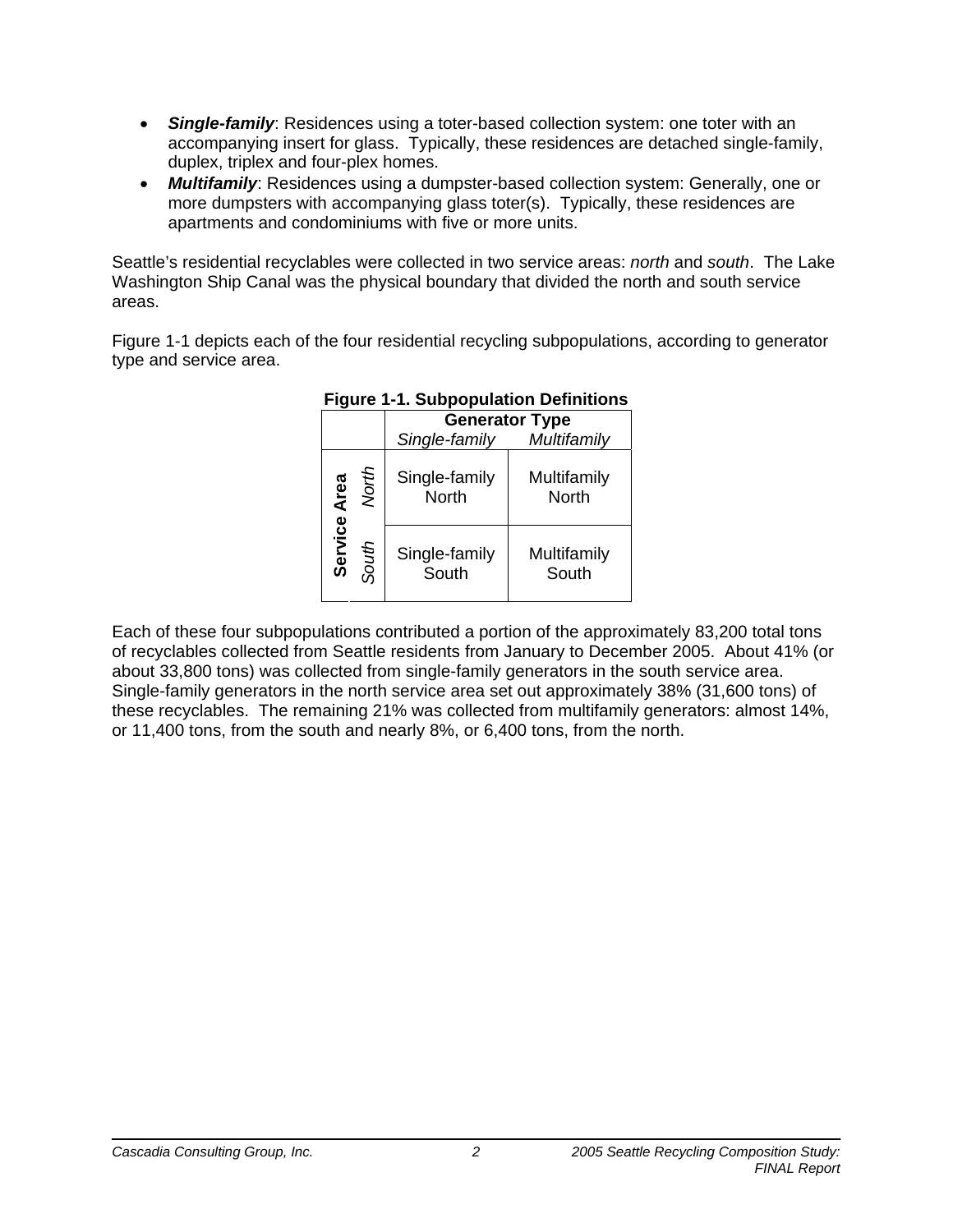# **2 SUMMARY OF SAMPLING RESULTS**

For this study, a total of 266 samples were taken from single-family and multifamily loads between January and December 2005. An equal number of samples were apportioned to the north and south service areas since roughly equal amounts of recyclables are collected from each service area.

Recycling samples were sorted by hand into 29 component categories for the 2005 study. Composition estimates are presented in the following order in this report. First, a pie chart depicts the composition percentages of the six broad material categories: *paper, metal, plastic, glass, recyclable glass (commingled compartment)* and *contaminants.* Next, a table presents the top ten components, by weight, and finally, a table lists the full composition results of all 29 components<sup>4</sup>. Please refer to Appendix A for a list and definitions of the 29 components.

Seattle has a two-stream recycling process in which glass is collected separately from other recyclables. Collectively, the other recyclables are referred to as *commingled*. Occasionally glass is mixed in with the *commingled* recyclables. In the 2000/01 study recyclable glass in the *commingled* compartment was classified as a contaminant. In 2005 recyclable glass in the *commingled* compartment was recovered as a recyclable, although not with the same efficiency as separated glass. Consequently, in this study *recyclable glass (commingled compartment)* is treated as a separate broad material category.

The overall composition results are illustrated in Figure 2-1. At approximately 76%, *paper* made up the largest portion of residential recycling from January to December 2005. *Glass* was also prominent, comprising about 16% of the total, by weight.

 $\overline{a}$ <sup>4</sup> When interpreting the results presented in the tables and figures in this report, it is important to consider the effect of rounding. To keep waste composition tables and figures readable, estimated tonnages are rounded to the nearest ton, and estimated percentages are rounded to the nearest tenth of a percent. For this reason, when added together, estimates may not match the subtotals or totals shown. Please see Appendix E for more detail regarding the calculations.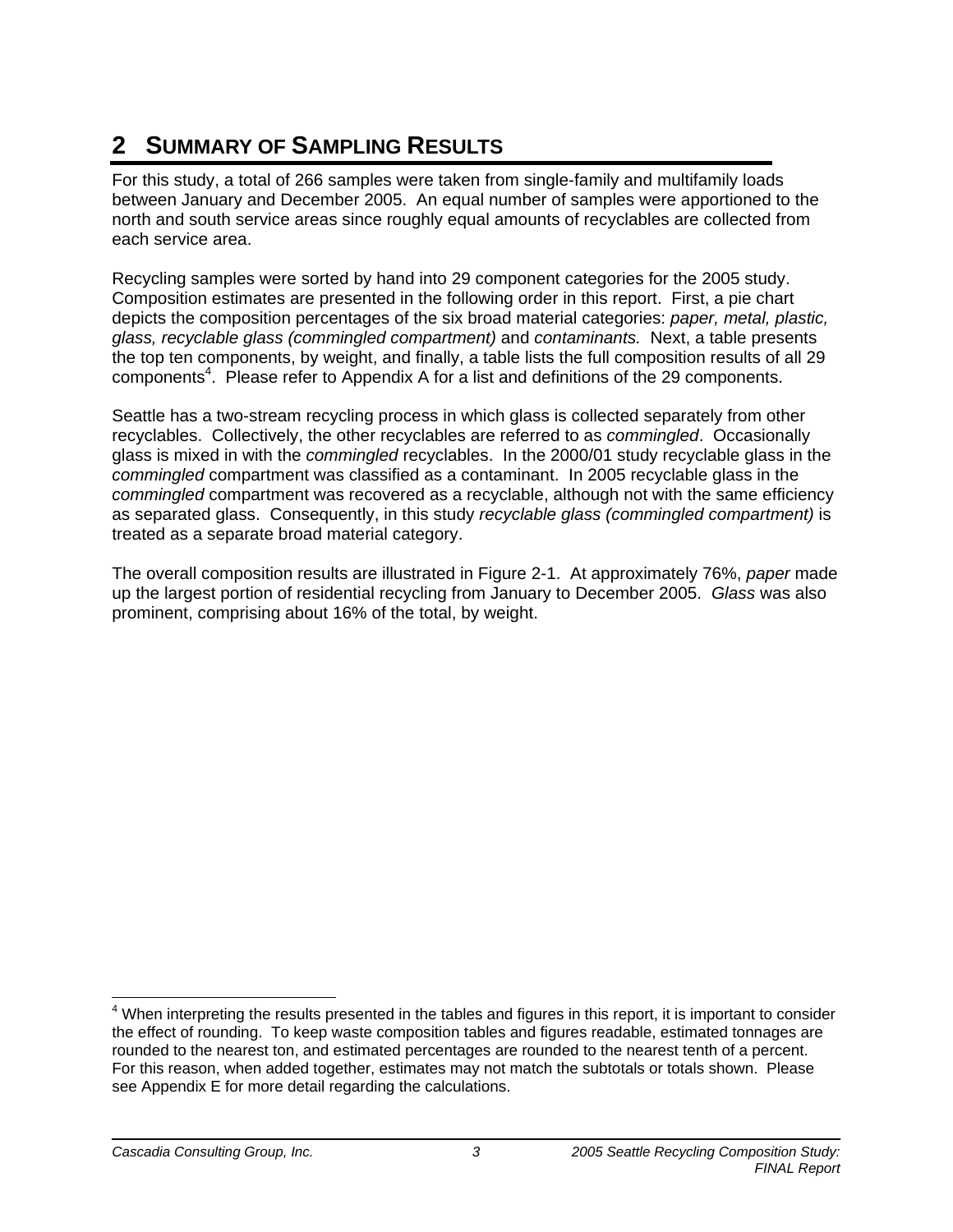

#### **Figure 2-1. Overview of Composition Estimates: Overall (January 2005 – December 2005)**

Table 2-1 lists the mean percent, by weight, cumulative percent, and tons of the top ten components found in residential recycling samples from January to December 2005. *Newsprint*  (33.0%) was the largest single component, followed by *mixed low-grade paper* and *unwaxed OCC/Kraft paper*, which comprised 24% and 16%, respectively. Please see Table 2-2 for the complete composition results for the overall residential recycling stream.

| (January 2005 – December 2005)            |       |        |             |  |  |  |
|-------------------------------------------|-------|--------|-------------|--|--|--|
| <b>Component</b>                          | Mean  | Cum. % | <b>Tons</b> |  |  |  |
| Newsprint                                 | 33.0% | 33.0%  | 27,445      |  |  |  |
| Mixed Low-grade Paper                     | 23.9% | 56.9%  | 19.901      |  |  |  |
| Unwaxed OCC/Kraft Paper                   | 15.7% | 72.7%  | 13,107      |  |  |  |
| <b>Green Glass Bottles</b>                | 5.9%  | 78.5%  | 4,870       |  |  |  |
| <b>Brown Glass Bottles</b>                | 4.1%  | 82.6%  | 3,422       |  |  |  |
| <b>Clear Glass Bottles</b>                | 3.3%  | 85.9%  | 2,746       |  |  |  |
| <b>Phone Books</b>                        | 2.7%  | 88.6%  | 2,231       |  |  |  |
| Mixed Cullet                              | 2.4%  | 91.0%  | 1,967       |  |  |  |
| Recyclable Glass (Commingled Compartment) | 2.3%  | 93.3%  | 1,904       |  |  |  |
| Tin Food Cans                             | 0.8%  | 94.1%  | 675         |  |  |  |
| Total                                     | 94.1% |        | 78,266      |  |  |  |

| Table 2-1. Top Ten Components: Overall |                                |  |
|----------------------------------------|--------------------------------|--|
|                                        | (January 2005 – December 2005) |  |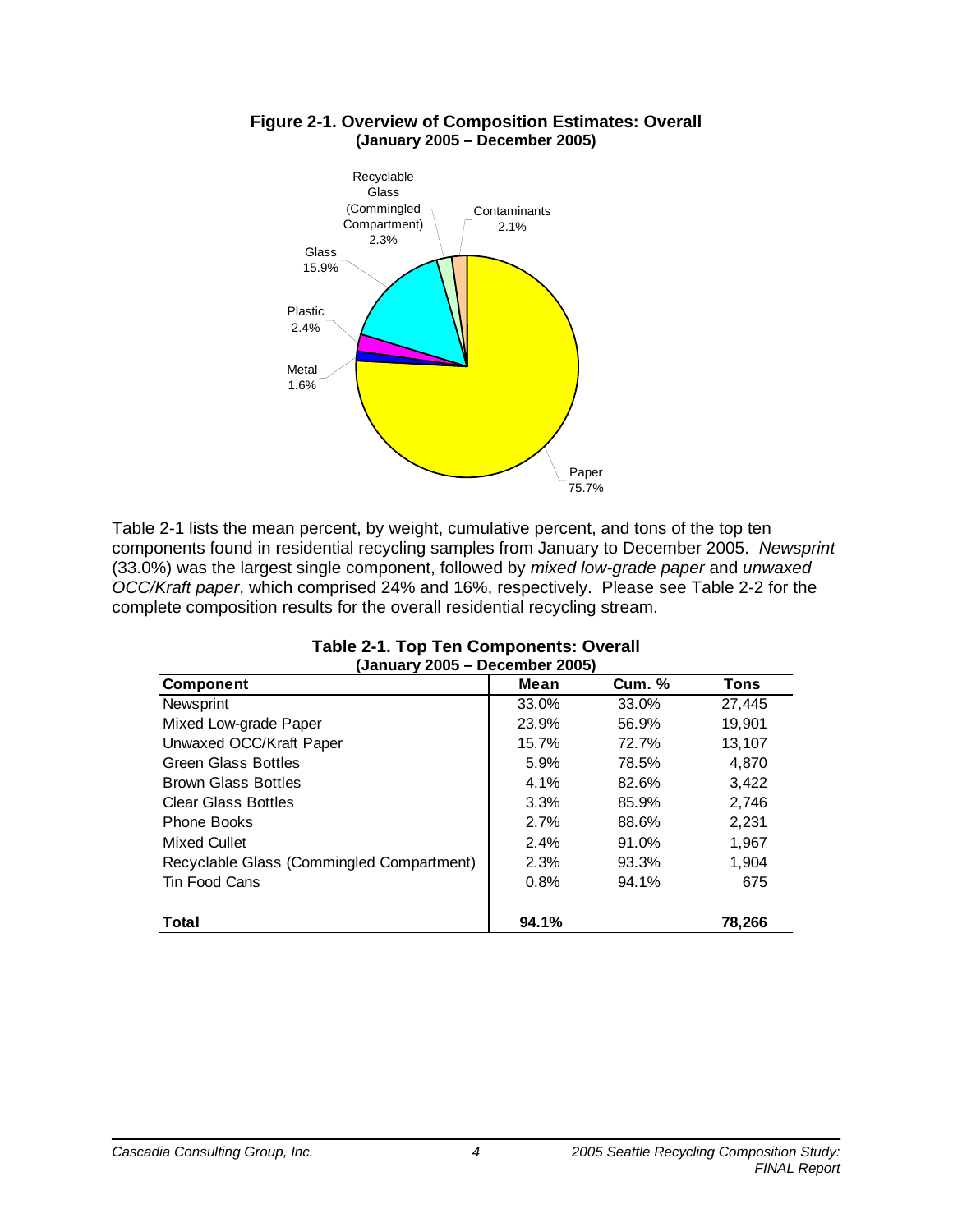#### **Table 2-2. Composition by Weight: Overall (January 2005 – December 2005)**

|                                                       | <b>Tons</b> | <b>Mean</b> | Low   | <b>High</b> |
|-------------------------------------------------------|-------------|-------------|-------|-------------|
| Paper                                                 | 63,005      | 75.7%       |       |             |
| Newsprint                                             | 27,445      | 33.0%       | 32.1% | 33.9%       |
| OCC/Kraft, Unwaxed                                    | 13,107      | 15.8%       | 14.9% | 16.6%       |
| <b>Phone Books</b>                                    | 2,231       | 2.7%        | 2.2%  | 3.2%        |
| Mixed Low-grade                                       | 19,901      | 23.9%       | 23.1% | 24.8%       |
| <b>Polycoat Containers</b>                            | 289         | 0.3%        | 0.3%  | 0.4%        |
| As eptic Containers                                   | 33          | 0.0%        | 0.0%  | 0.0%        |
| <b>Metal</b>                                          | 1,342       | 1.6%        |       |             |
| <b>Aluminum Cans</b>                                  | 419         | 0.5%        | 0.5%  | 0.6%        |
| <b>Tin Food Cans</b>                                  | 675         | 0.8%        | 0.7%  | 0.9%        |
| <b>Other Ferrous</b>                                  | 248         | 0.3%        | 0.2%  | 0.4%        |
| <b>Plastic</b>                                        | 1,957       | 2.4%        |       |             |
| Small PET Bottles (24 oz or smaller)                  | 351         | 0.4%        | 0.4%  | 0.5%        |
| Large PET Bottles (greater than 24 oz)                | 426         | 0.5%        | 0.5%  | 0.5%        |
| PET Jars, Tubs, and Other Containers                  | 29          | $0.0\%$     | 0.0%  | 0.1%        |
| <b>HDPE Bottles</b>                                   | 556         | 0.7%        | 0.6%  | 0.7%        |
| HDPE Jars, Tubs, and Other Containers                 | 88          | 0.1%        | 0.1%  | 0.1%        |
| Other Plastic Bottles (#3-7, excluding #6)            | 66          | 0.1%        | 0.1%  | 0.1%        |
| Other Jars, Tubs, and Containers (#3-7, excluding #6) | 101         | 0.1%        | 0.1%  | 0.1%        |
| Plastic Bags and Packaging                            | 339         | 0.4%        | 0.4%  | 0.5%        |
| Glass                                                 | 13,216      | 15.9%       |       |             |
| <b>Clear Bottles</b>                                  | 2,746       | 3.3%        | 3.2%  | 3.4%        |
| <b>Green Bottles</b>                                  | 4,870       | 5.9%        | 5.6%  | 6.1%        |
| <b>Brown Bottles</b>                                  | 3,422       | 4.1%        | 3.9%  | 4.3%        |
| <b>Clear Container Glass</b>                          | 140         | 0.2%        | 0.1%  | 0.2%        |
| Other Glass Containers and Bottles                    | 72          | 0.1%        | 0.1%  | 0.1%        |
| Mixed Cullet                                          | 1,967       | 2.4%        | 2.2%  | 2.5%        |
| <b>Recyclable Glass (Commingled Compartment)</b>      | 1,904       | 2.3%        |       |             |
| Recyclable Glass (Commingled Compartment)             | 1,904       | 2.3%        | 1.8%  | 2.8%        |
| <b>Contaminants</b>                                   | 1,774       | 2.1%        |       |             |
| Non-conforming Paper (Commingled Compartment)         | 475         | 0.6%        | 0.5%  | 0.7%        |
| Non-conforming Metal (Commingled Compartment)         | 130         | 0.2%        | 0.1%  | 0.2%        |
| Non-conforming Plastic (Commingled Compartment)       | 577         | 0.7%        | 0.6%  | 0.8%        |
| Non-conforming Glass (Glass Compartment)              | 37          | 0.0%        | 0.0%  | 0.1%        |
| Other Non-recyclables                                 | 554         | 0.7%        | 0.5%  | 0.8%        |
| <b>Total Tons</b>                                     | 83,197      |             |       |             |
| <b>Sample Count</b>                                   | 266         |             |       |             |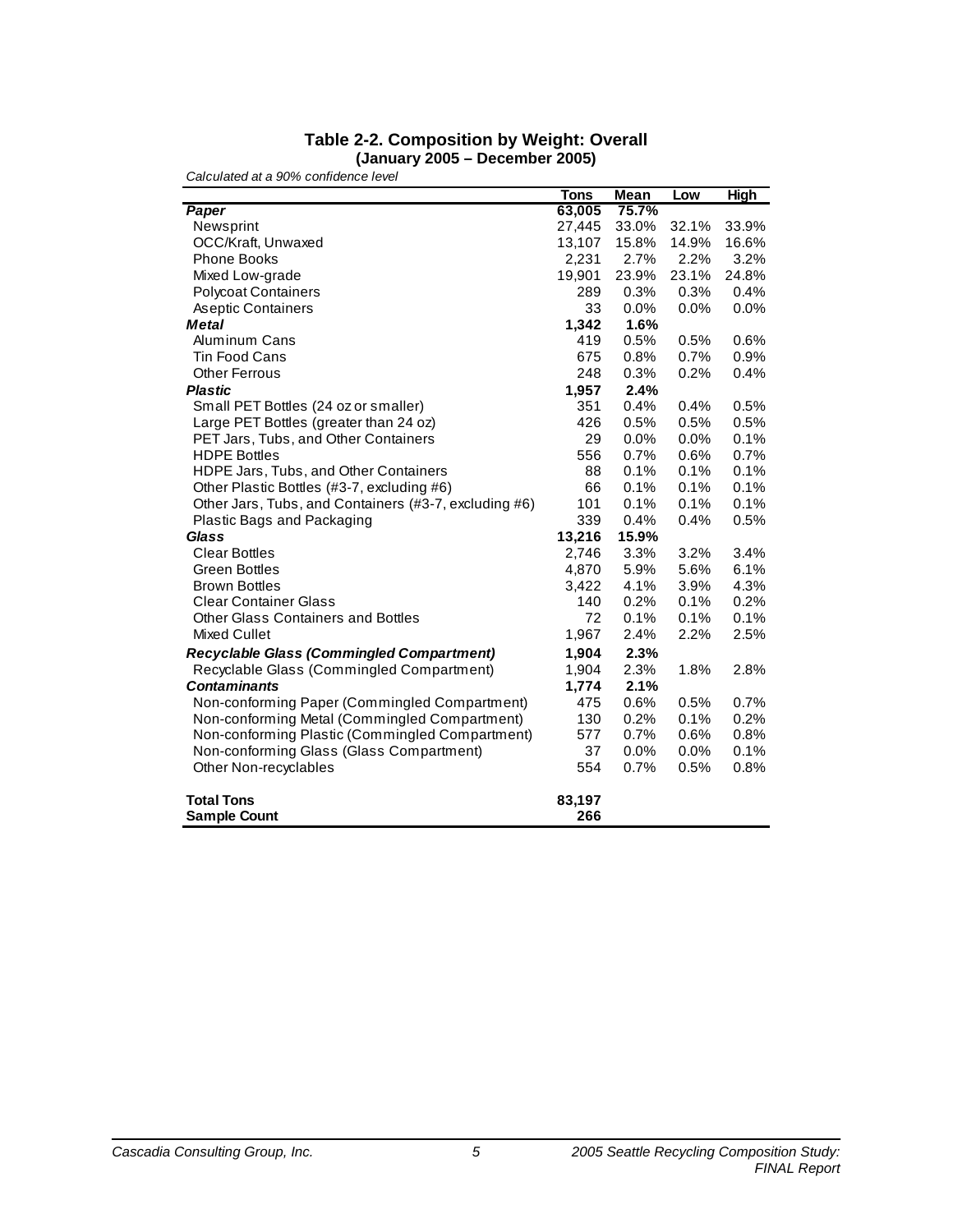# **3 SUMMARY OF RESULTS COMPARED TO PREVIOUS STUDIES**

In this section, the results of the 2005 study are compared to those from the 2000/01 study. The two studies followed the same basic methodology.<sup>5</sup> Changes in the composition percentages and the total amount of waste disposed of each broad waste category were analyzed to compare findings between study periods. $6$  Section 3.1 provides an overview of the changes in the last 5 years. Section 3.2 provides detailed results of the comparisons.

# **3.1 Trends in Recycling**

Figure 3-1 illustrates the changes in residential recycling tons over the last five years. Overall, the quantity of residential recyclables has increased from about 74,000 tons in 2000/01 to approximately 83,200 tons in 2005. The *paper* broad material category showed the greatest increase since  $2000/01$ .<sup>7</sup>

 5 The methodologies used in the 1993 and 1998/99 resulted in findings that are not comparable to the more recent studies.

 $^6$  The composition percentages used to analyze the differences in disposed tonnage, and to perform

statistical tests were calculated using unweighted averages. Please Appendix D for more detail.<br><sup>7</sup> For the purposes of comparisons with the previous study, material components in this section are organized into five broad material categories: *paper*, *metal*, *plastic*, *glass*, and *contaminants*. Because of changes in the category definitions since 2000/01, such as the addition of the material category *recyclable glass (commingled compartment)*, the numbers reported in this section differ slightly from those in other parts of this report. Appendix A shows the history of how materials have changed since the initial study.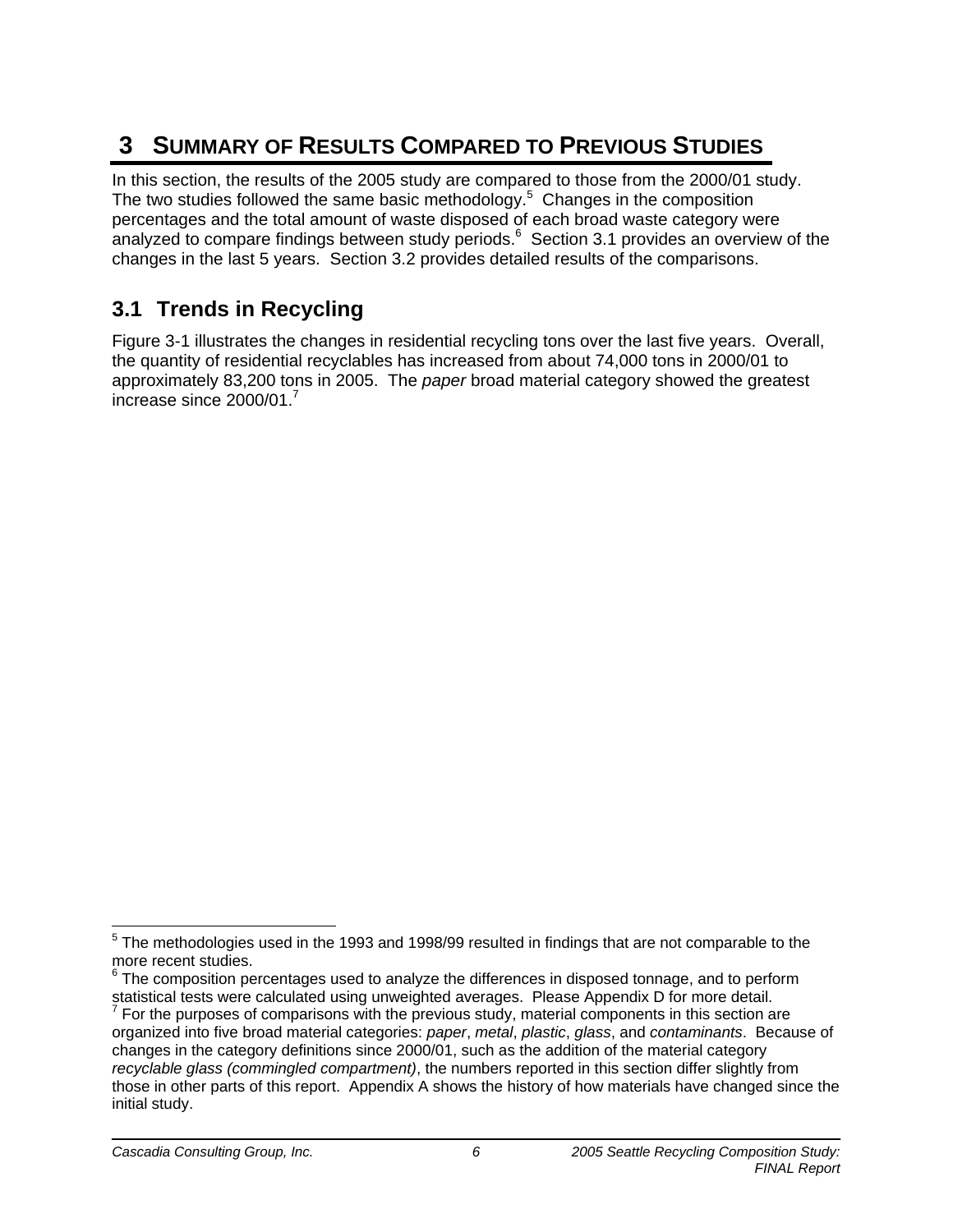

**Figure 3-1. Changes in Residential Recycling Tons, 2000/01 to 2005** 

# **3.2 Changes in Recycling: 2000/01 to 2005**

In Table 3-1, broad material categories that are bolded showed significant differences between the 2000/01 and 2005 study periods. *Plastic* was the only broad material category that showed a significant change. Although not significant changes, *glass* decreased as a percentage of total residential recycling by almost 1%, and contaminants increased as percentage of the total by nearly 1%.

|                | <b>Percent</b> |       | Change                 | <b>Disposed Tons</b> |        |
|----------------|----------------|-------|------------------------|----------------------|--------|
|                |                |       | in                     |                      |        |
|                | 2000           | 2005  | Composition %          | 2000                 | 2005   |
| Paper          | 76.0%          | 75.7% | $-0.3%$                | 56,180               | 63,005 |
| Metal          | 1.8%           | 1.6%  | $-0.1%$<br>J.          | 1,303                | 1,342  |
| <b>Plastic</b> | 2.0%           | 2.4%  | $0.3\%$ T              | 1,493                | 1,957  |
| Glass          | 16.6%          | 15.9% | $-0.7\%$ <b>L</b>      | 12,239               | 13,216 |
| Contaminants   | 3.7%           | 4.4%  | 0.8%<br>$\blacksquare$ | 2.710                | 3,678  |
| <b>Total</b>   | 100%           | 100%  |                        | 73.926               | 83,197 |

| Table 3-1. Changes in Recycling: 2000/01 to 2005 $^{\rm 8}$ |  |  |  |
|-------------------------------------------------------------|--|--|--|
|-------------------------------------------------------------|--|--|--|

Bold type indicates statistically significant changes.

 8 There is no change to measure for *recyclable glass (commingled compartment)*, because it was not sorted for the entire 2000/01 study. For the purposes of this section, *recyclable glass (commingled compartment)* is represented in the *contaminants* broad material category.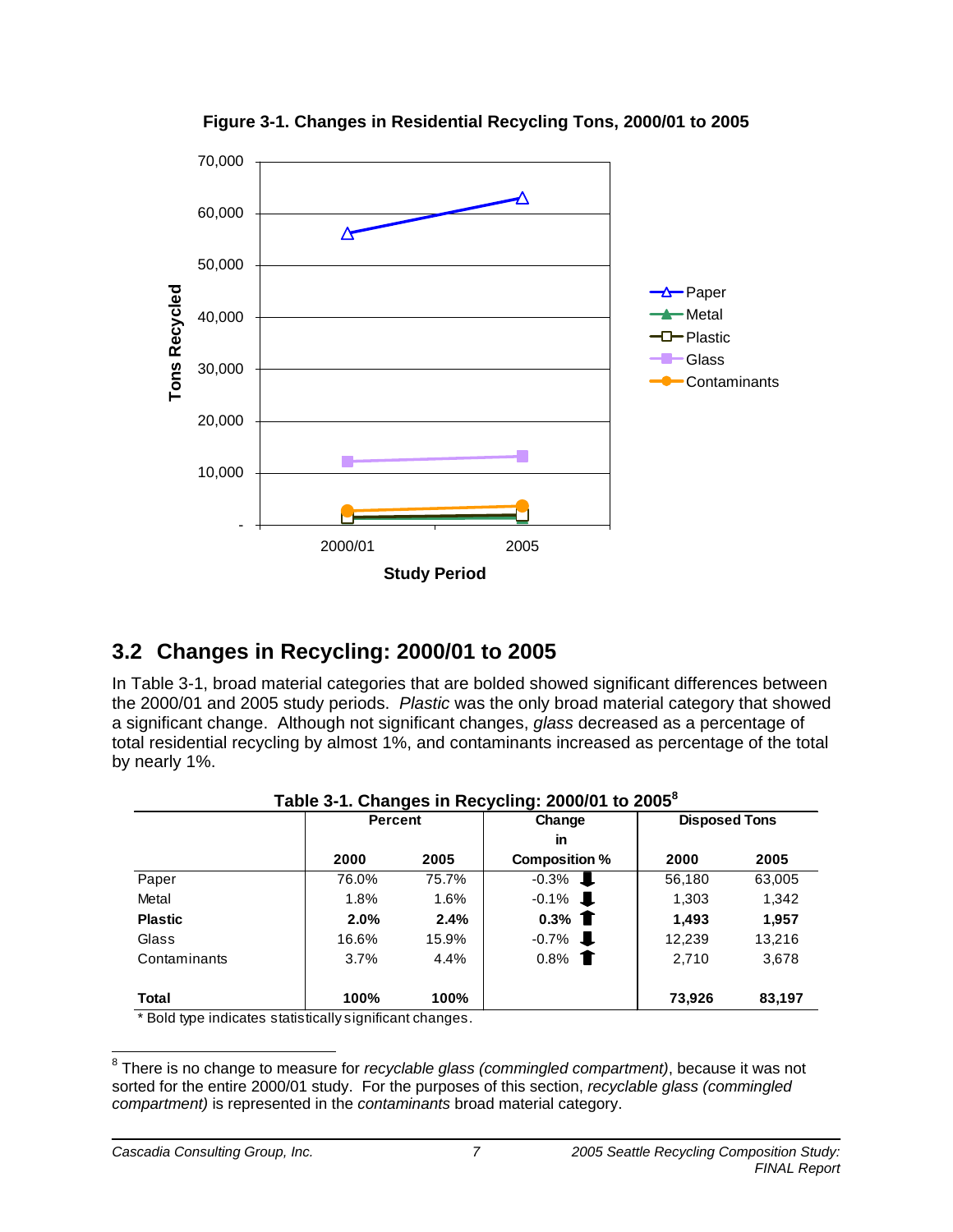# **4 COMPOSITION RESULTS, BY SUBPOPULATION**

Table 4-1 summarizes the sample information for each subpopulation. Approximately 70,200 pounds (or about 35 tons) were sampled. Of those vehicles sampled, the average weight of material collected in the *glass* compartment was approximately 1,900 pounds; the material collected in the *commingled* compartment weighed, on average, about 9,500 pounds. The total weight of all the glass samples was approximately 9,000 pounds with an average sample weight of about 40 pounds. The material sorted from *commingled* compartments totaled approximately 61,000 pounds and the average sample was about 230 pounds.

| (Januarv 2005 – December 2005)         |        |                           |         |                         |  |  |
|----------------------------------------|--------|---------------------------|---------|-------------------------|--|--|
| Subpopulation                          | Sample | <b>Total Sample (lbs)</b> |         | Avg Net Load Wt (lbs)   |  |  |
|                                        | Count  |                           | (Glass) | (All Other Recyclables) |  |  |
| <b>Service Area</b>                    |        |                           |         |                         |  |  |
| North                                  | 133    | 35,775.9                  | 1,882.3 | 8,127.4                 |  |  |
| South                                  | 133    | 34,452.0                  | 2,012.3 | 10,933.5                |  |  |
| <b>Generator Type</b>                  |        |                           |         |                         |  |  |
| Single-family                          | 178    | 46,612.9                  | 1,846.8 | 9,397.7                 |  |  |
| Multifamily                            | 88     | 23.615.0                  | 2,140.0 | 9.781.6                 |  |  |
| <b>Service Area and Generator Type</b> |        |                           |         |                         |  |  |
| Single-family North                    | 88     | 23,125.2                  | 1,641.4 | 7,226.0                 |  |  |
| Single-family South                    | 90     | 23,487.7                  | 2,040.0 | 11,544.9                |  |  |
| Multifamily North                      | 45     | 12,650.7                  | 2,305.3 | 9,890.2                 |  |  |
| Multifamily South                      | 43     | 10,964.3                  | 1,954.0 | 9,667.9                 |  |  |
| Overall                                | 266    | 70,227.9                  | 1,947.3 | 9,525.2                 |  |  |

# **Table 4-1. Description of Samples for each Subpopulation9**

Section 4.1 presents detailed composition estimates for the north and south service areas while Section 4.2 provides single-family and multifamily estimates. Finally, composition by generator type for each of the two service areas is given in Section 4.3.

 $9$  Not all loads in the study were weighed and not all samples included a glass component. See Appendix C for details.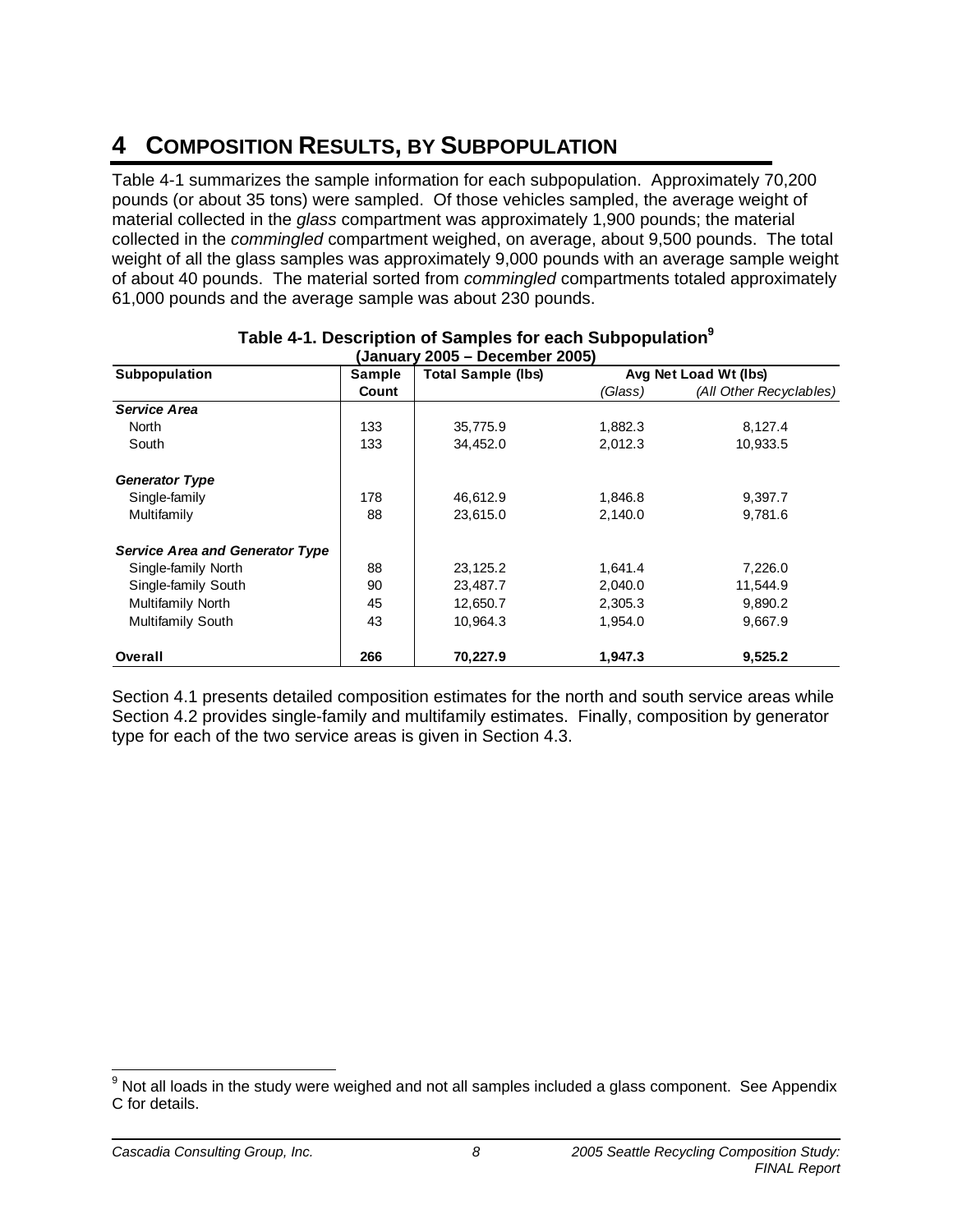# **4.1 By Service Area**

Figure 4-1 depicts the composition results of residential recycling collected from the north and south service areas. For both service areas, *paper* made up about three-quarters of the total, by weight. *Glass* was the second largest broad material category in both service areas, accounting for about 17% in the north and 15% in the south service area. *Recyclable glass (commingled compartment)* comprised a higher percentage (3.0%) in the south than in the north  $(1.5\%)$ .



**Figure 4-1. Overview of Composition Estimates, by Service Area (January 2005 – December 2005)**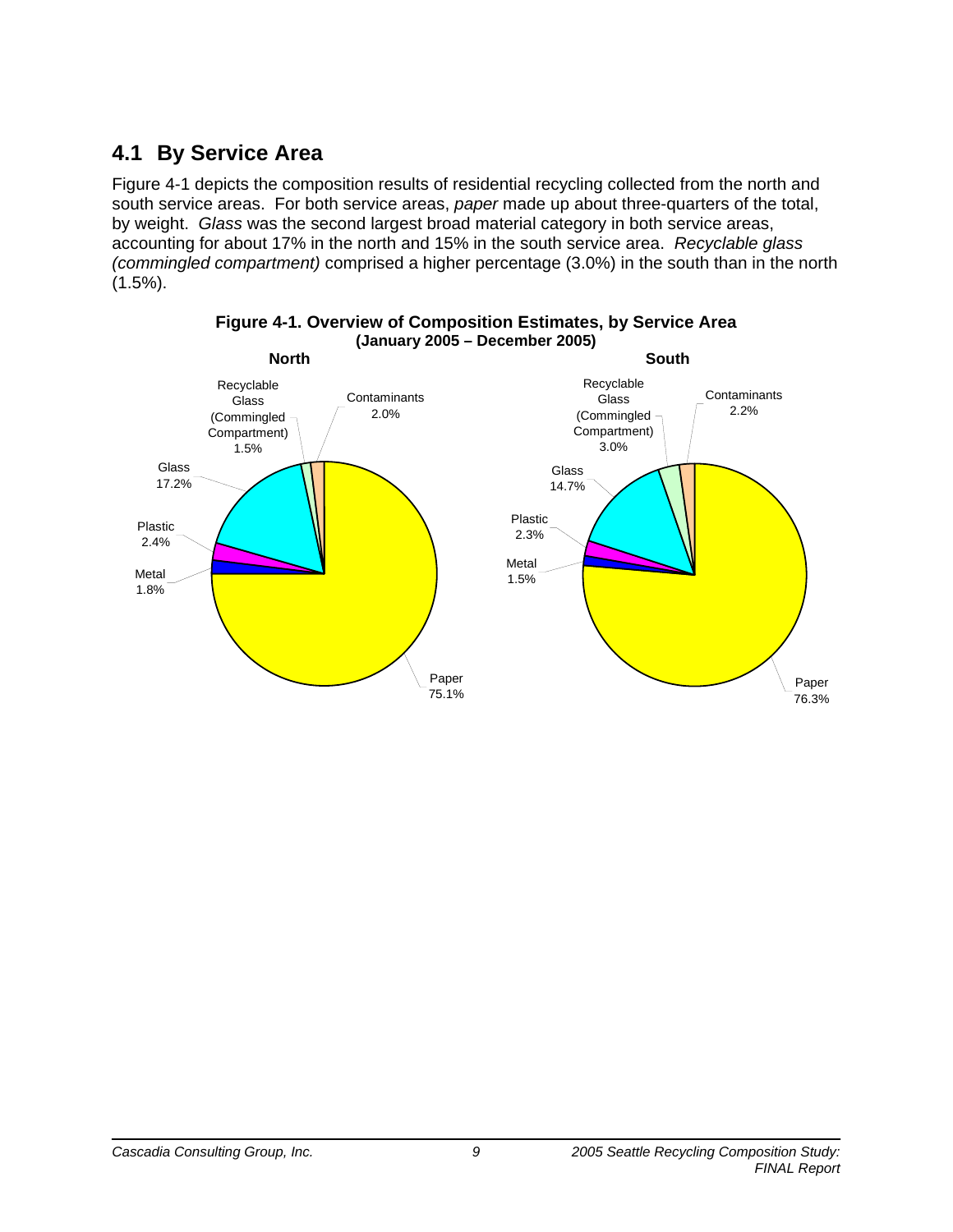## **4.1.1 North**

A total of 133 loads of recyclables were sampled from the north service area between January and December 2005. Table 4-2 lists the top ten components set out by residents in the north, by weight. As shown, *newsprint* accounted for approximately 34% while *mixed low-grade paper* comprised an additional 23%. *Unwaxed OCC/Kraft paper* and *green glass bottles* made up about 16% and 6% respectively. The full composition results are listed in Table 4-4.

| (January 2005 – December 2005)            |       |               |             |  |  |  |
|-------------------------------------------|-------|---------------|-------------|--|--|--|
| <b>Component</b>                          | Mean  | <b>Cum. %</b> | <b>Tons</b> |  |  |  |
| Newsprint                                 | 33.6% | 33.6%         | 12,753      |  |  |  |
| Mixed Low-grade Paper                     | 22.9% | 56.5%         | 8,688       |  |  |  |
| Unwaxed OCC/Kraft Paper                   | 15.5% | 72.0%         | 5,880       |  |  |  |
| <b>Green Glass Bottles</b>                | 6.0%  | 78.0%         | 2,273       |  |  |  |
| <b>Brown Glass Bottles</b>                | 4.7%  | 82.7%         | 1,798       |  |  |  |
| <b>Clear Glass Bottles</b>                | 3.6%  | 86.3%         | 1.371       |  |  |  |
| <b>Phone Books</b>                        | 2.7%  | 89.0%         | 1,033       |  |  |  |
| Mixed Cullet                              | 2.6%  | 91.6%         | 984         |  |  |  |
| Recyclable Glass (Commingled Compartment) | 1.5%  | 93.1%         | 554         |  |  |  |
| Tin Food Cans                             | 0.9%  | 93.9%         | 328         |  |  |  |
| Total                                     | 93.9% |               | 35,663      |  |  |  |

| Table 4-2. Top Ten Components: North |  |
|--------------------------------------|--|
| (January 2005 – December 2005)       |  |

### **4.1.2 South**

For this study, 133 recycling loads from the south service area were sampled. As shown in Table 4-3, *newsprint* and *mixed low-grade paper* are the largest two components, at almost 33% and 25%, respectively. *Unwaxed OCC/Kraft paper* was the next largest component at about 16% of the total, by weight. Please see Table 4-5 for the complete results for recycling setouts collected from the south service area.

| (January 2005 – December 2005)            |       |               |        |  |  |  |
|-------------------------------------------|-------|---------------|--------|--|--|--|
| <b>Component</b>                          | Mean  | <b>Cum. %</b> | Tons   |  |  |  |
| Newsprint                                 | 32.5% | 32.5%         | 14,692 |  |  |  |
| Mixed Low-grade Paper                     | 24.8% | 57.3%         | 11,213 |  |  |  |
| Unwaxed OCC/Kraft Paper                   | 16.0% | 73.3%         | 7,226  |  |  |  |
| <b>Green Glass Bottles</b>                | 5.7%  | 79.0%         | 2,597  |  |  |  |
| <b>Brown Glass Bottles</b>                | 3.6%  | 82.6%         | 1,624  |  |  |  |
| <b>Clear Glass Bottles</b>                | 3.0%  | 85.6%         | 1,375  |  |  |  |
| Recyclable Glass (Commingled Compartment) | 3.0%  | 88.6%         | 1,350  |  |  |  |
| <b>Phone Books</b>                        | 2.6%  | 91.3%         | 1.197  |  |  |  |
| Mixed Cullet                              | 2.2%  | 93.4%         | 983    |  |  |  |
| Tin Food Cans                             | 0.8%  | 94.2%         | 347    |  |  |  |
| Total                                     | 94.2% |               | 42,603 |  |  |  |

# **Table 4-3. Top Ten Components: South**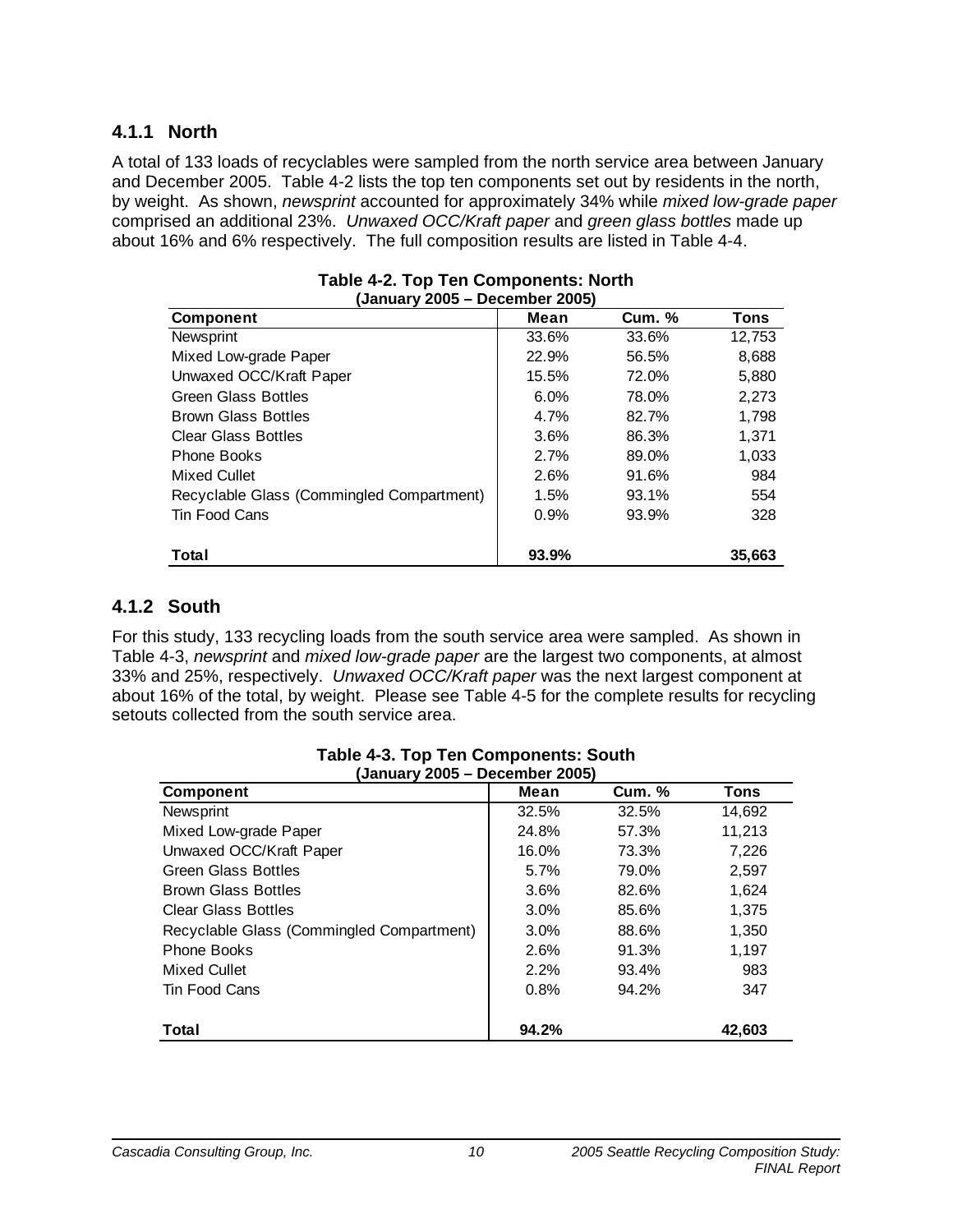## **4.1.3 Comparison between Service Areas**

The same materials made up the top ten components for the north and south service areas. With the exception of *recyclable glass (commingled compartment)*, they appeared in the same order in both top ten tables. The proportion of *recyclable glass (commingled compartment)* was twice as much, by weight, and was the seventh largest component in the south service area compared to the ninth largest component in the north.

| <b>Table 4-4. Composition by Weight: North</b> |
|------------------------------------------------|
| (January 2005 – December 2005)                 |

|                                                       | <b>Tons</b>   | Mean    | Low   | <b>High</b> |
|-------------------------------------------------------|---------------|---------|-------|-------------|
| Paper                                                 | 28,514        | 75.1%   |       |             |
| Newsprint                                             | 12,753        | 33.6%   | 32.2% | 35.0%       |
| OCC/Kraft, Unwaxed                                    | 5,880         | 15.5%   | 14.3% | 16.6%       |
| <b>Phone Books</b>                                    | 1,033         | 2.7%    | 2.0%  | 3.5%        |
| Mixed Low-grade                                       | 8,688         | 22.9%   | 21.7% | 24.0%       |
| <b>Polycoat Containers</b>                            | 144           | 0.4%    | 0.3%  | 0.4%        |
| <b>Aseptic Containers</b>                             | 15            | $0.0\%$ | 0.0%  | 0.1%        |
| <b>Metal</b>                                          | 680           | 1.8%    |       |             |
| <b>Aluminum Cans</b>                                  | 209           | 0.6%    | 0.5%  | 0.6%        |
| <b>Tin Food Cans</b>                                  | 328           | 0.9%    | 0.8%  | 0.9%        |
| <b>Other Ferrous</b>                                  | 142           | 0.4%    | 0.2%  | 0.6%        |
| <b>Plastic</b>                                        | 915           | 2.4%    |       |             |
| Small PET Bottles (24 oz or smaller)                  | 159           | 0.4%    | 0.4%  | 0.5%        |
| Large PET Bottles (greater than 24 oz)                | 208           | 0.5%    | 0.5%  | 0.6%        |
| PET Jars, Tubs, and Other Containers                  | 20            | 0.1%    | 0.0%  | 0.1%        |
| <b>HDPE Bottles</b>                                   | 269           | 0.7%    | 0.6%  | 0.8%        |
| HDPE Jars, Tubs, and Other Containers                 | 32            | 0.1%    | 0.1%  | 0.1%        |
| Other Plastic Bottles (#3-7, excluding #6)            | 32            | 0.1%    | 0.1%  | 0.1%        |
| Other Jars, Tubs, and Containers (#3-7, excluding #6) | 53            | 0.1%    | 0.1%  | 0.2%        |
| Plastic Bags and Packaging                            | 142           | 0.4%    | 0.3%  | 0.4%        |
| Glass                                                 | 6,546         | 17.2%   |       |             |
| <b>Clear Bottles</b>                                  | 1,371         | 3.6%    | 3.4%  | 3.8%        |
| <b>Green Bottles</b>                                  | 2,273         | 6.0%    | 5.7%  | 6.3%        |
| <b>Brown Bottles</b>                                  | 1,798         | 4.7%    | 4.4%  | 5.1%        |
| <b>Clear Container Glass</b>                          | 80            | 0.2%    | 0.1%  | 0.3%        |
| <b>Other Glass Containers and Bottles</b>             | 41            | 0.1%    | 0.1%  | 0.1%        |
| Mixed Cullet                                          | 984           | 2.6%    | 2.4%  | 2.8%        |
| <b>Recyclable Glass (Commingled Compartment)</b>      | 554           | 1.5%    |       |             |
| Recyclable Glass (Commingled Compartment)             | 554           | 1.5%    | 0.8%  | 2.2%        |
| <b>Contaminants</b>                                   | 756           | 2.0%    |       |             |
| Non-conforming Paper (Commingled Compartment)         | 213           | 0.6%    | 0.4%  | 0.7%        |
| Non-conforming Metal (Commingled Compartment)         | 43            | 0.1%    | 0.1%  | 0.1%        |
| Non-conforming Plastic (Commingled Compartment)       | 254           | 0.7%    | 0.6%  | 0.8%        |
| Non-conforming Glass (Glass Compartment)              | 26            | 0.1%    | 0.0%  | 0.1%        |
| Other Non-recyclables                                 | 219           | 0.6%    | 0.4%  | 0.7%        |
| <b>Total Tons</b><br><b>Sample Count</b>              | 37,965<br>133 |         |       |             |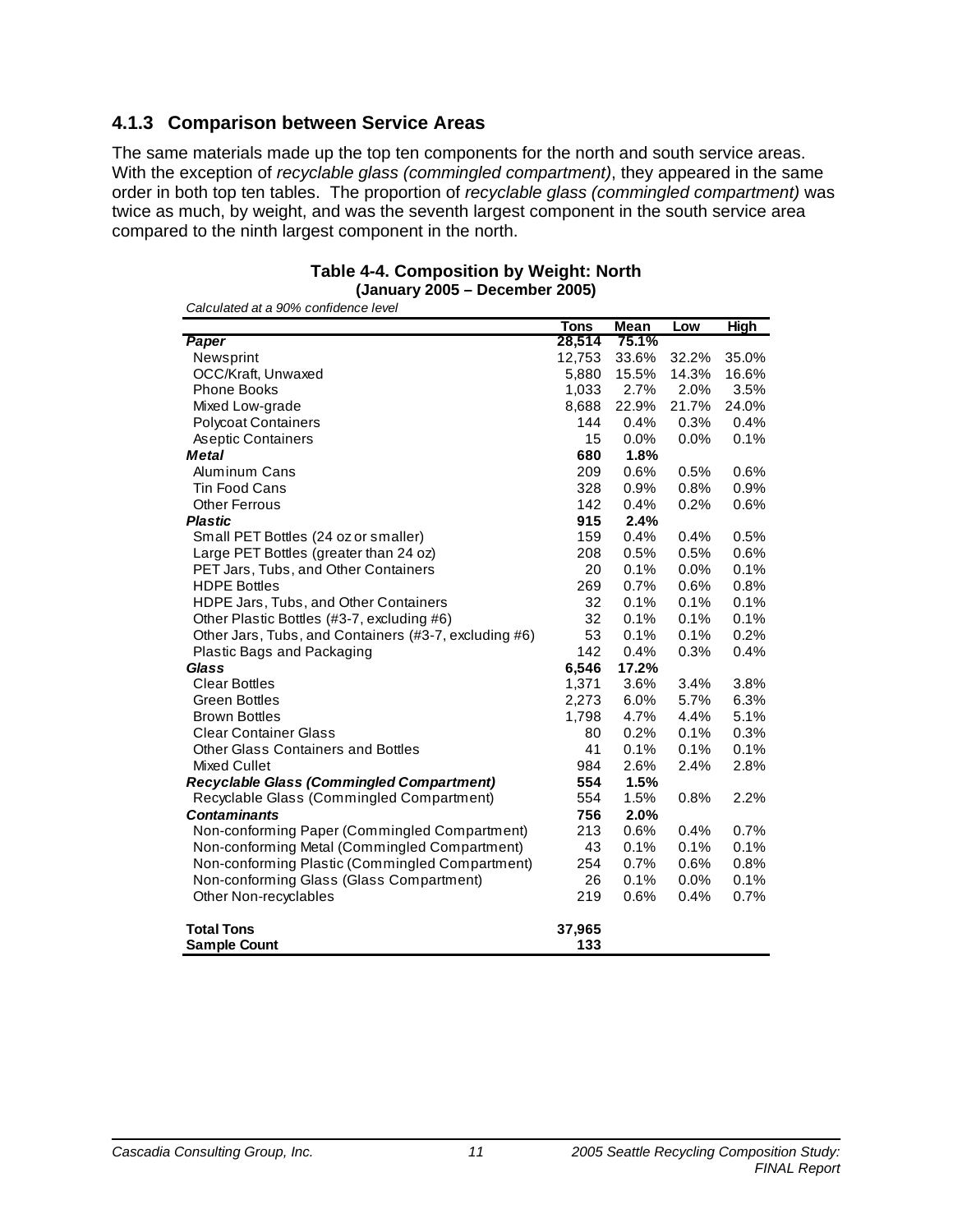#### **Table 4-5. Composition by Weight: South (January 2005 – December 2005)**

|                                                       | <b>Tons</b> | Mean  | Low   | <b>High</b> |
|-------------------------------------------------------|-------------|-------|-------|-------------|
| Paper                                                 | 34,491      | 76.3% |       |             |
| Newsprint                                             | 14,692      | 32.5% | 31.3% | 33.7%       |
| OCC/Kraft, Unwaxed                                    | 7,226       | 16.0% | 14.7% | 17.2%       |
| <b>Phone Books</b>                                    | 1,197       | 2.6%  | 2.0%  | 3.3%        |
| Mixed Low-grade                                       | 11,213      | 24.8% | 23.5% | 26.1%       |
| <b>Polycoat Containers</b>                            | 145         | 0.3%  | 0.3%  | 0.4%        |
| As eptic Containers                                   | 17          | 0.0%  | 0.0%  | 0.1%        |
| <b>Metal</b>                                          | 662         | 1.5%  |       |             |
| <b>Aluminum Cans</b>                                  | 210         | 0.5%  | 0.4%  | 0.5%        |
| <b>Tin Food Cans</b>                                  | 347         | 0.8%  | 0.7%  | 0.9%        |
| <b>Other Ferrous</b>                                  | 105         | 0.2%  | 0.1%  | 0.4%        |
| <b>Plastic</b>                                        | 1,041       | 2.3%  |       |             |
| Small PET Bottles (24 oz or smaller)                  | 192         | 0.4%  | 0.4%  | 0.5%        |
| Large PET Bottles (greater than 24 oz)                | 218         | 0.5%  | 0.4%  | 0.5%        |
| PET Jars, Tubs, and Other Containers                  | 10          | 0.0%  | 0.0%  | 0.0%        |
| <b>HDPE Bottles</b>                                   | 287         | 0.6%  | 0.6%  | 0.7%        |
| HDPE Jars, Tubs, and Other Containers                 | 56          | 0.1%  | 0.0%  | 0.2%        |
| Other Plastic Bottles (#3-7, excluding #6)            | 34          | 0.1%  | 0.0%  | 0.1%        |
| Other Jars, Tubs, and Containers (#3-7, excluding #6) | 48          | 0.1%  | 0.1%  | 0.1%        |
| Plastic Bags and Packaging                            | 198         | 0.4%  | 0.4%  | 0.5%        |
| Glass                                                 | 6,670       | 14.7% |       |             |
| <b>Clear Bottles</b>                                  | 1,375       | 3.0%  | 2.9%  | 3.2%        |
| <b>Green Bottles</b>                                  | 2,597       | 5.7%  | 5.4%  | 6.0%        |
| <b>Brown Bottles</b>                                  | 1,624       | 3.6%  | 3.4%  | 3.8%        |
| <b>Clear Container Glass</b>                          | 60          | 0.1%  | 0.1%  | 0.2%        |
| <b>Other Glass Containers and Bottles</b>             | 31          | 0.1%  | 0.0%  | 0.1%        |
| Mixed Cullet                                          | 983         | 2.2%  | 2.0%  | 2.4%        |
| <b>Recyclable Glass (Commingled Compartment)</b>      | 1,350       | 3.0%  |       |             |
| Recyclable Glass (Commingled Compartment)             | 1,350       | 3.0%  | 2.2%  | 3.7%        |
| <b>Contaminants</b>                                   | 1,018       | 2.2%  |       |             |
| Non-conforming Paper (Commingled Compartment)         | 262         | 0.6%  | 0.5%  | 0.7%        |
| Non-conforming Metal (Commingled Compartment)         | 87          | 0.2%  | 0.1%  | 0.3%        |
| Non-conforming Plastic (Commingled Compartment)       | 323         | 0.7%  | 0.6%  | 0.8%        |
| Non-conforming Glass (Glass Compartment)              | 11          | 0.0%  | 0.0%  | 0.1%        |
| Other Non-recyclables                                 | 334         | 0.7%  | 0.5%  | 1.0%        |
| <b>Total Tons</b>                                     | 45,232      |       |       |             |
| <b>Sample Count</b>                                   | 133         |       |       |             |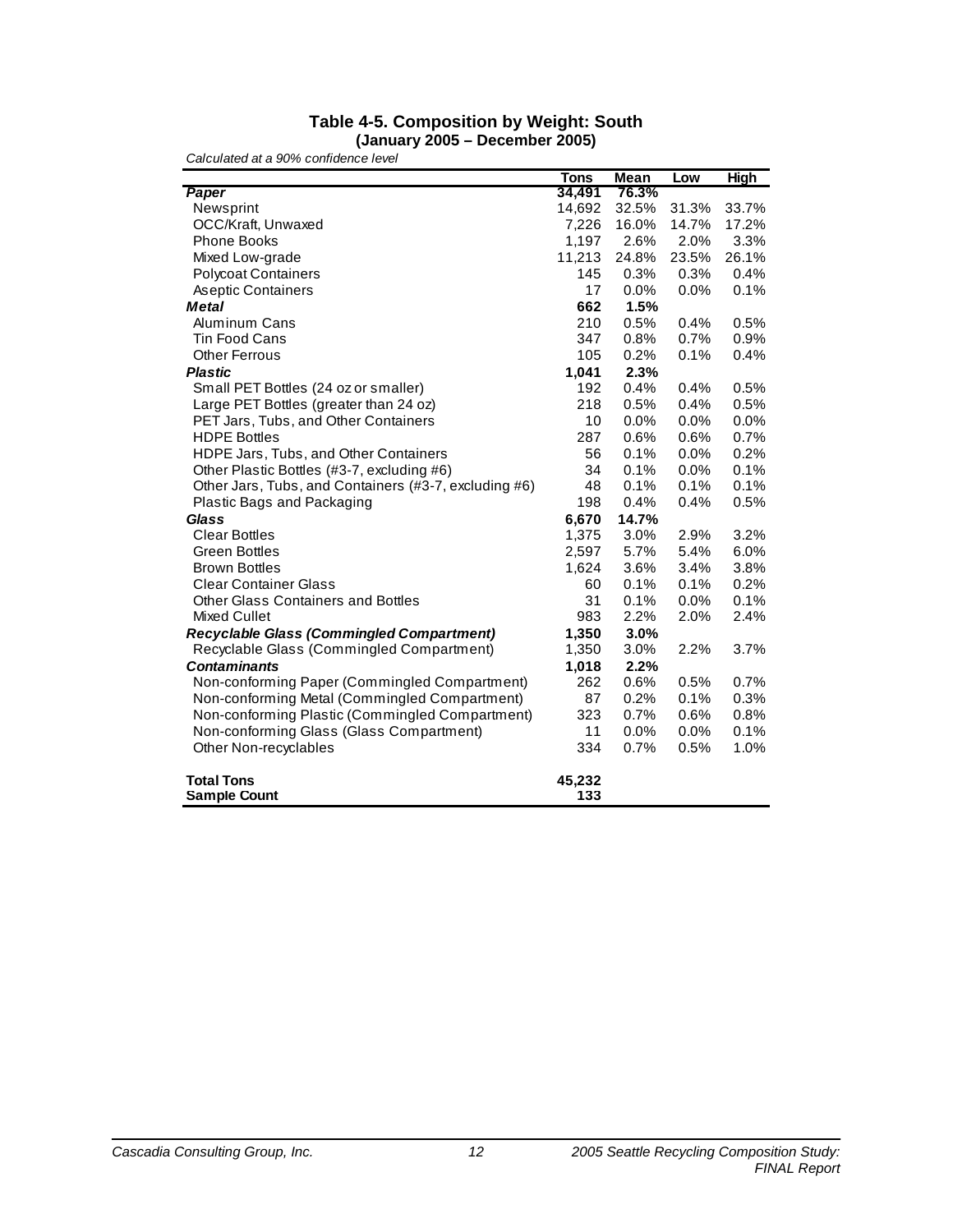# **4.2 By Generator Type**

Composition estimates for single-family and multifamily recycling are summarized in Figure 4-2. As depicted, *paper* accounted for about three-quarters while *glass* made up between 16-17% of recycling from both single-family and multifamily generators. *Contaminants*, *recyclable glass (commingled compartment)*, *plastic*, and *metal* each made up less than 5% of the total for each generator type.



#### **Figure 4-2. Overview of Composition Estimates, by Generator Type (January 2005 – December 2005)**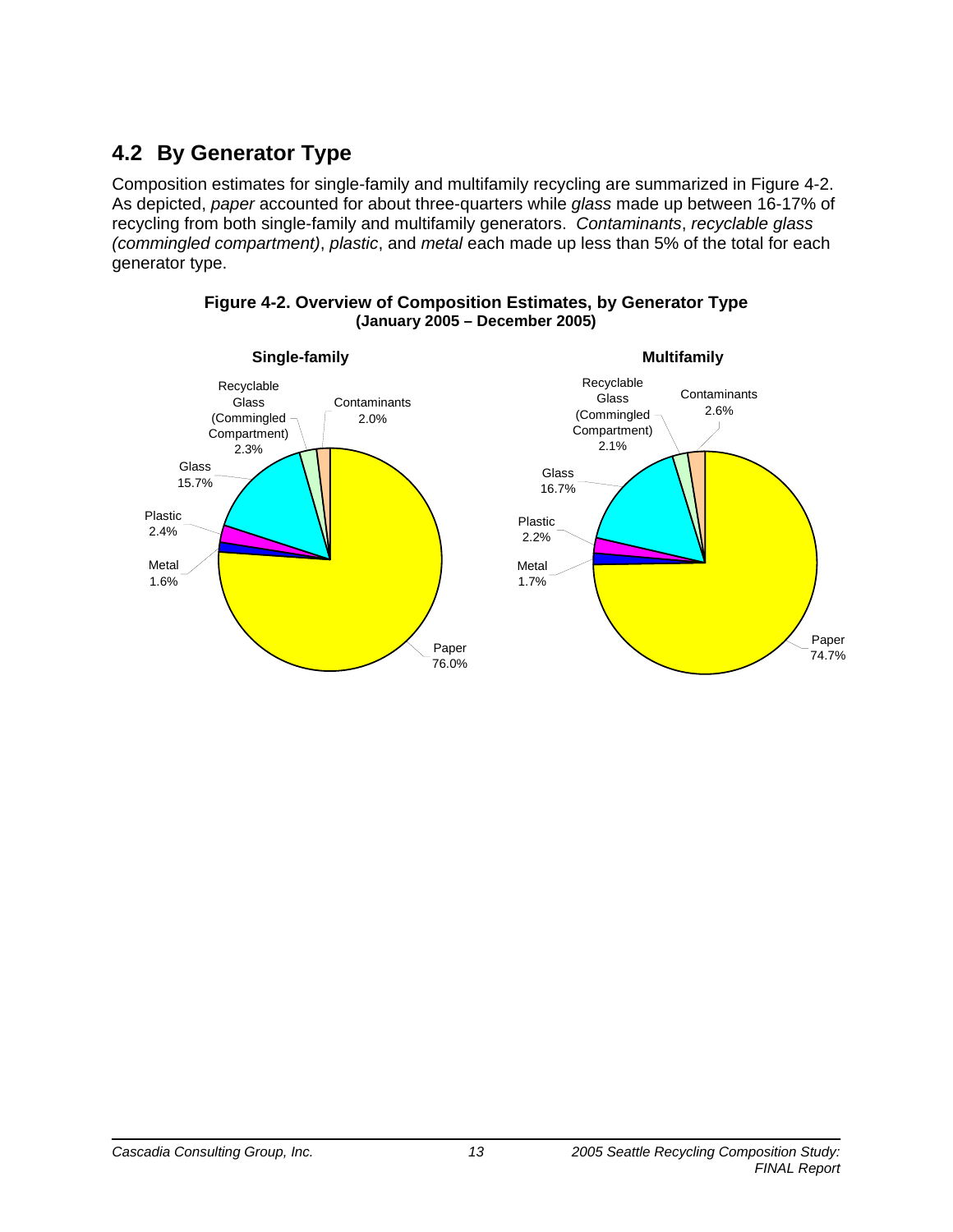## **4.2.1 Single-family Composition**

A total of 178 single-family recycling loads were sampled between January and December 2005. Table 4-6 lists the top ten components, by weight, of single-family recycling. *Newsprint* was the largest single component at about 34%, followed by *mixed low-grade paper* (24.5%) and *unwaxed OCC/Kraft paper* (14.7%). *Green glass bottles* was the next most prominent component, making up about 6% of this generator type's recycling. Table 4-8 lists the detailed composition results for the single-family recycling.

| (January 2005 – December 2005)            |       |        |        |  |  |  |  |
|-------------------------------------------|-------|--------|--------|--|--|--|--|
| <b>Component</b>                          | Mean  | Cum. % | Tons   |  |  |  |  |
| Newsprint                                 | 34.0% | 34.0%  | 22.219 |  |  |  |  |
| Mixed Low-grade Paper                     | 24.5% | 58.4%  | 15,996 |  |  |  |  |
| Unwaxed OCC/Kraft Paper                   | 14.7% | 73.1%  | 9.594  |  |  |  |  |
| <b>Green Glass Bottles</b>                | 5.8%  | 78.9%  | 3,785  |  |  |  |  |
| <b>Brown Glass Bottles</b>                | 4.1%  | 82.9%  | 2,650  |  |  |  |  |
| <b>Clear Glass Bottles</b>                | 3.3%  | 86.3%  | 2,175  |  |  |  |  |
| <b>Phone Books</b>                        | 2.5%  | 88.8%  | 1,636  |  |  |  |  |
| Recyclable Glass (Commingled Compartment) | 2.3%  | 91.1%  | 1,523  |  |  |  |  |
| Mixed Cullet                              | 2.3%  | 93.4%  | 1,485  |  |  |  |  |
| Tin Food Cans                             | 0.8%  | 94.2%  | 545    |  |  |  |  |
| Total                                     | 94.2% |        | 61.609 |  |  |  |  |

#### **Table 4-6. Top Ten Components: Single-family (January 2005 – December 2005)**

## **4.2.2 Multifamily Composition**

A total of 88 samples were captured and sorted from multifamily recycling loads for this study. As shown in Table 4-7, *newsprint* was the single largest component at nearly 30% of the total, by weight. *Mixed low-grade paper* and *unwaxed OCC/Kraft paper* together comprised approximately 40%. *Green glass bottles* accounted for about 6% of the total for this generator type. Table 4-9 lists the full composition results for multifamily recycling.

| (January 2005 – December 2005)            |       |               |        |  |  |  |
|-------------------------------------------|-------|---------------|--------|--|--|--|
| <b>Component</b>                          | Mean  | <b>Cum. %</b> | Tons   |  |  |  |
| Newsprint                                 | 29.4% | 29.4%         | 5,225  |  |  |  |
| Mixed Low-grade Paper                     | 22.0% | 51.3%         | 3,906  |  |  |  |
| Unwaxed OCC/Kraft Paper                   | 19.7% | 71.1%         | 3,512  |  |  |  |
| <b>Green Glass Bottles</b>                | 6.1%  | 77.2%         | 1,085  |  |  |  |
| <b>Brown Glass Bottles</b>                | 4.3%  | 81.5%         | 772    |  |  |  |
| <b>Phone Books</b>                        | 3.3%  | 84.9%         | 595    |  |  |  |
| <b>Clear Glass Bottles</b>                | 3.2%  | 88.1%         | 571    |  |  |  |
| Mixed Cullet                              | 2.7%  | 90.8%         | 481    |  |  |  |
| Recyclable Glass (Commingled Compartment) | 2.1%  | 92.9%         | 381    |  |  |  |
| Other Non-recyclables                     | 1.0%  | 94.0%         | 186    |  |  |  |
| Total                                     | 94.0% |               | 16,714 |  |  |  |

| Table 4-7. Top Ten Components: Multifamily |
|--------------------------------------------|
| (January 2005 – December 2005)             |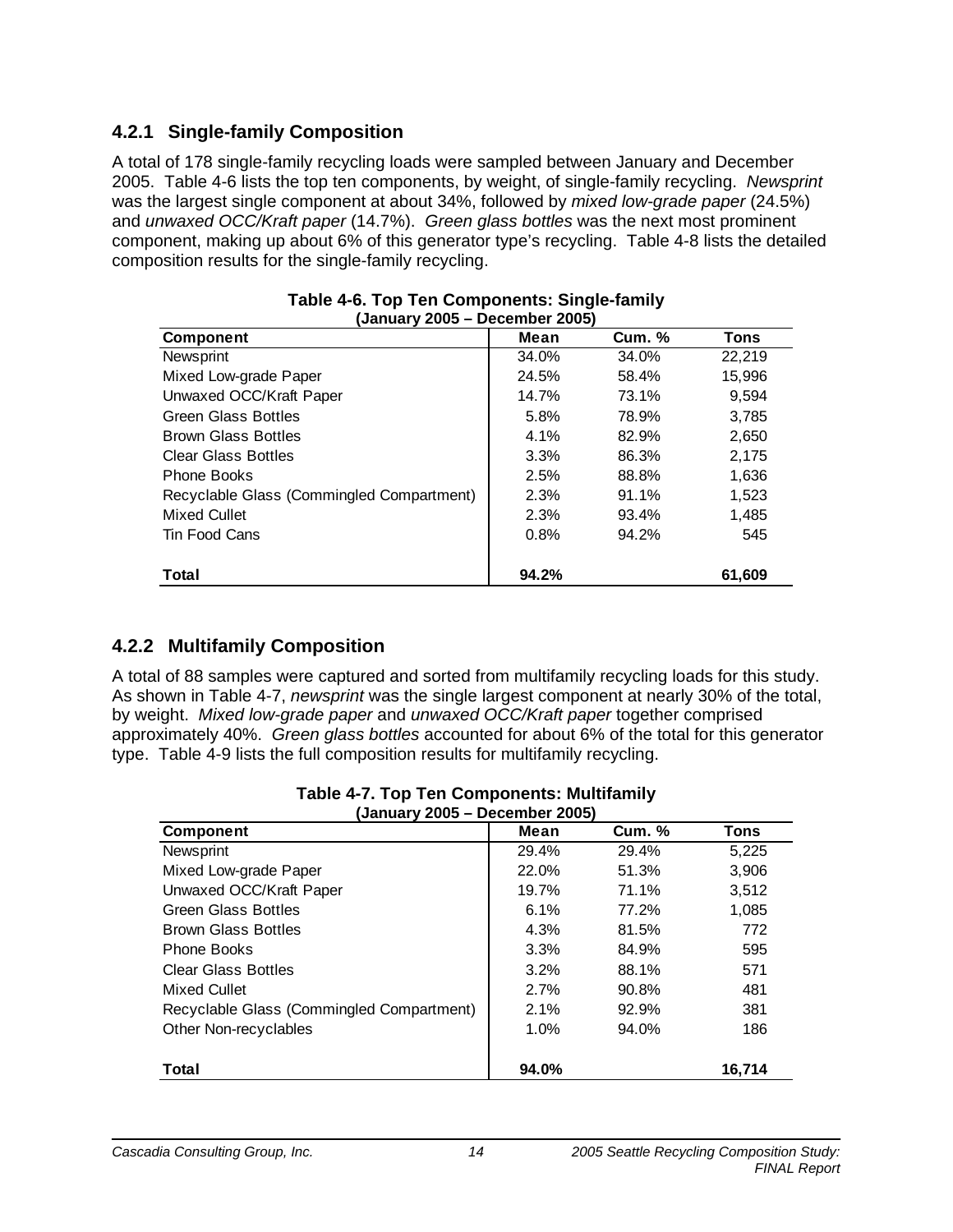## **4.2.3 Comparison between Generator Types**

Nine out of ten of the top ten components are the same for single-family and multifamily recycling. The top five components appear in the same order in both top ten tables.

The one component that differed between the two generator types was *tin food cans* for singlefamily recycling and *other non-recyclables* was for multifamily recycling. *Other non-recyclables* includes items such as food, construction waste, and non-glass recyclables in the *glass* compartment.

|                                                       | <b>Tons</b> | <b>Mean</b> | Low     | High  |
|-------------------------------------------------------|-------------|-------------|---------|-------|
| Paper                                                 | 49,715      | 76.0%       |         |       |
| Newsprint                                             | 22,219      | 34.0%       | 32.9%   | 35.0% |
| OCC/Kraft, Unwaxed                                    | 9,594       |             | 13.7%   | 15.6% |
|                                                       |             | 14.7%       |         |       |
| <b>Phone Books</b>                                    | 1,636       | 2.5%        | 1.9%    | 3.1%  |
| Mixed Low-grade                                       | 15,996      | 24.5%       | 23.5%   | 25.4% |
| <b>Polycoat Containers</b>                            | 242         | 0.4%        | 0.3%    | 0.4%  |
| <b>Aseptic Containers</b>                             | 28          | $0.0\%$     | 0.0%    | 0.1%  |
| <b>Metal</b>                                          | 1,041       | 1.6%        |         |       |
| <b>Aluminum Cans</b>                                  | 340         | 0.5%        | 0.5%    | 0.6%  |
| Tin Food Cans                                         | 545         | 0.8%        | 0.8%    | 0.9%  |
| <b>Other Ferrous</b>                                  | 156         | 0.2%        | 0.1%    | 0.3%  |
| <b>Plastic</b>                                        | 1,573       | 2.4%        |         |       |
| Small PET Bottles (24 oz or smaller)                  | 289         | 0.4%        | 0.4%    | 0.5%  |
| Large PET Bottles (greater than 24 oz)                | 337         | 0.5%        | 0.5%    | 0.6%  |
| PET Jars, Tubs, and Other Containers                  | 26          | 0.0%        | 0.0%    | 0.1%  |
| <b>HDPE Bottles</b>                                   | 443         | 0.7%        | 0.6%    | 0.7%  |
| HDPE Jars, Tubs, and Other Containers                 | 56          | 0.1%        | 0.1%    | 0.1%  |
| Other Plastic Bottles (#3-7, excluding #6)            | 55          | 0.1%        | 0.1%    | 0.1%  |
| Other Jars, Tubs, and Containers (#3-7, excluding #6) | 84          | 0.1%        | 0.1%    | 0.2%  |
| Plastic Bags and Packaging                            | 283         | 0.4%        | 0.4%    | 0.5%  |
| Glass                                                 | 10,247      | 15.7%       |         |       |
| <b>Clear Bottles</b>                                  | 2,175       | 3.3%        | 3.2%    | 3.5%  |
| <b>Green Bottles</b>                                  | 3,785       | 5.8%        | 5.5%    | 6.0%  |
| <b>Brown Bottles</b>                                  | 2,650       | 4.1%        | 3.8%    | 4.3%  |
| <b>Clear Container Glass</b>                          | 92          | 0.1%        | 0.1%    | 0.2%  |
| <b>Other Glass Containers and Bottles</b>             | 60          | 0.1%        | 0.1%    | 0.1%  |
| Mixed Cullet                                          | 1,485       | 2.3%        | 2.1%    | 2.4%  |
| <b>Recyclable Glass (Commingled Compartment)</b>      | 1,523       | 2.3%        |         |       |
| Recyclable Glass (Commingled Compartment)             | 1,523       | 2.3%        | 1.7%    | 2.9%  |
| <b>Contaminants</b>                                   | 1,313       | 2.0%        |         |       |
| Non-conforming Paper (Commingled Compartment)         | 346         | 0.5%        | 0.4%    | 0.6%  |
| Non-conforming Metal (Commingled Compartment)         | 101         | 0.2%        | 0.1%    | 0.2%  |
| Non-conforming Plastic (Commingled Compartment)       | 478         | 0.7%        | 0.6%    | 0.8%  |
|                                                       | 21          | $0.0\%$     |         | 0.1%  |
| Non-conforming Glass (Glass Compartment)              |             |             | $0.0\%$ |       |
| Other Non-recyclables                                 | 367         | 0.6%        | 0.4%    | 0.7%  |
| <b>Total Tons</b>                                     | 65,413      |             |         |       |
| <b>Sample Count</b>                                   | 178         |             |         |       |

#### **Table 4-8. Composition by Weight: Single-Family (January 2005 – December 2005)**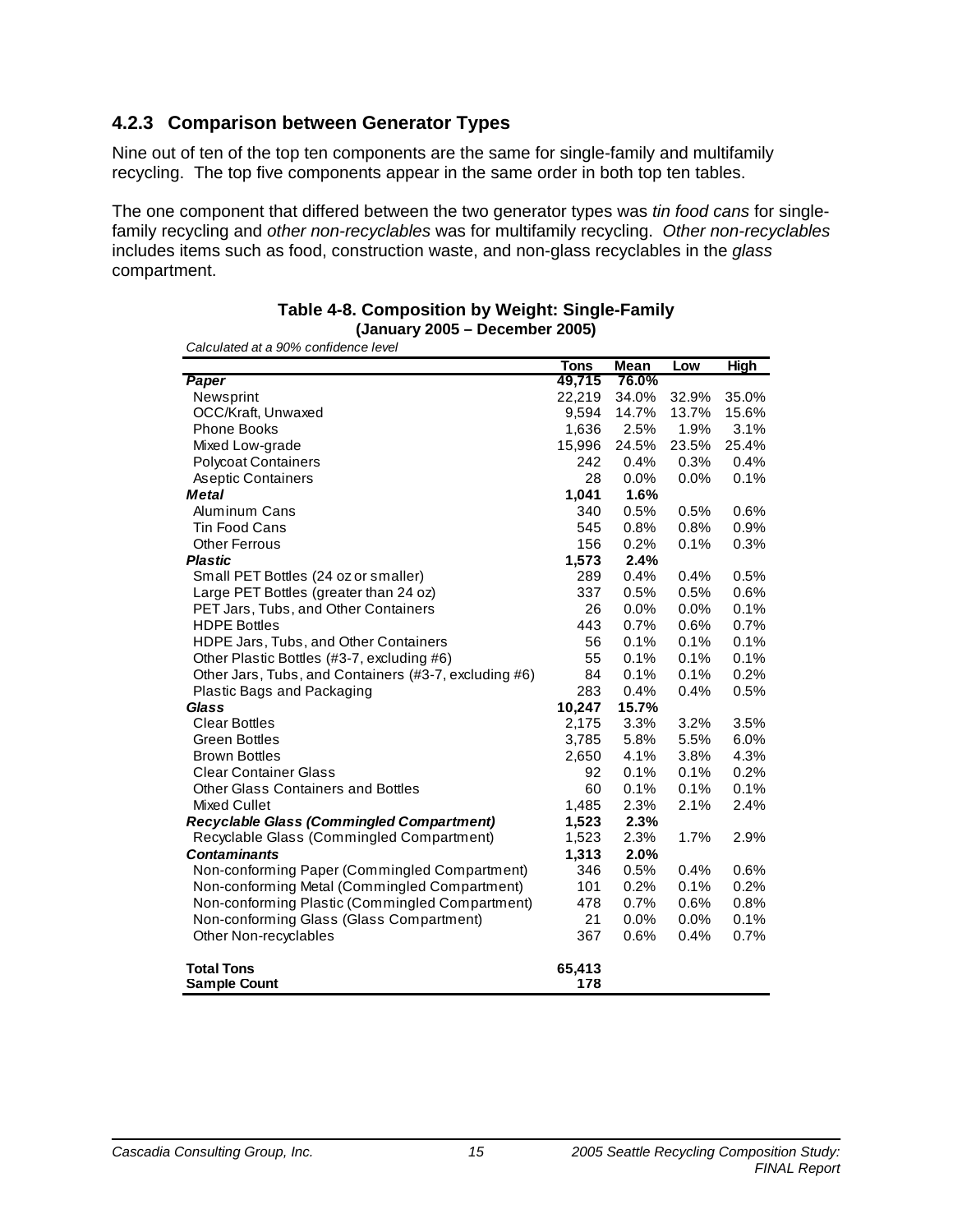#### **Table 4-9. Composition by Weight: Multifamily (January 2005 – December 2005)**

|                                                       | <b>Tons</b> | Mean    | Low   | <b>High</b> |
|-------------------------------------------------------|-------------|---------|-------|-------------|
| Paper                                                 | 13,290      | 74.7%   |       |             |
| Newsprint                                             | 5,225       | 29.4%   | 27.6% | 31.1%       |
| OCC/Kraft, Unwaxed                                    | 3,512       | 19.7%   | 17.7% | 21.8%       |
| <b>Phone Books</b>                                    | 595         | 3.3%    | 2.6%  | 4.1%        |
| Mixed Low-grade                                       | 3,906       | 22.0%   | 20.1% | 23.9%       |
| <b>Polycoat Containers</b>                            | 47          | 0.3%    | 0.2%  | 0.3%        |
| Aseptic Containers                                    | 5           | 0.0%    | 0.0%  | 0.0%        |
| <b>Metal</b>                                          | 301         | 1.7%    |       |             |
| <b>Aluminum Cans</b>                                  | 79          | 0.4%    | 0.4%  | 0.5%        |
| <b>Tin Food Cans</b>                                  | 130         | 0.7%    | 0.6%  | 0.9%        |
| <b>Other Ferrous</b>                                  | 92          | 0.5%    | 0.1%  | 0.9%        |
| <b>Plastic</b>                                        | 384         | 2.2%    |       |             |
| Small PET Bottles (24 oz or smaller)                  | 62          | 0.3%    | 0.3%  | 0.4%        |
| Large PET Bottles (greater than 24 oz)                | 89          | 0.5%    | 0.4%  | 0.6%        |
| PET Jars, Tubs, and Other Containers                  | 3           | $0.0\%$ | 0.0%  | 0.0%        |
| <b>HDPE Bottles</b>                                   | 113         | 0.6%    | 0.6%  | 0.7%        |
| HDPE Jars, Tubs, and Other Containers                 | 32          | 0.2%    | 0.0%  | 0.4%        |
| Other Plastic Bottles (#3-7, excluding #6)            | 11          | 0.1%    | 0.0%  | 0.1%        |
| Other Jars, Tubs, and Containers (#3-7, excluding #6) | 18          | 0.1%    | 0.1%  | 0.1%        |
| Plastic Bags and Packaging                            | 57          | 0.3%    | 0.2%  | 0.4%        |
| <b>Glass</b>                                          | 2,969       | 16.7%   |       |             |
| <b>Clear Bottles</b>                                  | 571         | 3.2%    | 3.0%  | 3.4%        |
| <b>Green Bottles</b>                                  | 1,085       | 6.1%    | 5.7%  | 6.5%        |
| <b>Brown Bottles</b>                                  | 772         | 4.3%    | 4.0%  | 4.7%        |
| <b>Clear Container Glass</b>                          | 48          | 0.3%    | 0.1%  | 0.4%        |
| Other Glass Containers and Bottles                    | 12          | 0.1%    | 0.0%  | 0.1%        |
| Mixed Cullet                                          | 481         | 2.7%    | 2.4%  | 3.0%        |
| <b>Recyclable Glass (Commingled Compartment)</b>      | 381         | 2.1%    |       |             |
| Recyclable Glass (Commingled Compartment)             | 381         | 2.1%    | 1.2%  | 3.1%        |
| <b>Contaminants</b>                                   | 461         | 2.6%    |       |             |
| Non-conforming Paper (Commingled Compartment)         | 130         | 0.7%    | 0.5%  | 0.9%        |
| Non-conforming Metal (Commingled Compartment)         | 29          | 0.2%    | 0.1%  | 0.2%        |
| Non-conforming Plastic (Commingled Compartment)       | 100         | 0.6%    | 0.4%  | 0.7%        |
| Non-conforming Glass (Glass Compartment)              | 16          | 0.1%    | 0.0%  | 0.2%        |
| Other Non-recyclables                                 | 186         | 1.0%    | 0.5%  | 1.6%        |
|                                                       |             |         |       |             |
| <b>Total Tons</b>                                     | 17,785      |         |       |             |
| <b>Sample Count</b>                                   | 88          |         |       |             |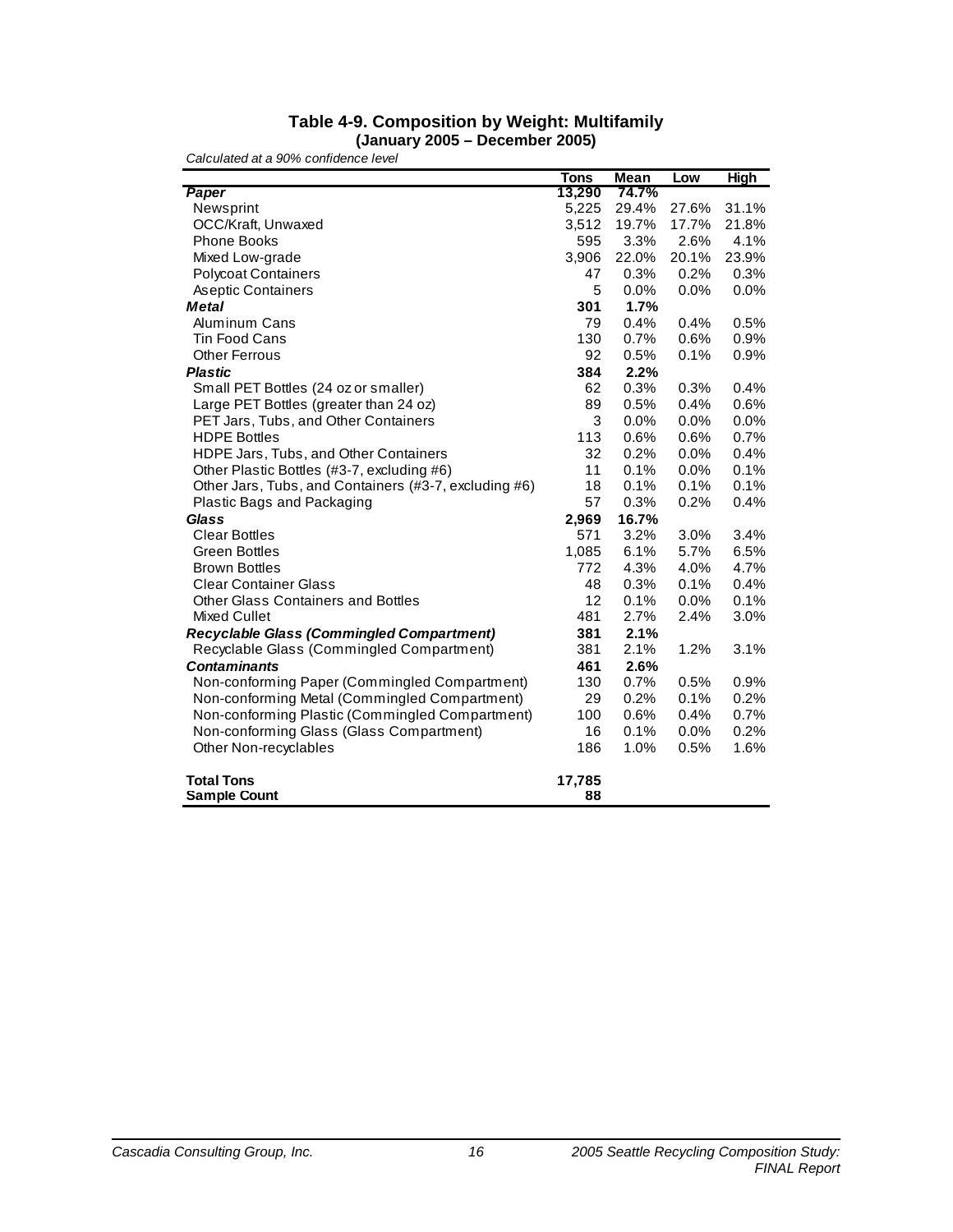# **4.3 By Generator Type and Service Area**

Figure 4-3 summarizes the composition by generator type and service area. *Paper* accounted for between 74-77% of recycling set out by each of these subpopulations. *Glass* comprised between 14% and 18% of each of the four subpopulations. *Recyclable glass (commingled compartment)* made up a slightly smaller portion of recycling in the north service area, between 0.7% and 1.6%, than in the south service where it comprised about 3% of the total residential recycling. The three remaining broad material categories: *contaminants*, *plastic* and *metal* each accounted for less than 3% of the total for all four subpopulations.



#### **Figure 4-3. Overview of Composition Estimates, by Generator Type and Service Area (January 2005 – December 2005)**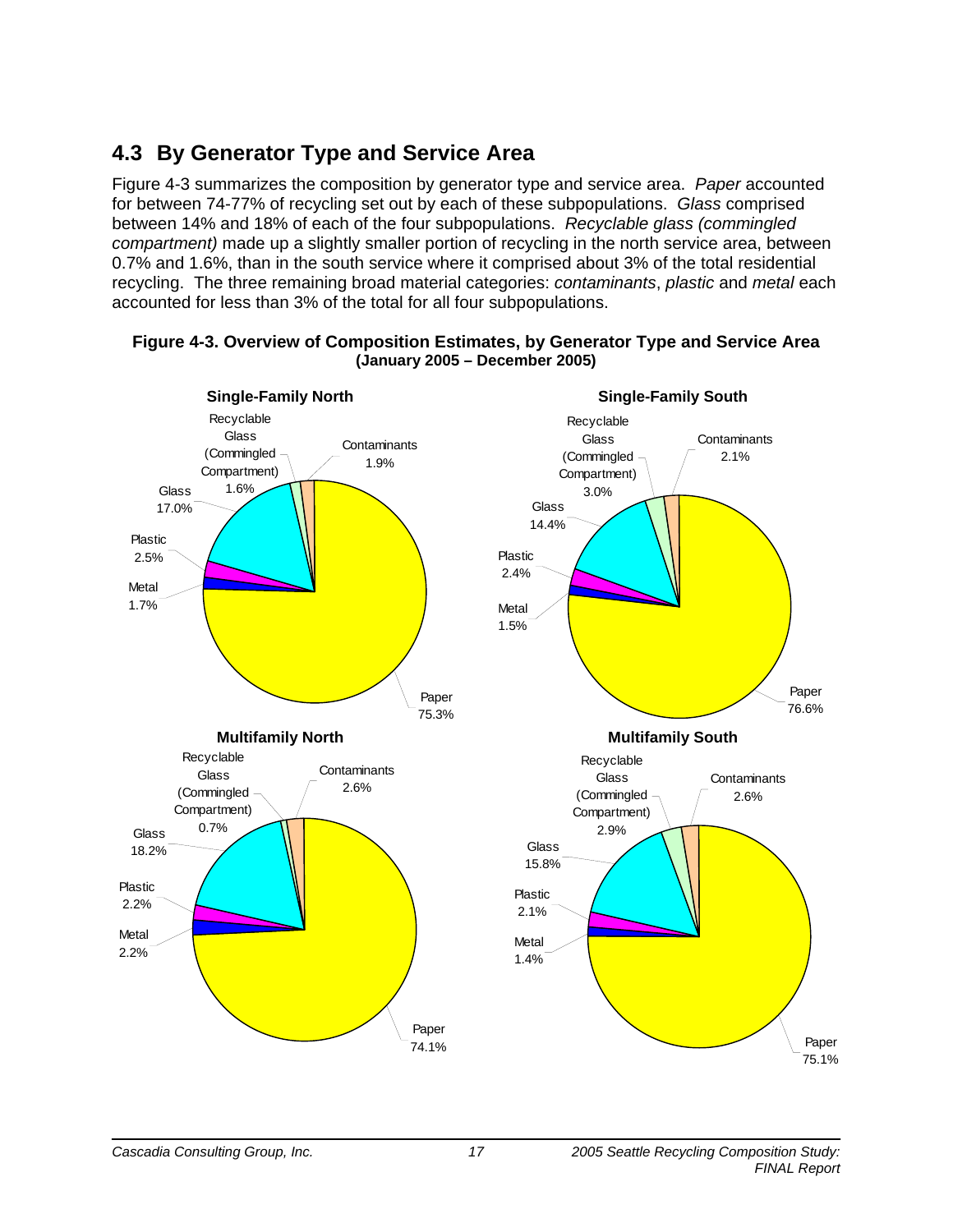### **4.3.1 Single-family North**

A total of 88 samples were captured and sorted from single-family north recycling loads between January and December 2005. As illustrated in Table 4-10, the three largest components, *newsprint*, *mixed low-grade paper*, and *unwaxed OCC/Kraft paper*, comprised more than 70% of the total recycling for this subpopulation, by weight. Please see Table 4-14 for full composition results for single-family north recycling.

| January – Deceniber Zugor<br><b>Component</b> | Mean  | Cum. % | <b>Tons</b> |
|-----------------------------------------------|-------|--------|-------------|
| Newsprint                                     | 34.0% | 34.0%  | 10,750      |
| Mixed Low-grade Paper                         | 23.9% | 58.0%  | 7,559       |
| Unwaxed OCC/Kraft Paper                       | 14.4% | 72.3%  | 4,544       |
| <b>Green Glass Bottles</b>                    | 6.0%  | 78.4%  | 1,903       |
| <b>Brown Glass Bottles</b>                    | 4.6%  | 83.0%  | 1,465       |
| <b>Clear Glass Bottles</b>                    | 3.7%  | 86.7%  | 1.161       |
| <b>Phone Books</b>                            | 2.5%  | 89.2%  | 802         |
| Mixed Cullet                                  | 2.4%  | 91.6%  | 767         |
| Recyclable Glass (Commingled Compartment)     | 1.6%  | 93.2%  | 509         |
| Tin Food Cans                                 | 0.9%  | 94.1%  | 280         |
| <b>Total</b>                                  | 94.1% |        | 29.740      |

| Table 4-10. Top Ten Components: Single-Family North |                           |  |  |
|-----------------------------------------------------|---------------------------|--|--|
|                                                     | (January – December 2005) |  |  |

### **4.3.2 Single-family South**

Ninety loads were sampled from the single-family south subpopulation. Table 4-11 lists the top ten components, by weight, for this recycling. *Newsprint* was the largest component, at nearly 34%, followed by *mixed low-grade paper* at about 25%, and *unwaxed OCC/Kraft paper*, which made up about 15% of the total, by weight. Please see Table 4-15 for the full composition results for single-family south recycling.

| January – Deceniusi 2000)                 |       |        |             |  |  |  |  |
|-------------------------------------------|-------|--------|-------------|--|--|--|--|
| <b>Component</b>                          | Mean  | Cum. % | <b>Tons</b> |  |  |  |  |
| Newsprint                                 | 33.9% | 33.9%  | 11,469      |  |  |  |  |
| Mixed Low-grade Paper                     | 24.9% | 58.9%  | 8,436       |  |  |  |  |
| Unwaxed OCC/Kraft Paper                   | 14.9% | 73.8%  | 5,050       |  |  |  |  |
| <b>Green Glass Bottles</b>                | 5.6%  | 79.4%  | 1,883       |  |  |  |  |
| <b>Brown Glass Bottles</b>                | 3.5%  | 82.9%  | 1,185       |  |  |  |  |
| Recyclable Glass (Commingled Compartment) | 3.0%  | 85.9%  | 1,015       |  |  |  |  |
| <b>Clear Glass Bottles</b>                | 3.0%  | 88.9%  | 1,014       |  |  |  |  |
| <b>Phone Books</b>                        | 2.5%  | 91.3%  | 834         |  |  |  |  |
| Mixed Cullet                              | 2.1%  | 93.4%  | 719         |  |  |  |  |
| Tin Food Cans                             | 0.8%  | 94.2%  | 265         |  |  |  |  |
| Total                                     | 94.2% |        | 31,869      |  |  |  |  |

|                           | Table 4-11. Top Ten Components: Single-Family South |
|---------------------------|-----------------------------------------------------|
| (January – December 2005) |                                                     |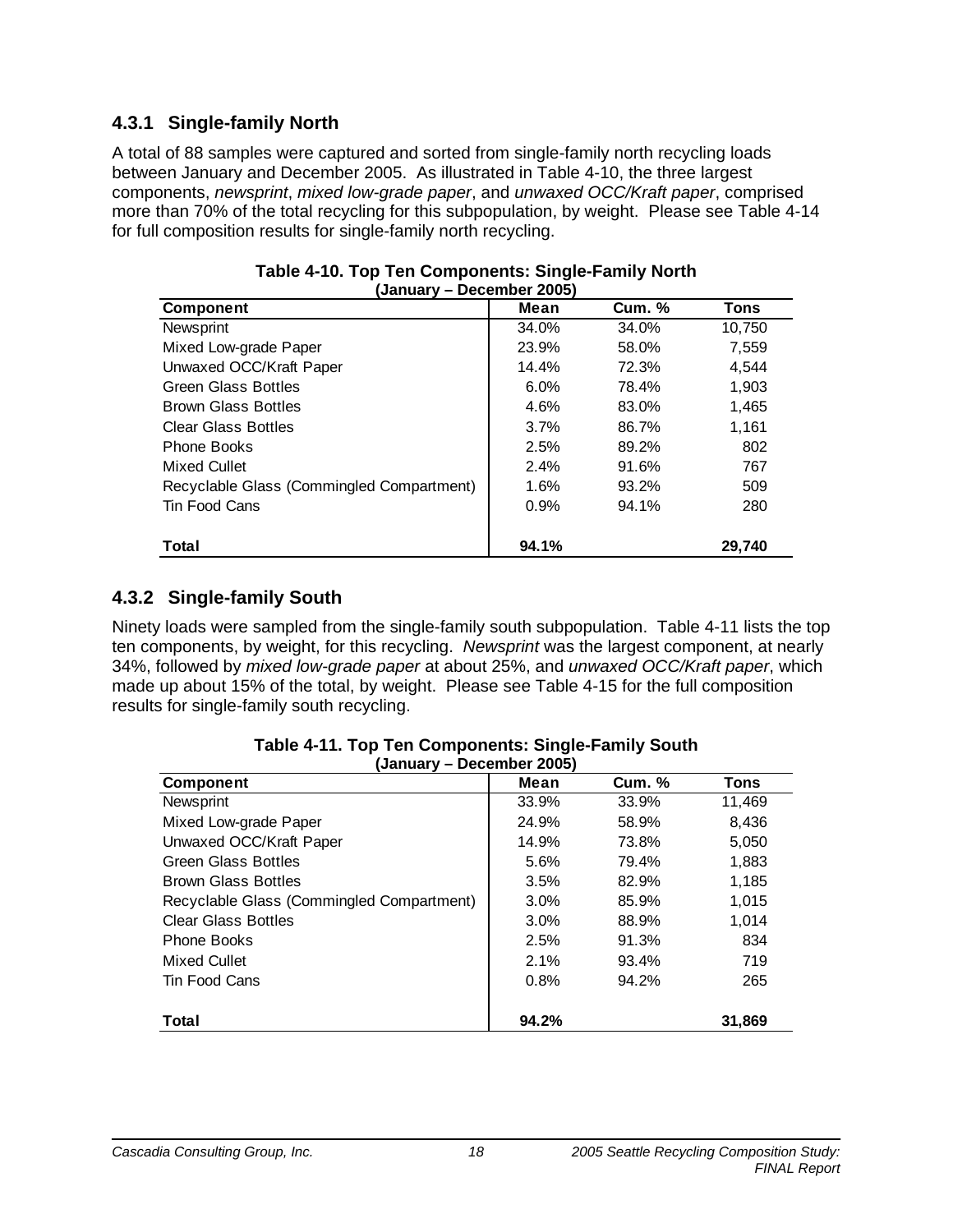## **4.3.3 Multifamily North**

A total of 45 samples were captured and sorted from multifamily north recycling loads. *Newsprint* was the largest single component, at about 31% of the total (Table 4-12). *Unwaxed OCC/Kraft paper* and *mixed low-grade paper* made up about 40%, combined. *Green glass bottles* and *brown glass bottles* each comprised between 5% and 6% of the total, by weight. Table 4-16 lists the full composition results for multifamily north recycling.

| <b>Component</b>           | January 2009 – Decenner 2009)<br>Cum. %<br>Mean<br>Tons |       |       |  |  |  |
|----------------------------|---------------------------------------------------------|-------|-------|--|--|--|
|                            |                                                         |       |       |  |  |  |
| Newsprint                  | 31.4%                                                   | 31.4% | 2,003 |  |  |  |
| Unwaxed OCC/Kraft Paper    | 21.0%                                                   | 52.4% | 1,336 |  |  |  |
| Mixed Low-grade Paper      | 17.7%                                                   | 70.1% | 1,129 |  |  |  |
| <b>Green Glass Bottles</b> | 5.8%                                                    | 75.9% | 370   |  |  |  |
| <b>Brown Glass Bottles</b> | 5.2%                                                    | 81.1% | 333   |  |  |  |
| <b>Phone Books</b>         | 3.6%                                                    | 84.8% | 231   |  |  |  |
| Mixed Cullet               | 3.4%                                                    | 88.2% | 217   |  |  |  |
| <b>Clear Glass Bottles</b> | 3.3%                                                    | 91.5% | 210   |  |  |  |
| <b>Other Ferrous Metal</b> | 1.0%                                                    | 92.4% | 61    |  |  |  |
| Other Non-recyclables      | 0.9%                                                    | 93.4% | 58    |  |  |  |
| <b>Total</b>               | 93.4%                                                   |       | 5.949 |  |  |  |

| Table 4-12. Top Ten Components: Multifamily North |  |
|---------------------------------------------------|--|
| (January 2005 – December 2005)                    |  |

### **4.3.4 Multifamily South**

Forty-three samples were captured from multifamily south loads during the 2005 study. As illustrated in Table 4-13, *newsprint* and *mixed low-grade paper* comprised about half of this recycling, when combined. *Unwaxed OCC/Kraft paper* accounted for approximately 20%, by weight. The detailed composition results for multifamily south recycling are listed in Table 4-17.

| January 2003 – December 2003)             |       |               |        |  |  |  |
|-------------------------------------------|-------|---------------|--------|--|--|--|
| <b>Component</b>                          | Mean  | <b>Cum. %</b> | Tons   |  |  |  |
| Newsprint                                 | 28.2% | 28.2%         | 3,223  |  |  |  |
| Mixed Low-grade Paper                     | 24.3% | 52.6%         | 2,777  |  |  |  |
| Unwaxed OCC/Kraft Paper                   | 19.1% | 71.6%         | 2,176  |  |  |  |
| <b>Green Glass Bottles</b>                | 6.3%  | 77.9%         | 715    |  |  |  |
| <b>Brown Glass Bottles</b>                | 3.8%  | 81.7%         | 439    |  |  |  |
| Phone Books                               | 3.2%  | 84.9%         | 363    |  |  |  |
| <b>Clear Glass Bottles</b>                | 3.2%  | 88.1%         | 361    |  |  |  |
| Recyclable Glass (Commingled Compartment) | 2.9%  | 91.0%         | 335    |  |  |  |
| Mixed Cullet                              | 2.3%  | 93.3%         | 264    |  |  |  |
| Other Non-recyclables                     | 1.1%  | 94.5%         | 128    |  |  |  |
| Total                                     | 94.5% |               | 10,780 |  |  |  |

| <b>Table 4-13. Top Ten Components: Multifamily South</b> |
|----------------------------------------------------------|
| (January 2005 – December 2005)                           |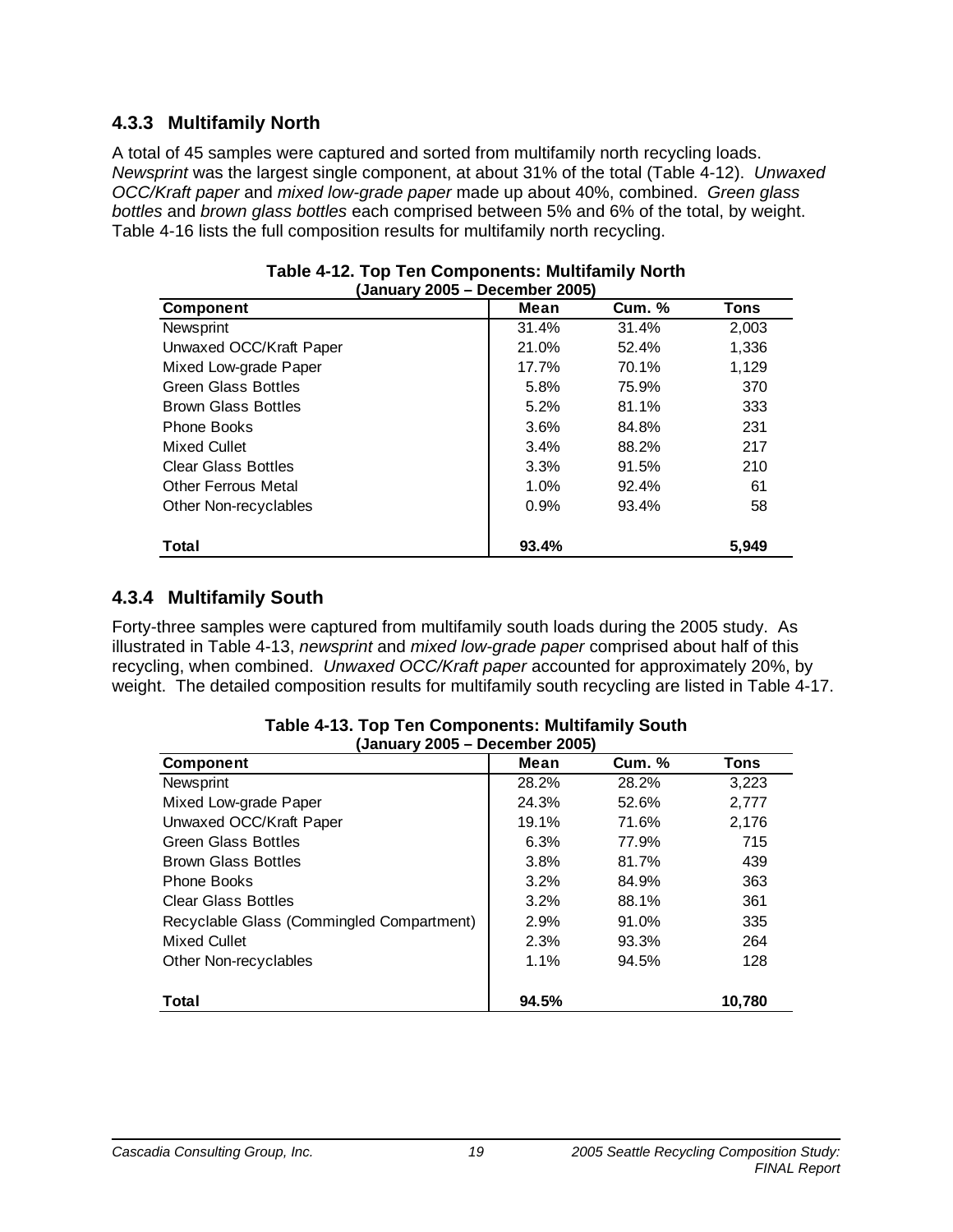## **4.3.5 Comparison between Subpopulations**

Many components can be found in the top ten tables for all four residential recycling subpopulations. *Newsprint* (28.2% - 34.0%) is the largest component for each subpopulation. The next two prevalent components were *mixed low-grade paper* and *unwaxed OCC/Kraft paper*, although they appeared in different orders for different subpopulations. The fourth largest component, *green glass bottles*, made up about 6% in all four subpopulations, and *brown glass bottles*, the fifth largest component, accounted for between 3% and 6% of the total, by weight.

There were several differences between the top ten tables for the subpopulations. First, *tin food cans* only appeared in the top ten components for the two single-family subpopulations. *Recyclable glass (commingled compartment)* was a top ten component for all subpopulations except for multifamily north. Next, *other non-recyclables* was only in the top ten for the two multifamily subpopulations. Lastly, *other ferrous metal* only appeared in the top ten table for multifamily north.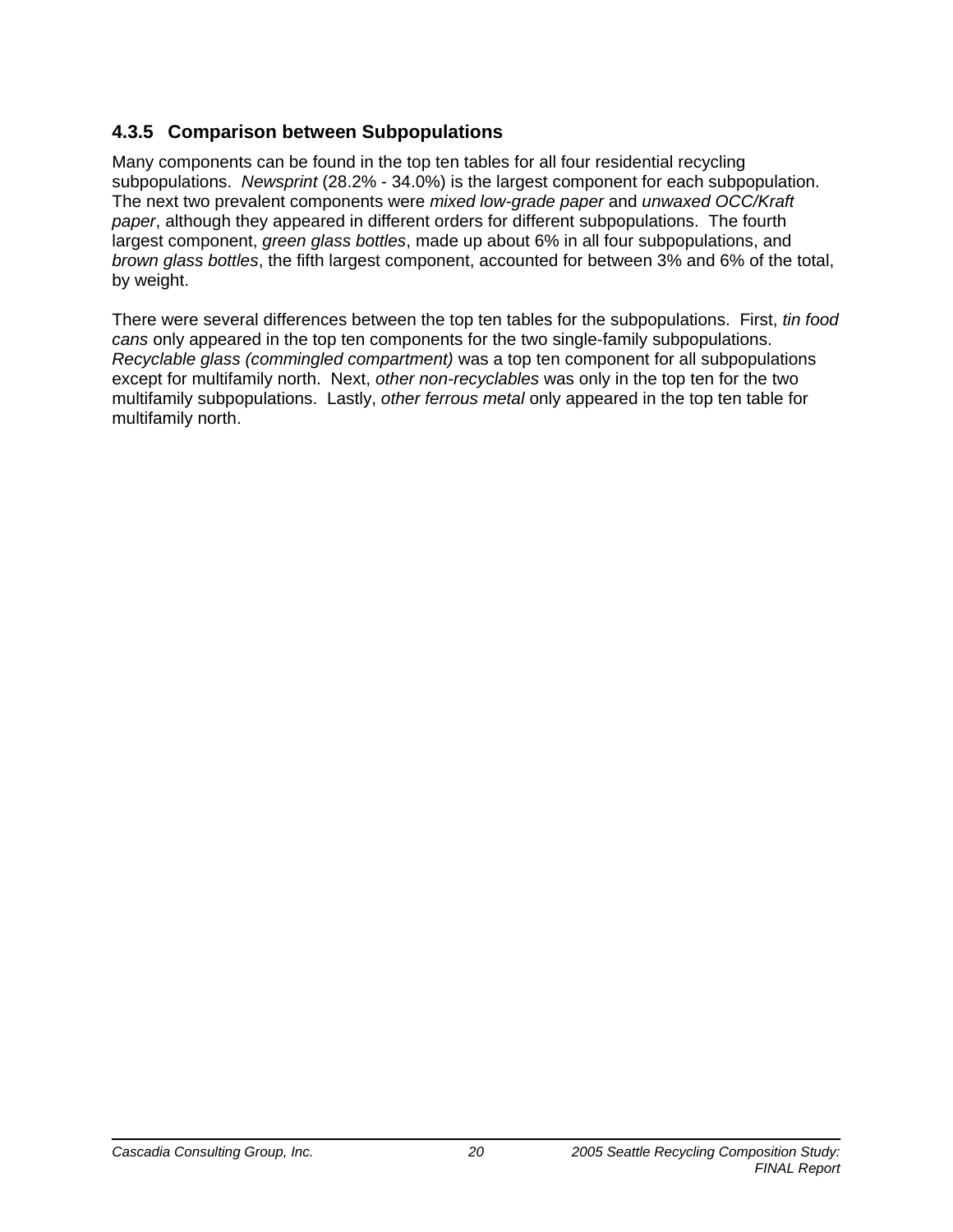#### **Table 4-14. Composition by Weight: Single-Family North (January 2005 – December 2005)**

|                                                       | <b>Tons</b> | Mean  | Low     | <b>High</b> |
|-------------------------------------------------------|-------------|-------|---------|-------------|
| Paper                                                 | 23,793      | 75.3% |         |             |
| Newsprint                                             | 10,750      | 34.0% | 32.5%   | 35.6%       |
| OCC/Kraft, Unwaxed                                    | 4,544       | 14.4% | 13.1%   | 15.7%       |
| <b>Phone Books</b>                                    | 802         | 2.5%  | 1.7%    | 3.4%        |
| Mixed Low-grade                                       | 7,559       | 23.9% | 22.6%   | 25.3%       |
| <b>Polycoat Containers</b>                            | 123         | 0.4%  | 0.3%    | 0.4%        |
| Aseptic Containers                                    | 14          | 0.0%  | 0.0%    | 0.1%        |
| <b>Metal</b>                                          | 539         | 1.7%  |         |             |
| <b>Aluminum Cans</b>                                  | 179         | 0.6%  | 0.5%    | 0.7%        |
| <b>Tin Food Cans</b>                                  | 280         | 0.9%  | 0.8%    | 1.0%        |
| <b>Other Ferrous</b>                                  | 81          | 0.3%  | 0.1%    | 0.4%        |
| <b>Plastic</b>                                        | 775         | 2.5%  |         |             |
| Small PET Bottles (24 oz or smaller)                  | 135         | 0.4%  | 0.4%    | 0.5%        |
| Large PET Bottles (greater than 24 oz)                | 176         | 0.6%  | 0.5%    | 0.6%        |
| PET Jars, Tubs, and Other Containers                  | 17          | 0.1%  | 0.0%    | 0.1%        |
| <b>HDPE Bottles</b>                                   | 221         | 0.7%  | 0.6%    | 0.8%        |
| HDPE Jars, Tubs, and Other Containers                 | 24          | 0.1%  | $0.0\%$ | 0.1%        |
| Other Plastic Bottles (#3-7, excluding #6)            | 28          | 0.1%  | 0.1%    | 0.1%        |
| Other Jars, Tubs, and Containers (#3-7, excluding #6) | 47          | 0.1%  | 0.1%    | 0.2%        |
| Plastic Bags and Packaging                            | 127         | 0.4%  | 0.3%    | 0.5%        |
| <b>Glass</b>                                          | 5,385       | 17.0% |         |             |
| <b>Clear Bottles</b>                                  | 1,161       | 3.7%  | 3.5%    | 3.9%        |
| <b>Green Bottles</b>                                  | 1,903       | 6.0%  | 5.7%    | 6.3%        |
| <b>Brown Bottles</b>                                  | 1,465       | 4.6%  | 4.2%    | 5.0%        |
| <b>Clear Container Glass</b>                          | 51          | 0.2%  | 0.1%    | 0.2%        |
| Other Glass Containers and Bottles                    | 38          | 0.1%  | 0.1%    | 0.2%        |
| Mixed Cullet                                          | 767         | 2.4%  | 2.2%    | 2.7%        |
| <b>Recyclable Glass (Commingled Compartment)</b>      | 509         | 1.6%  |         |             |
| Recyclable Glass (Commingled Compartment)             | 509         | 1.6%  | 0.8%    | 2.4%        |
| <b>Contaminants</b>                                   | 592         | 1.9%  |         |             |
| Non-conforming Paper (Commingled Compartment)         | 164         | 0.5%  | 0.4%    | 0.6%        |
| Non-conforming Metal (Commingled Compartment)         | 33          | 0.1%  | 0.1%    | 0.1%        |
| Non-conforming Plastic (Commingled Compartment)       | 222         | 0.7%  | 0.6%    | 0.8%        |
| Non-conforming Glass (Glass Compartment)              | 12          | 0.0%  | 0.0%    | 0.1%        |
| Other Non-recyclables                                 | 161         | 0.5%  | 0.4%    | 0.7%        |
| <b>Total Tons</b>                                     | 31,593      |       |         |             |
| <b>Sample Count</b>                                   | 88          |       |         |             |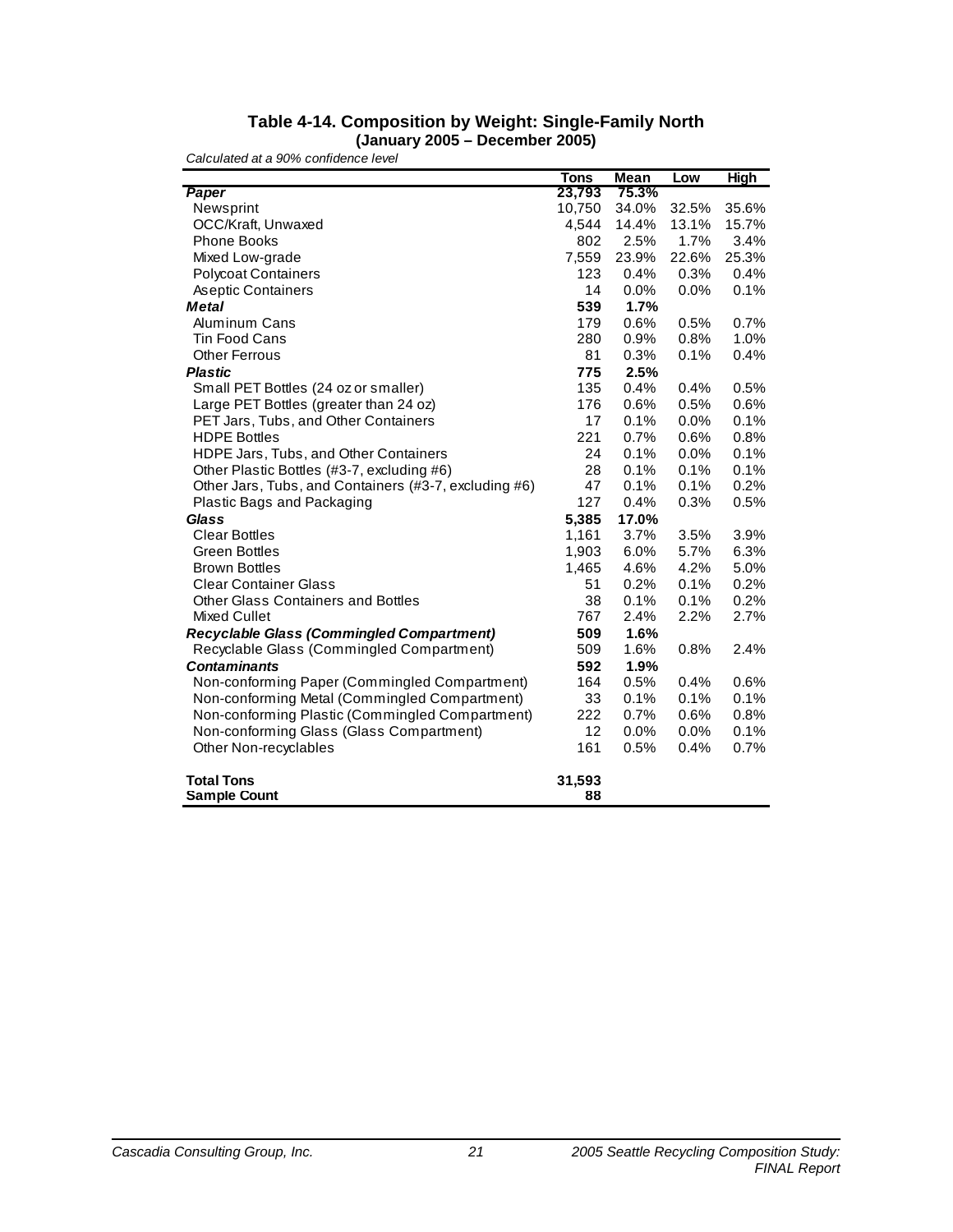#### **Table 4-15. Composition by Weight: Single-family South (January 2005 – December 2005)**

|                                                       | <b>Tons</b> | <b>Mean</b> | Low   | <b>High</b> |
|-------------------------------------------------------|-------------|-------------|-------|-------------|
| Paper                                                 | 25,923      | 76.6%       |       |             |
| Newsprint                                             | 11,469      | 33.9%       | 32.5% | 35.3%       |
| OCC/Kraft, Unwaxed                                    | 5,050       | 14.9%       | 13.6% | 16.3%       |
| <b>Phone Books</b>                                    | 834         | 2.5%        | 1.6%  | 3.3%        |
| Mixed Low-grade                                       | 8,436       | 24.9%       | 23.6% | 26.3%       |
| <b>Polycoat Containers</b>                            | 119         | 0.4%        | 0.3%  | 0.4%        |
| As eptic Containers                                   | 15          | 0.0%        | 0.0%  | 0.1%        |
| <b>Metal</b>                                          | 502         | 1.5%        |       |             |
| <b>Aluminum Cans</b>                                  | 162         | 0.5%        | 0.4%  | 0.6%        |
| <b>Tin Food Cans</b>                                  | 265         | 0.8%        | 0.7%  | 0.9%        |
| <b>Other Ferrous</b>                                  | 75          | 0.2%        | 0.1%  | 0.4%        |
| <b>Plastic</b>                                        | 797         | 2.4%        |       |             |
| Small PET Bottles (24 oz or smaller)                  | 154         | 0.5%        | 0.4%  | 0.5%        |
| Large PET Bottles (greater than 24 oz)                | 161         | 0.5%        | 0.4%  | 0.5%        |
| PET Jars, Tubs, and Other Containers                  | 9           | 0.0%        | 0.0%  | 0.0%        |
| <b>HDPE Bottles</b>                                   | 222         | 0.7%        | 0.6%  | 0.7%        |
| HDPE Jars, Tubs, and Other Containers                 | 32          | 0.1%        | 0.1%  | 0.1%        |
| Other Plastic Bottles (#3-7, excluding #6)            | 28          | 0.1%        | 0.0%  | 0.1%        |
| Other Jars, Tubs, and Containers (#3-7, excluding #6) | 36          | 0.1%        | 0.1%  | 0.1%        |
| Plastic Bags and Packaging                            | 156         | 0.5%        | 0.4%  | 0.5%        |
| <b>Glass</b>                                          | 4,863       | 14.4%       |       |             |
| <b>Clear Bottles</b>                                  | 1,014       | 3.0%        | 2.8%  | 3.2%        |
| <b>Green Bottles</b>                                  | 1,883       | 5.6%        | 5.2%  | 5.9%        |
| <b>Brown Bottles</b>                                  | 1,185       | 3.5%        | 3.2%  | 3.8%        |
| <b>Clear Container Glass</b>                          | 41          | 0.1%        | 0.1%  | 0.2%        |
| <b>Other Glass Containers and Bottles</b>             | 21          | 0.1%        | 0.0%  | 0.1%        |
| Mixed Cullet                                          | 719         | 2.1%        | 1.9%  | 2.3%        |
| <b>Recyclable Glass (Commingled Compartment)</b>      | 1,015       | 3.0%        |       |             |
| Recyclable Glass (Commingled Compartment)             | 1,015       | 3.0%        | 2.1%  | 3.9%        |
| <b>Contaminants</b>                                   | 721         | 2.1%        |       |             |
| Non-conforming Paper (Commingled Compartment)         | 182         | 0.5%        | 0.4%  | 0.7%        |
| Non-conforming Metal (Commingled Compartment)         | 68          | 0.2%        | 0.1%  | 0.3%        |
| Non-conforming Plastic (Commingled Compartment)       | 256         | 0.8%        | 0.6%  | 0.9%        |
| Non-conforming Glass (Glass Compartment)              | 9           | 0.0%        | 0.0%  | 0.1%        |
| Other Non-recyclables                                 | 207         | 0.6%        | 0.4%  | 0.8%        |
| <b>Total Tons</b>                                     | 33,820      |             |       |             |
| <b>Sample Count</b>                                   | 90          |             |       |             |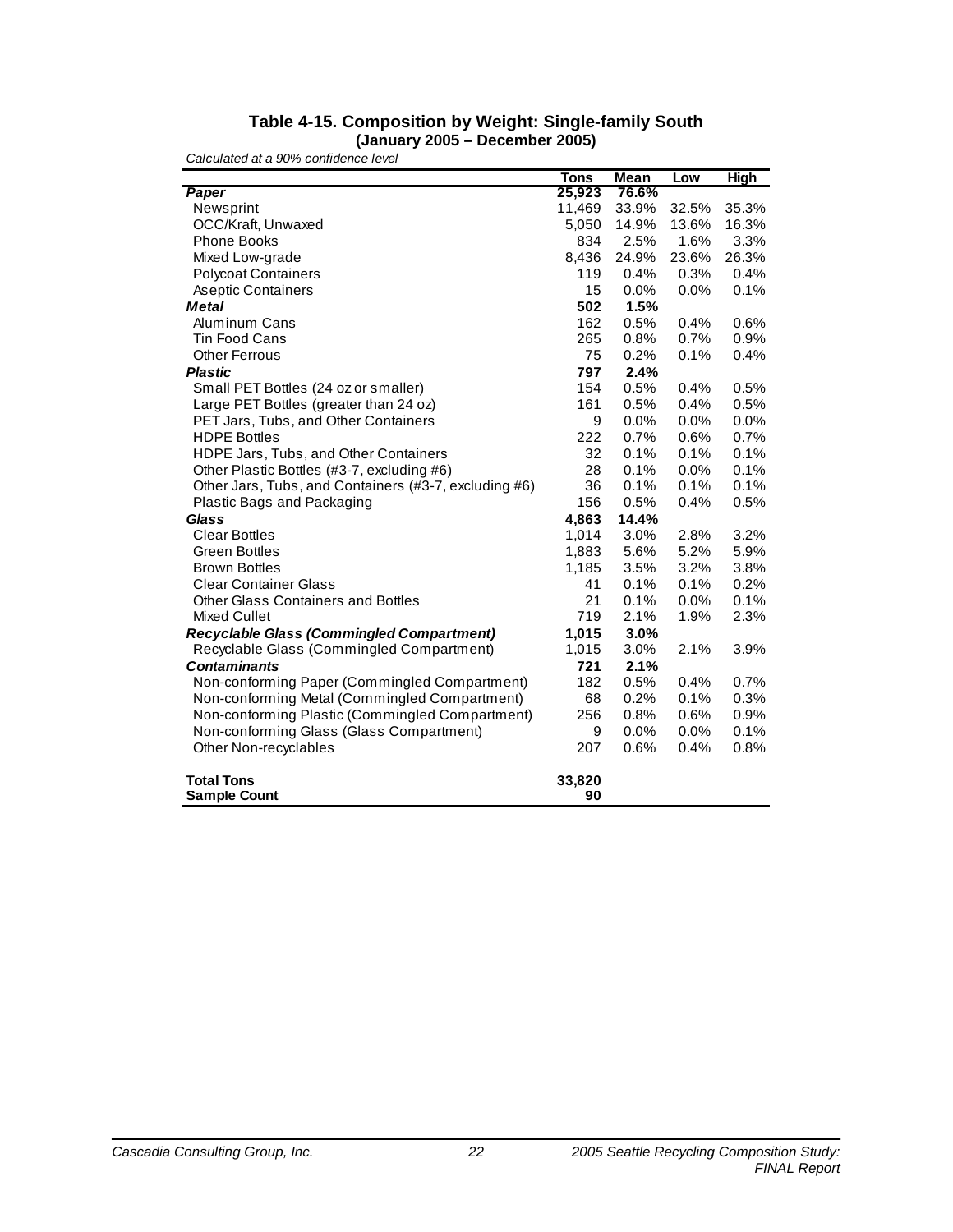#### **Table 4-16. Composition by Weight: Multifamily North (January 2005 – December 2005)**

|                                                       | <b>Tons</b>    | Mean    | Low   | <b>High</b> |
|-------------------------------------------------------|----------------|---------|-------|-------------|
| Paper                                                 | 4,721          | 74.1%   |       |             |
| Newsprint                                             | 2,003          | 31.4%   | 28.8% | 34.1%       |
| OCC/Kraft, Unwaxed                                    | 1,336          | 21.0%   | 18.2% | 23.7%       |
| <b>Phone Books</b>                                    | 231            | 3.6%    | 2.4%  | 4.8%        |
| Mixed Low-grade                                       | 1,129          | 17.7%   | 16.0% | 19.4%       |
| <b>Polycoat Containers</b>                            | 20             | 0.3%    | 0.3%  | 0.4%        |
| Aseptic Containers                                    | $\overline{2}$ | 0.0%    | 0.0%  | 0.0%        |
| <b>Metal</b>                                          | 140            | 2.2%    |       |             |
| <b>Aluminum Cans</b>                                  | 30             | 0.5%    | 0.4%  | 0.6%        |
| <b>Tin Food Cans</b>                                  | 49             | 0.8%    | 0.6%  | 0.9%        |
| <b>Other Ferrous</b>                                  | 61             | 1.0%    | 0.0%  | 2.0%        |
| <b>Plastic</b>                                        | 140            | 2.2%    |       |             |
| Small PET Bottles (24 oz or smaller)                  | 24             | 0.4%    | 0.3%  | 0.4%        |
| Large PET Bottles (greater than 24 oz)                | 32             | 0.5%    | 0.4%  | 0.6%        |
| PET Jars, Tubs, and Other Containers                  | $\overline{2}$ | $0.0\%$ | 0.0%  | 0.1%        |
| <b>HDPE Bottles</b>                                   | 48             | 0.8%    | 0.6%  | 0.9%        |
| HDPE Jars, Tubs, and Other Containers                 | 9              | 0.1%    | 0.1%  | 0.2%        |
| Other Plastic Bottles (#3-7, excluding #6)            | 4              | 0.1%    | 0.0%  | 0.1%        |
| Other Jars, Tubs, and Containers (#3-7, excluding #6) | 6              | 0.1%    | 0.1%  | 0.1%        |
| Plastic Bags and Packaging                            | 15             | 0.2%    | 0.2%  | 0.3%        |
| <b>Glass</b>                                          | 1,161          | 18.2%   |       |             |
| <b>Clear Bottles</b>                                  | 210            | 3.3%    | 3.0%  | 3.6%        |
| <b>Green Bottles</b>                                  | 370            | 5.8%    | 5.0%  | 6.6%        |
| <b>Brown Bottles</b>                                  | 333            | 5.2%    | 4.7%  | 5.8%        |
| <b>Clear Container Glass</b>                          | 29             | 0.5%    | 0.1%  | 0.8%        |
| Other Glass Containers and Bottles                    | 3              | 0.0%    | 0.0%  | 0.1%        |
| Mixed Cullet                                          | 217            | 3.4%    | 3.0%  | 3.8%        |
| <b>Recyclable Glass (Commingled Compartment)</b>      | 46             | 0.7%    |       |             |
| Recyclable Glass (Commingled Compartment)             | 46             | 0.7%    | 0.5%  | 0.9%        |
| <b>Contaminants</b>                                   | 164            | 2.6%    |       |             |
| Non-conforming Paper (Commingled Compartment)         | 50             | 0.8%    | 0.5%  | 1.1%        |
| Non-conforming Metal (Commingled Compartment)         | 10             | 0.2%    | 0.1%  | 0.2%        |
| Non-conforming Plastic (Commingled Compartment)       | 32             | 0.5%    | 0.4%  | 0.6%        |
| Non-conforming Glass (Glass Compartment)              | 14             | 0.2%    | 0.0%  | 0.4%        |
| Other Non-recyclables                                 | 58             | 0.9%    | 0.4%  | 1.4%        |
| <b>Total Tons</b>                                     | 6,373          |         |       |             |
| <b>Sample Count</b>                                   | 45             |         |       |             |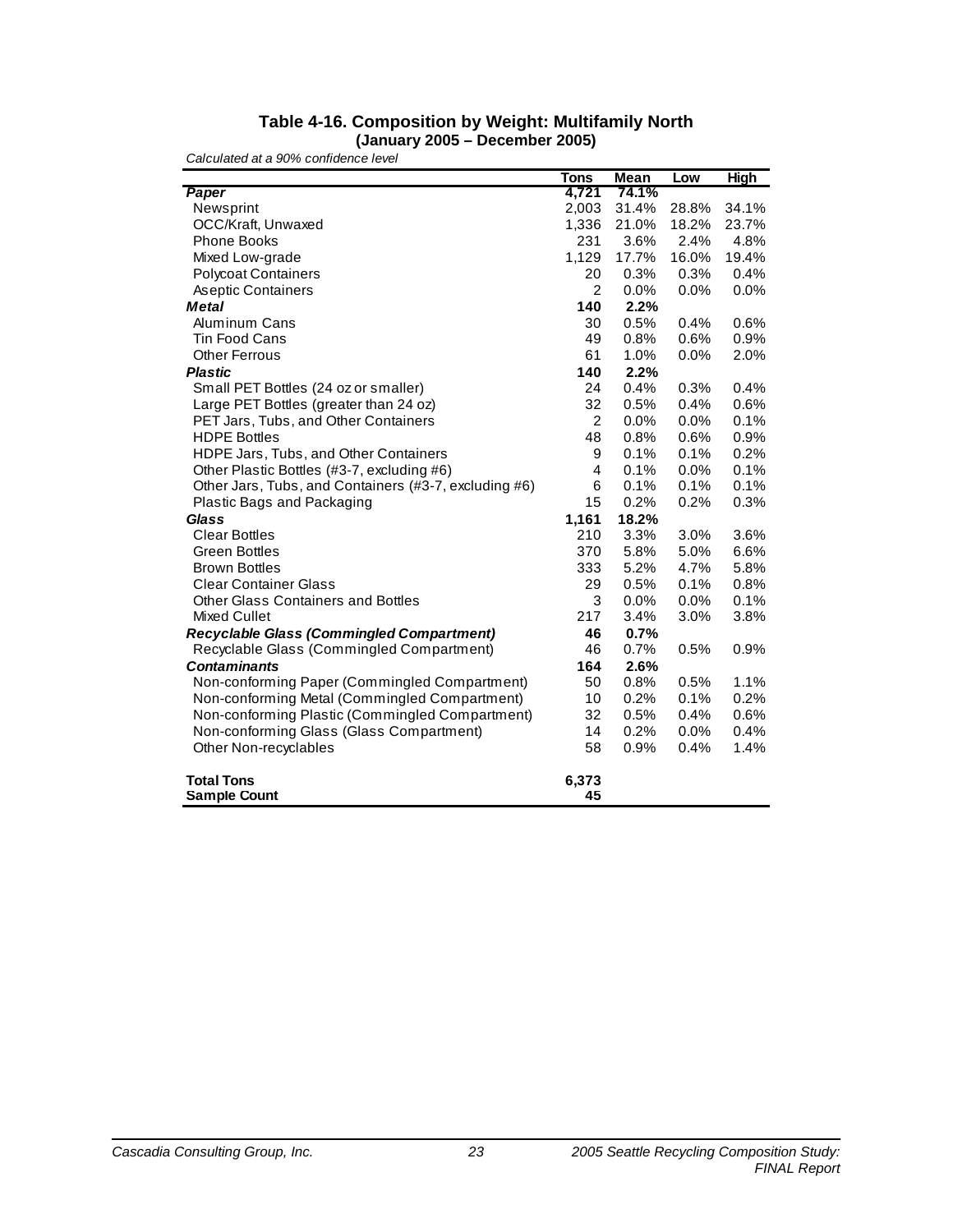#### **Table 4-17. Composition by Weight: Multifamily South (January 2005 – December 2005)**

|                                                       | <b>Tons</b>    | Mean    | Low   | <b>High</b> |
|-------------------------------------------------------|----------------|---------|-------|-------------|
| Paper                                                 | 8,568          | 75.1%   |       |             |
| Newsprint                                             | 3,223          | 28.2%   | 25.9% | 30.6%       |
| OCC/Kraft, Unwaxed                                    | 2,176          | 19.1%   | 16.3% | 21.9%       |
| <b>Phone Books</b>                                    | 363            | 3.2%    | 2.3%  | 4.1%        |
| Mixed Low-grade                                       | 2,777          | 24.3%   | 21.5% | 27.1%       |
| <b>Polycoat Containers</b>                            | 27             | 0.2%    | 0.2%  | 0.3%        |
| As eptic Containers                                   | 3              | 0.0%    | 0.0%  | 0.0%        |
| <b>Metal</b>                                          | 161            | 1.4%    |       |             |
| <b>Aluminum Cans</b>                                  | 48             | 0.4%    | 0.3%  | 0.5%        |
| <b>Tin Food Cans</b>                                  | 82             | 0.7%    | 0.5%  | 0.9%        |
| <b>Other Ferrous</b>                                  | 30             | 0.3%    | 0.1%  | 0.5%        |
| <b>Plastic</b>                                        | 244            | 2.1%    |       |             |
| Small PET Bottles (24 oz or smaller)                  | 38             | 0.3%    | 0.3%  | 0.4%        |
| Large PET Bottles (greater than 24 oz)                | 57             | 0.5%    | 0.4%  | 0.6%        |
| PET Jars, Tubs, and Other Containers                  | 1              | $0.0\%$ | 0.0%  | 0.0%        |
| <b>HDPE Bottles</b>                                   | 65             | 0.6%    | 0.5%  | 0.7%        |
| HDPE Jars, Tubs, and Other Containers                 | 23             | 0.2%    | 0.0%  | 0.5%        |
| Other Plastic Bottles (#3-7, excluding #6)            | 6              | 0.1%    | 0.0%  | 0.1%        |
| Other Jars, Tubs, and Containers (#3-7, excluding #6) | 12             | 0.1%    | 0.1%  | 0.1%        |
| Plastic Bags and Packaging                            | 41             | 0.4%    | 0.2%  | 0.5%        |
| <b>Glass</b>                                          | 1,808          | 15.8%   |       |             |
| <b>Clear Bottles</b>                                  | 361            | 3.2%    | 2.9%  | 3.4%        |
| <b>Green Bottles</b>                                  | 715            | 6.3%    | 5.7%  | 6.8%        |
| <b>Brown Bottles</b>                                  | 439            | 3.8%    | 3.4%  | 4.3%        |
| <b>Clear Container Glass</b>                          | 19             | 0.2%    | 0.0%  | 0.4%        |
| <b>Other Glass Containers and Bottles</b>             | 10             | 0.1%    | 0.0%  | 0.2%        |
| Mixed Cullet                                          | 264            | 2.3%    | 2.0%  | 2.7%        |
| <b>Recyclable Glass (Commingled Compartment)</b>      | 335            | 2.9%    |       |             |
| Recyclable Glass (Commingled Compartment)             | 335            | 2.9%    | 1.5%  | 4.4%        |
| <b>Contaminants</b>                                   | 297            | 2.6%    |       |             |
| Non-conforming Paper (Commingled Compartment)         | 80             | 0.7%    | 0.4%  | 1.0%        |
| Non-conforming Metal (Commingled Compartment)         | 20             | 0.2%    | 0.1%  | 0.3%        |
| Non-conforming Plastic (Commingled Compartment)       | 67             | 0.6%    | 0.4%  | 0.8%        |
| Non-conforming Glass (Glass Compartment)              | $\overline{2}$ | 0.0%    | 0.0%  | 0.0%        |
| Other Non-recyclables                                 | 128            | 1.1%    | 0.3%  | 1.9%        |
| <b>Total Tons</b>                                     | 11,412<br>43   |         |       |             |
| <b>Sample Count</b>                                   |                |         |       |             |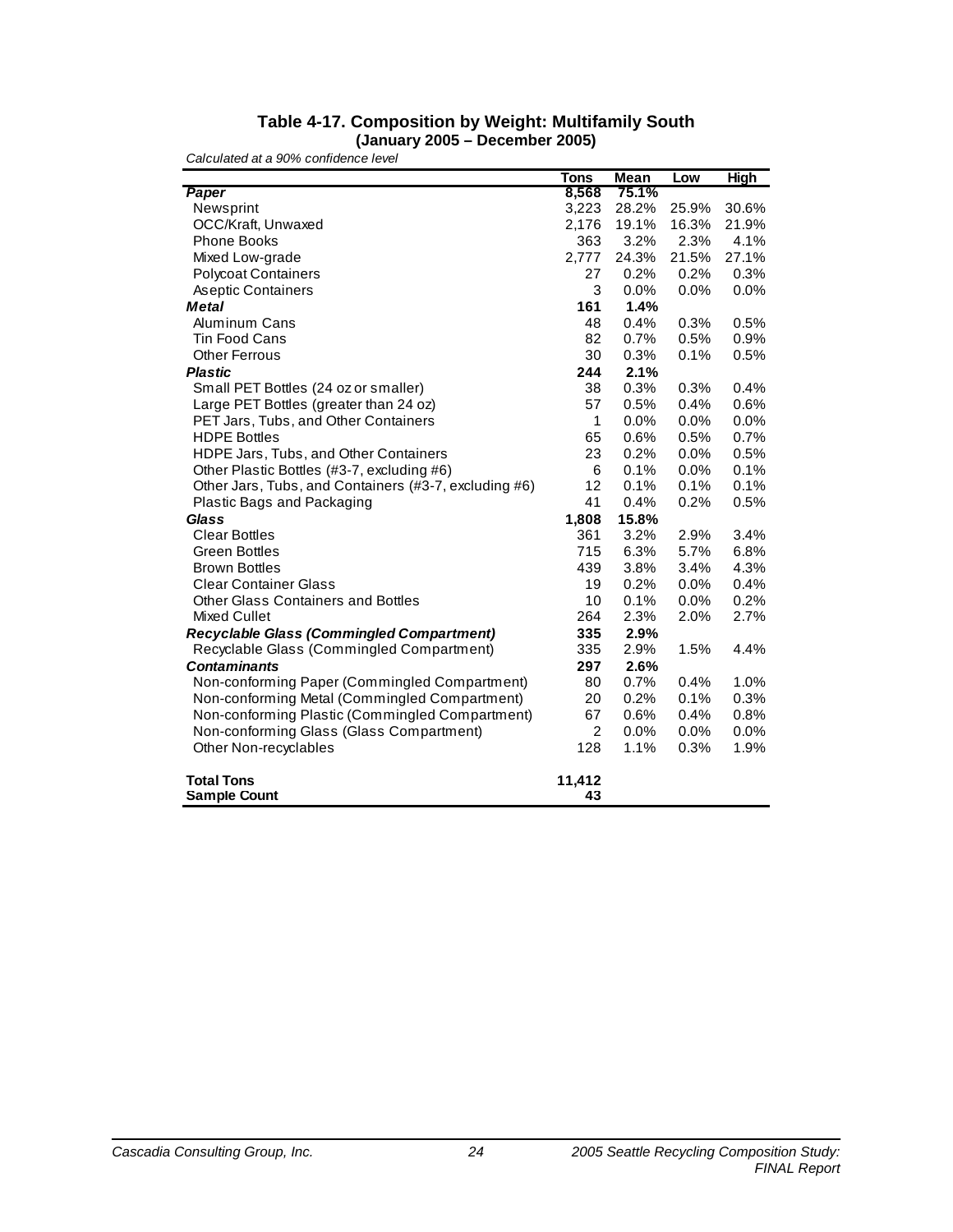# **Appendix A RECYCLING COMPONENTS**

For the 2005 study, a sample generally consisted of two parts, corresponding to two separate collection compartments within a truck: one for *glass* recyclables, and the other for *all other recyclables* (e.g. mixed paper, aluminum cans, and plastic bottles). A small number of trucks combined these materials in one compartment or mixed the materials accidentally. See Appendix B for more information.

Samples from *glass* compartments were sorted into eight of the 30 categories listed below: the seven *glass* components and *garbage (glass compartment)*. Samples from *all other recyclables*  compartments were sorted into the remaining 22 categories. Detailed definitions of all component categories for the 2005 study are listed below and are followed by component changes between the 2000/01 and 2005 studies.

### **Paper**

- 1. NEWSPRINT: Printed newsprint. (Advertising "slicks" (glossy paper) were included in this category if found mixed with newspaper; otherwise, ad slicks are included with mixed low grade paper.)
- 2. OCC/KRAFT, UNWAXED: Unwaxed/uncoated old corrugated container boxes and Kraft paper, and brown paper bags. Clean bags and boxes only; soiled are "non-conforming."
- 3. PHONE BOOKS: Telephone directories.
- 4. MIXED LOW GRADE: Mixed recyclable papers, including junk mail, magazines, colored papers, bleached Kraft, boxboard, mailing tubes, and paperback books. May also contain white or lightly colored sulfite/sulfate bond, copy papers, computer printouts, hard-back books, and envelopes.
- 5. POLYCOAT CONTAINERS: Bleached polycoated milk, ice cream, and frozen food containers. Clean containers only; soiled are "non-conforming."
- 6. ASEPTIC CONTAINERS: Juice, soy/rice milk, and soup broth containers. Clean containers only; soiled are "non-conforming."

### **Metal**

- 7. ALUMINUM CANS: Aluminum beverage cans (UBC) and bi-metal cans made mostly of aluminum.
- 8. TIN FOOD CANS: Tinned steel food containers, including bi-metal cans mostly of steel.
- 9. OTHER FERROUS: Ferrous and alloyed ferrous scrap metals to which a magnet adheres and which are not significantly contaminated with other metals or materials.

### **Plastic**

10. SMALL PET BOTTLES: Polyethylene terephthalate bottles (containers with a narrow neck), such as soda pop and other beverage less than or equal to 24 ounces.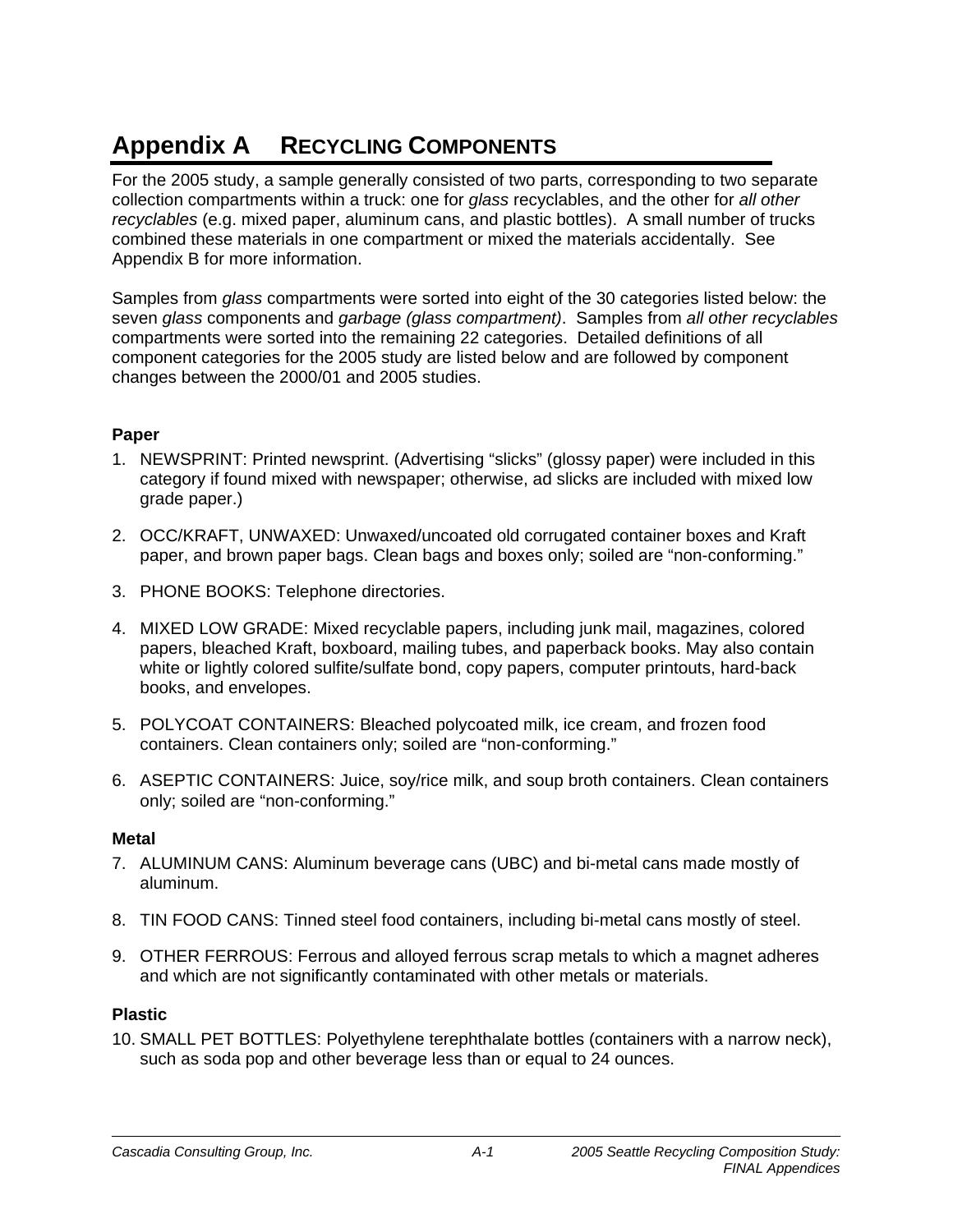- 11. LARGE PET BOTTLES: Polyethylene terephthalate bottles (containers with a narrow neck), such as soda pop and other beverage bottles greater than 24 ounces.
- 12. PET JARS, TUBS, AND OTHER CONTAINERS: Polyethylene terephthalate containers bearing a #1 in the triangular recycling symbol. Does not include any lids.
- 13. HDPE BOTTLES: High-density polyethylene bottles (containers with a narrow neck), such as milk, juice, and detergent containers.
- 14. HDPE JARS, TUBS, AND OTHER CONTAINERS: High-density polyethylene items bearing a #2 in the triangular recycling symbol. Does not include any lids.
- 15. OTHER PLASTIC BOTTLES (#3-7, EXCLUDING #6): Plastic bottles made of types of plastic other than HDPE or PETE. When marked for identification, these items may bear the number "3," "4," "5," or "7" in the triangular recycling symbol, but excludes all bottles marked with a "6," and all lids.
- 16. OTHER JARS, TUBS, AND CONTAINERS (#3-7, EXCLUDING #6): Clean plastic items made of types of plastic other than HDPE or PETE. When marked for identification, these items may bear the number "1," "2," "3," "4," "5," or "7" in the triangular recycling symbol. Excludes all containers marked with a "6" (i.e. take out/fast food containers), and all lids.
- 17. PLASTIC BAGS AND PACKAGING: Clean plastic retail, grocery, garbage, newspaper, drycleaner bags, and plastic shrink-wrap. Excludes all food and freezer bags, bags that are soiled or contain other items (i.e. paper advertisement, cosmetic samples, computer disks), and plastic kitchen wrap. Bags with non-plastic handles (e.g. string) are also excluded.

### **Glass**

- 18. CLEAR BOTTLES: Includes clear pop, liquor, wine, juice, beer, and vinegar bottles.
- 19. GREEN BOTTLES: Includes green pop, liquor, wine, beer, and lemon juice bottles.
- 20. BROWN BOTTLES: Includes brown pop, beer, liquor, juice, vanilla extract bottles.
- 21. CLEAR CONTAINER GLASS: All glass containers that are clear-colored and hold materials such as mayonnaise and non-dairy creamer.
- 22. OTHER GLASS CONTAINERS AND BOTTLES: All glass containers (of colors except clear) holding materials such as facial cream. All bottles of colors other than clear, green or brown. Examples include blue wine and liquor bottles.
- 23. MIXED CULLET. Glass bottles and containers that are broken into pieces less than one square inch and of multiple colors.

### **Recyclable Glass (Commingled Compartment)**

24. RECYCLABLE GLASS (COMMINGLED COMPARTMENT): Glass bottles and containers meeting the requirements for Seattle's recycling program and located in a recycling truck's commingled compartment; such as pop and beer bottles, and glass containers holding materials such as facial cream.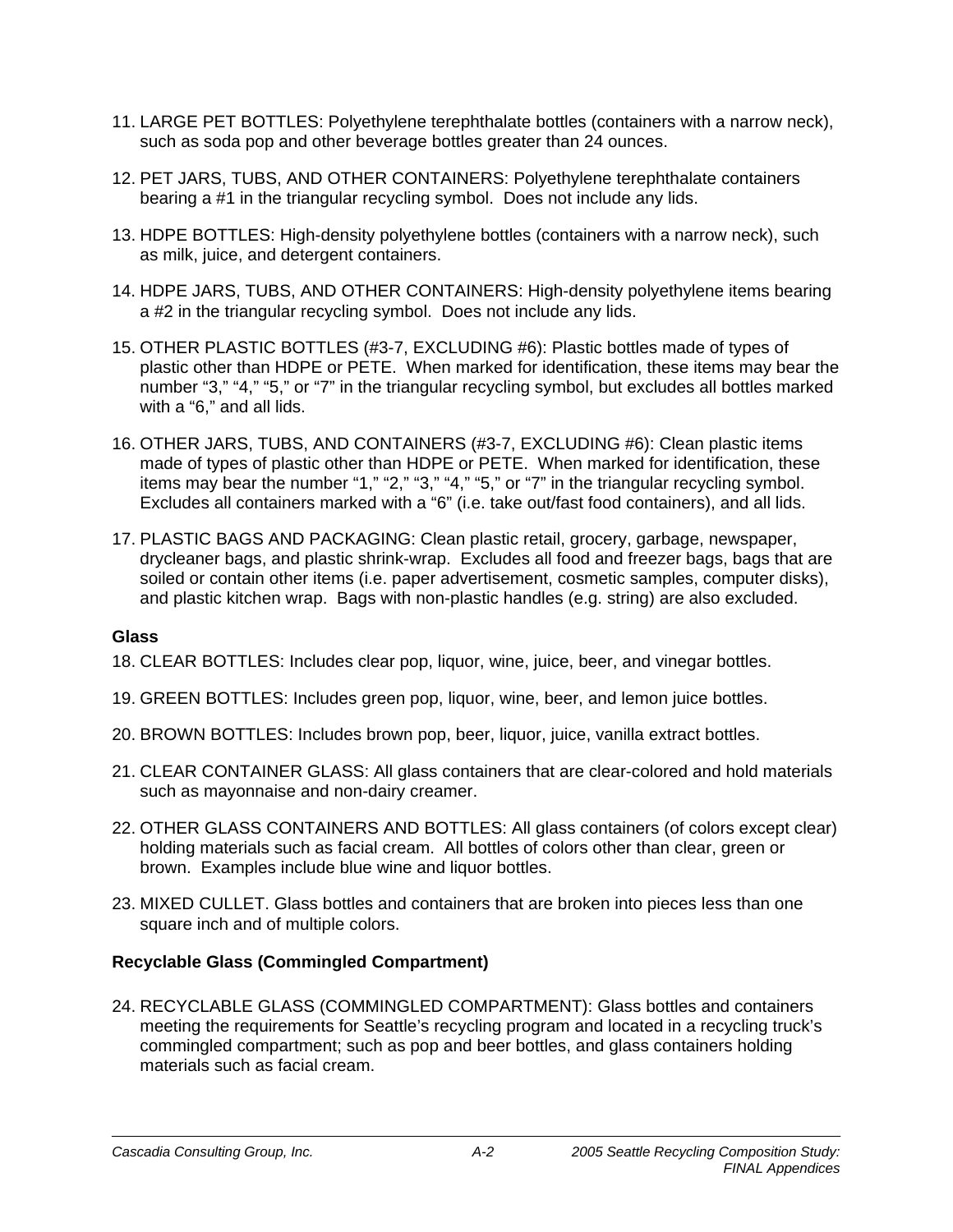### **Contaminants**

- 25. NON-CONFORMING PAPER (COMMINGLED COMPARTMENT): Any paper not described in the paper category and not meeting the requirements for Seattle's recycling program, such as tissue, photographs, soiled paper, food-soiled polycoat containers, waxed cardboard, and paper bags with plastic lining (i.e. dog or cat food bags).
- 26. NON-CONFORMING METAL (COMMINGLED COMPARTMENT): Any metal not described in the metals category and not meeting the requirements for Seattle's recycling program, such as products containing a mixture of metals, all foil wrapping, foil pie tins, aerosol containers, and other materials.
- 27. NON-CONFORMING PLASTIC (COMMINGLED COMPARTMENT): Any plastic not described in the plastics category and not meeting the requirements for Seattle's recycling program such as toys, tarps, bubble wrap, bags with plastic or rope handles, and all plastic lids.
- 28. NON-CONFORMING GLASS (GLASS COMPARTMENT): Any glass from glass loads not described in the glass category and not meeting the requirements for Seattle's recycling program, such as window glass, light bulbs and glassware.
- 29. (COMMINGLED COMPARTMENT)OTHER NON-RECYCLABLES: Non-glass recyclables in a recycling truck's glass compartment or any item that does not meet the requirements for Seattle's recycling program in either compartment, such as organic wastes, construction debris, soil, and hazardous wastes.

Table A-1 summarizes the changes to component categories made since 1998/99. (An "X" signifies that the component remains the same from the previous study; an outline border reflects how components were split apart or combined.)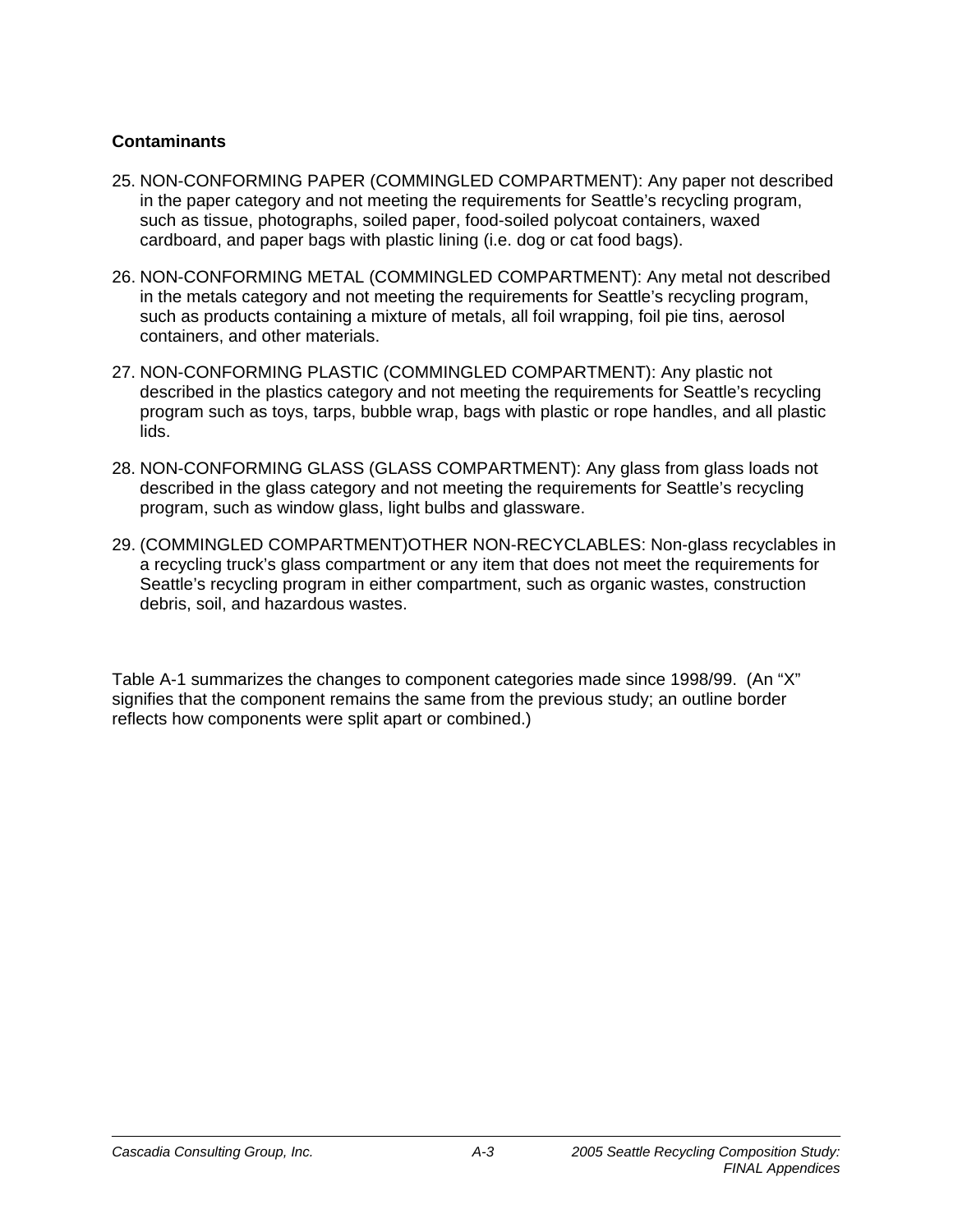## **Table A-1. Changes to Recycling Component Categories, 1998/99 to Present**

|                                          | 1998/99        | 2000/01                                                                         | 2005                                      |  |
|------------------------------------------|----------------|---------------------------------------------------------------------------------|-------------------------------------------|--|
| <b>PAPER</b>                             |                |                                                                                 |                                           |  |
| Newsprint                                | X              | Χ                                                                               | X                                         |  |
| Corrugated/Kraft, Unwaxed                | X              | X                                                                               | X                                         |  |
| Phone Books                              | X              | X                                                                               | X                                         |  |
| Mixed Low Grade                          | X              | $\mathsf X$                                                                     | X                                         |  |
| <b>PLASTICS</b>                          |                |                                                                                 |                                           |  |
| <b>PET Bottles</b>                       | X              | Small PET Bottles (24 oz or smaller)                                            | X                                         |  |
|                                          |                | Large PET Bottles (greater than 24 oz)                                          | X                                         |  |
| <b>HDPE Bottles</b>                      | X              | X                                                                               | X                                         |  |
| <b>GLASS</b>                             |                |                                                                                 |                                           |  |
| Clear Beverage                           | X              | <b>Clear Glass Bottles</b>                                                      | X                                         |  |
| Green Beverage                           | $\overline{X}$ | <b>Green Glass Bottles</b>                                                      | $\overline{X}$                            |  |
| Brown Beverage                           | X              | <b>Brown Glass Bottles</b>                                                      | X                                         |  |
| <b>Container Glass</b>                   | Χ              | <b>Clear Container Glass</b>                                                    | X                                         |  |
|                                          |                | Other Glass Containers and Bottles                                              | X                                         |  |
| Mixed Cullet                             | X              | X                                                                               | X                                         |  |
| <b>METALS</b>                            |                |                                                                                 |                                           |  |
| Aluminum Cans                            | X              | Χ                                                                               | X                                         |  |
| Tin Food Cans                            | X              | X                                                                               | X                                         |  |
| <b>Other Ferrous</b>                     | X              | X                                                                               | X                                         |  |
| <b>CONTAMINANTS</b>                      |                |                                                                                 |                                           |  |
|                                          |                | X                                                                               | X                                         |  |
| Non-conforming Paper                     | X              | Polycoat Containers; moved to Paper                                             | X                                         |  |
|                                          |                | Aseptic Containers; moved to Paper                                              | X                                         |  |
|                                          |                | $\mathsf{x}$                                                                    | X                                         |  |
|                                          |                | PET Plastic Jars, Tubs, and Other Containers; moved to Plastic                  | X                                         |  |
| Non-conforming Plastic                   | X              | HDPE Plastic Jars, Tubs, and Other Containers; moved to Plastic                 | X                                         |  |
|                                          |                | Other Plastic Bottles (#3-7, excluding #6); moved to Plastic                    | X                                         |  |
|                                          |                | Other Plastic Jars, Tubs, and Containers (#3-7, excluding #6); moved to Plastic | X                                         |  |
|                                          |                | Plastic Bags and Packaging; moved to Plastic                                    | X                                         |  |
| Non-conforming Glass (Glass Compartment) | X              | Χ                                                                               | X                                         |  |
| Non-conforming Metal                     | X              | X                                                                               | X                                         |  |
| Garbage                                  | Χ              | X                                                                               | Other Non-Recyclables                     |  |
|                                          |                |                                                                                 | Recyclable Glass (Commingled Compartment) |  |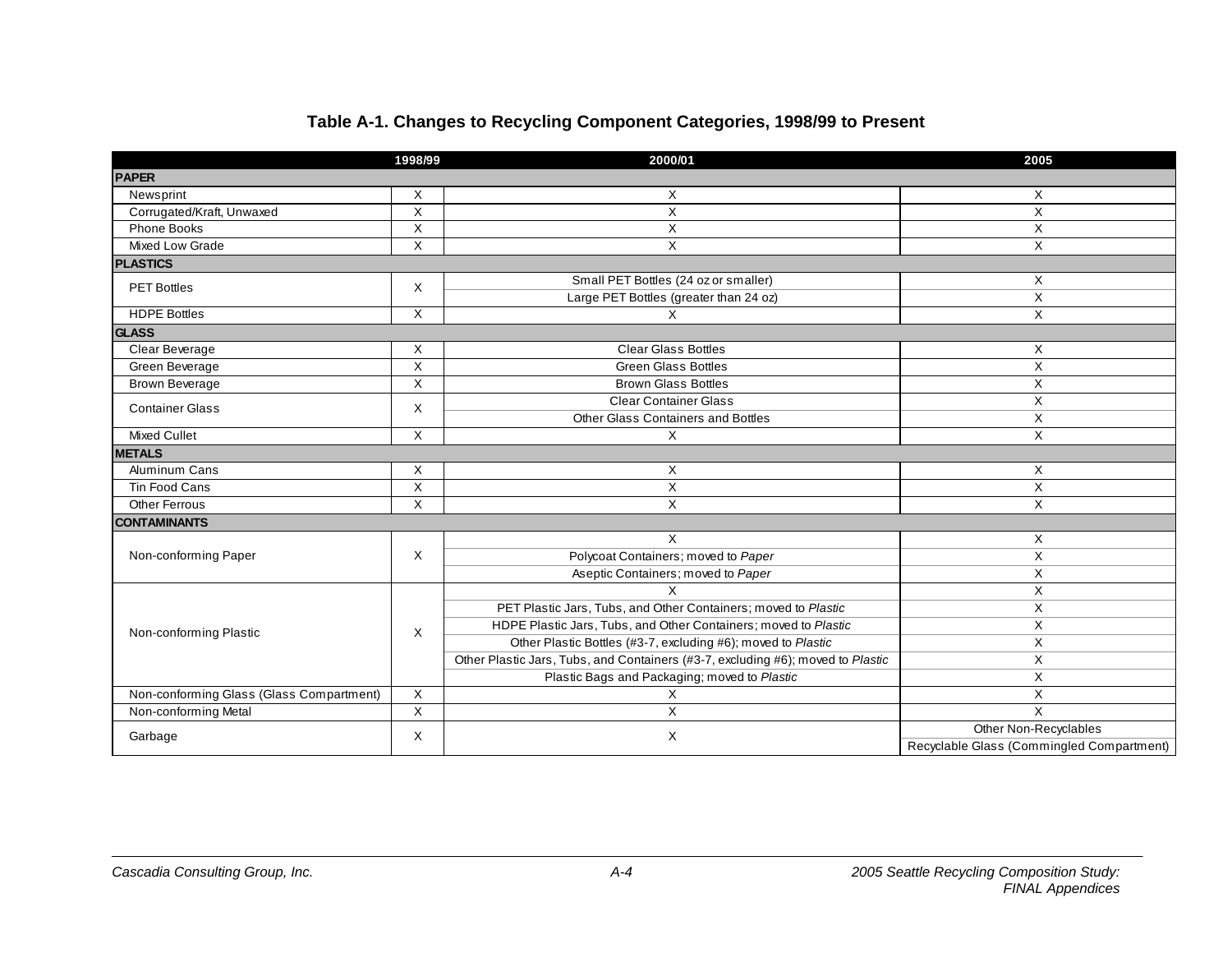# **Appendix B SAMPLING METHODOLOGY**

## **Overview**

The objective of the 2005 Residential Recycling Stream Composition Study was to provide statistically significant data on the composition of recycling setouts for both single-family and multifamily residences within the City of Seattle.<sup>1</sup> Residential recycling was sampled in 1993, 1998/99, and 2000/01. This study follows the same basic methodology as the 2000/01 study.

# **Sampling Populations**

This study is designed to determine the composition of recycling setouts for both single-family and multifamily residences within the city. $2$  Recyclable materials that are either self-hauled to the city's two transfer stations or hauled from Seattle's commercial substream will be excluded from this study.

The recyclables set out by residences in Seattle can be divided into four subpopulations based on generator type and service area. The two generator types include single-family and multifamily and are defined as follows:

- *Single-family*: Residences using a toter system and a separate container for glass. Typically, these residences are detached single-family, duplex, triplex, and four-plex homes.
- *Multifamily*: Typically apartments and condominiums with five or more units. A variety of systems may be used for collecting recyclables from this generator type. Generally includes a dumpster system with accompanying toters for glass.

Seattle's residential recyclables are collected in two service areas, north and south. The Lake Washington Ship Canal is the physical boundary that divides the north and south service areas.<sup>3</sup>

Figure B-1 depicts each of the four residential recycling subpopulations, according to generator type and service area.

-

 $1$  For the purposes of this study, "recyclables" are defined by the manner in which they are set out by residents, and not by the composition of the material itself. For example, if a resident places a piece of cardboard in a garbage can, it will not be included in this study's recycling sorts; however, the same piece of cardboard placed in a recycling

container could potentially be sampled.<br><sup>2</sup> At the start of the 2005 study, small business recycling was collected with residential recycling. Since August 2001, eligible small businesses have been able to participate for free in SPU's *Small Business Recycling Program*. This program was absorbed into a larger commercial program in March of the study year. In January and February, approximately 700 businesses participated in the program, accounting for 0.5% of the subscribers in those months and less than 0.1% of the collections for the year.

 $3$  Waste Management collected recycling setouts from the city's north service area while U.S. Disposal collected recyclables set out in the south service area. Both private hauling companies delivered recyclables to the City's contracted recycling facility, Third & Lander.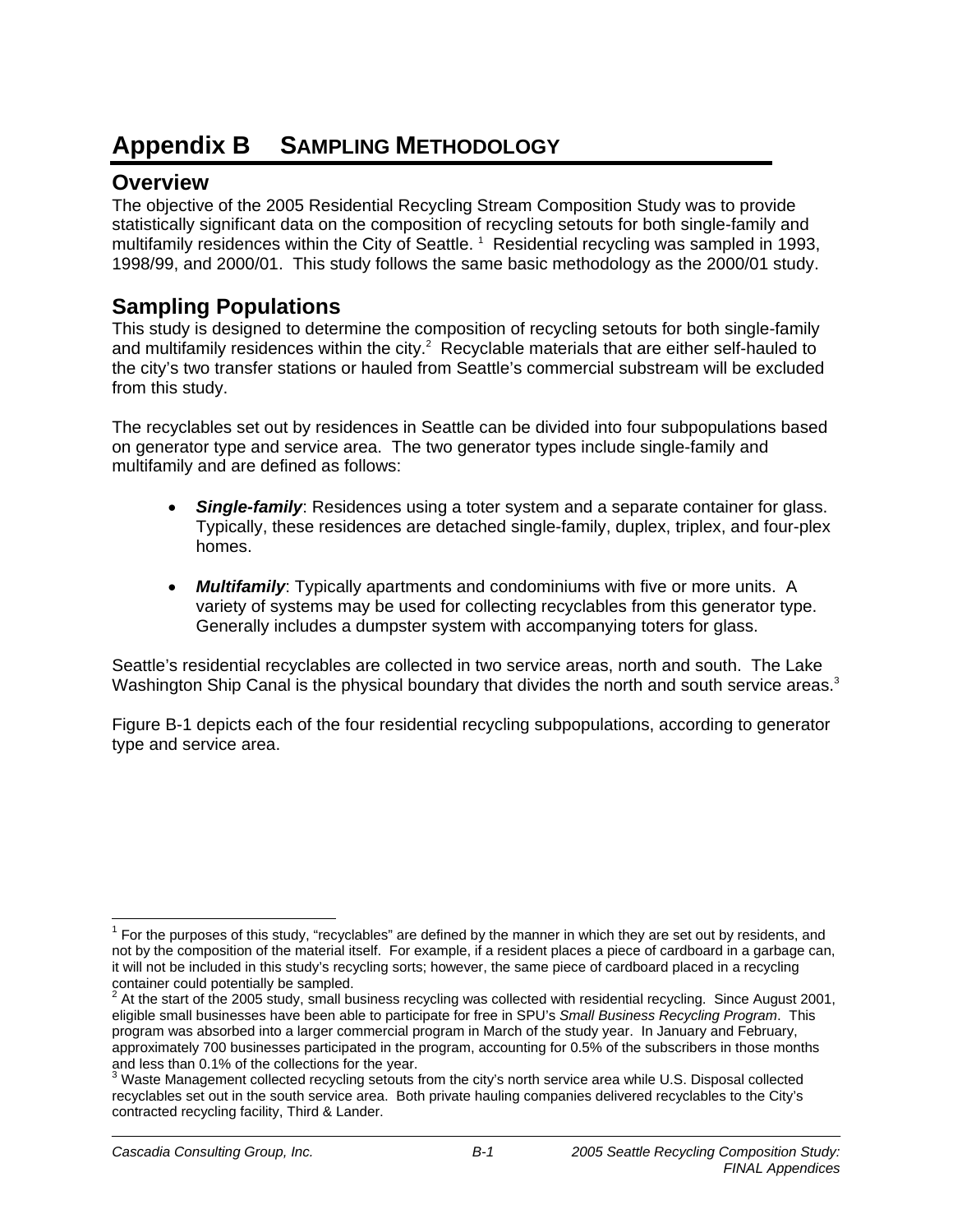#### **Figure B-1. Subpopulations, by Generator Type and Service Area**

|         |       |                               | <b>Generator Type</b> |
|---------|-------|-------------------------------|-----------------------|
|         |       | Single-family                 | Multifamily           |
| Area    | North | Single-family<br><b>North</b> | Multifamily<br>North  |
| Service | South | Single-family<br>South        | Multifamily<br>South  |

# **Sample Allocation & Schedule**

### **Identify the "Universe"**

The recyclables set out by single-family and multifamily residences are collected by two private hauling companies, Waste Management, Inc. in the north service area and U.S. Disposal and Recycling in the south service area. Both companies then take these recyclables to the Third & Lander Recycling & Transfer Station, which is owned by Rabanco.

One of the key steps in developing the sampling plan for the 2005 study is to identify the *universe* of collection routes for recycling setouts in Seattle. The *universe* is a list of every collection route for single and multifamily residences. It also includes the truck that is expected to service each route, the total number of loads picked up from the route on each collection day, and whether the route is in the north or south service area.

The recycling setouts from each of the four residential recycling subpopulations are collected separately. A brief description of each subpopulation is presented below:

- *Single-family North*: Waste Management, Inc. and J & M (a subcontractor) pick up recycling setouts from single-family residences in the north service area. Each household is serviced every other week. On a typical day, a total of 12-15 trucks are in operation. These trucks service specific routes and collect both commingled and glass recyclables in separate compartments. $4$
- *Single-family South*: U.S. Disposal operates 14-15 trucks per day to service singlefamily residences in the south service area on a biweekly basis. All trucks collect both commingled and glass recyclables and haul them in separate compartments.
- *Multifamily North*: Nuts 'n' Bolts, another subcontractor of Waste Management, Inc., operates three trucks per day to pick up all recycling setouts from multifamily residences in the north service area. Residences are serviced at least one time per month and as much as once per week. All three trucks pick up both commingled and glass recyclables and store them in separate compartments.

<sup>-</sup><sup>4</sup> Commingled recycling includes all recyclables that are set out, except glass (i.e. mixed paper, aluminum cans, and plastic bottles).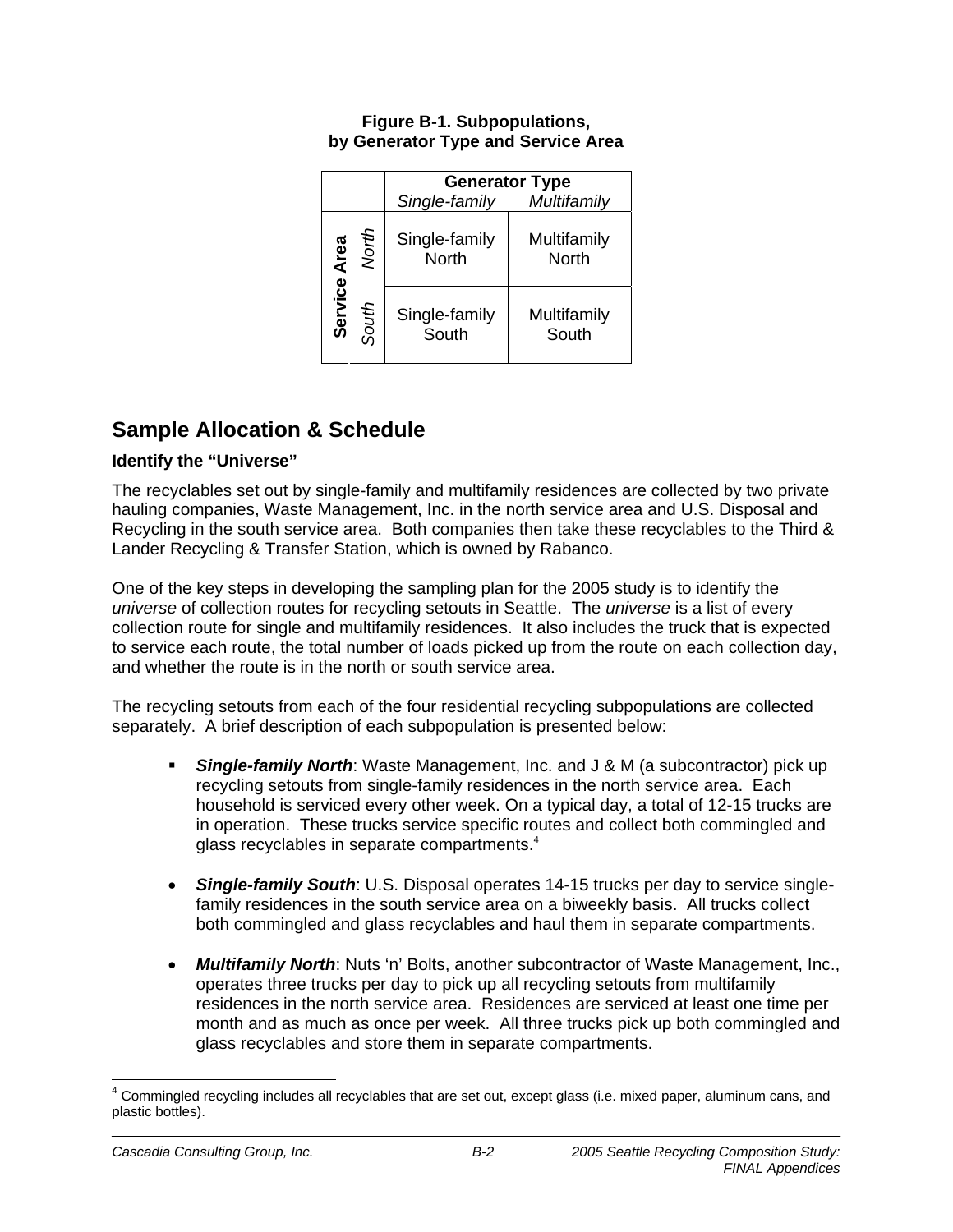• *Multifamily South*: U.S. Disposal operates four trucks per day. Additionally, West Seattle Recycling, a subcontractor, operates one truck per day in West Seattle. Multifamily setouts in the south service area are picked up once every two weeks. All trucks pick up both commingled and glass recyclables separately.

#### **Determine Number of Samples**

This study was designed to capture a total of 270 samples – 180 single-family and 90 multifamily – between January and December 2005. $5$  These samples were divided evenly between the north and south service areas. Table B-1 outlines the number of samples that were apportioned among the four subpopulations in this study.

|                     | <b>Planned Number</b><br>of Samples |
|---------------------|-------------------------------------|
| Single-family       |                                     |
| <b>North</b>        | 90                                  |
| South               | 90                                  |
| <b>Multi-family</b> |                                     |
| <b>North</b>        | 45                                  |
| South               | 45                                  |
| Total               | 270                                 |

#### **Table B-1. Planned Number of Samples, by Subpopulation6 (January – December 2005)**

An additional 2 routes (1 single-family and 1 multifamily) were added to the list of routes scheduled on each sampling day. The additional collection routes provided "contingency samples" which were sorted in the event that one of the vehicles for the regularly planned collection routes failed to arrive on time or was not intercepted in time to get a sample.

### **Develop Sampling Calendar and Apportion Samples to Days**

Since the field crew could sort approximately 22 samples per day; 12 sampling days were required to meet the sampling goals. In order to capture seasonal variations, one sampling day was assigned to each month of a 12-month period.

Working around major holidays and weekends (since residential recyclables are not collected on those days) and the sorting crew's availability, sampling dates were selected at random. This was accomplished by assigning all potential sampling days a computer-generated random

<sup>&</sup>lt;u>-</u><br><sup>5</sup> In this study a sample generally consisted of two parts, corresponding to two separate collection compartments within a vehicle: one for glass recyclables and the other for *all other recyclables* (e.g. mixed paper, aluminum cans, and plastic bottles).

 $^6$  The actual number of samples collected was 266, falling two short of the number of planned samples for singlefamily loads from the North service area and two short of the number of planned samples for multi-family loads from the South service area. See Appendix C for a month-by-month comparison of the plan with actual sampling.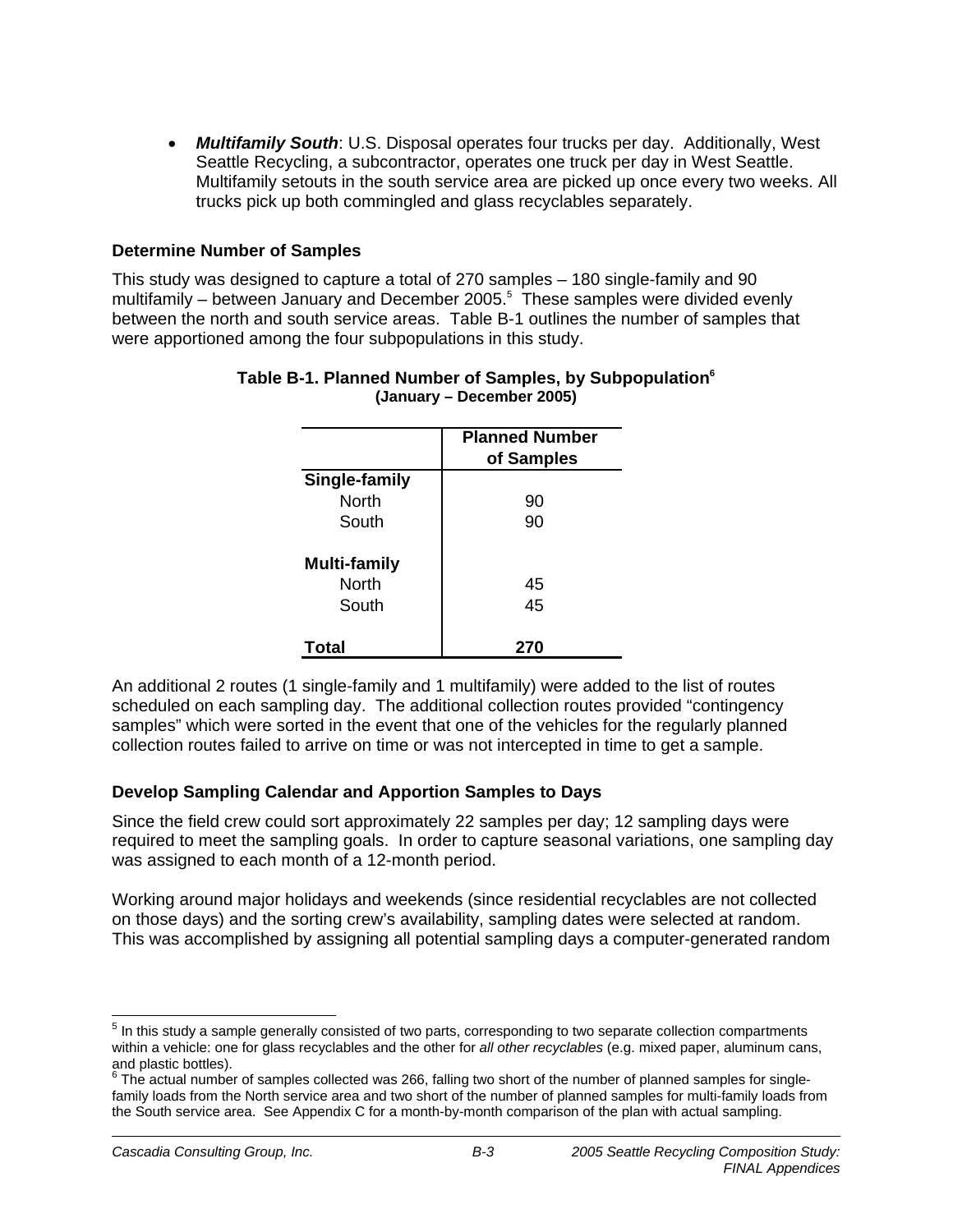number. The date with the lowest random number for each month was selected for sampling, unless the selected date was on or shortly after a major holiday.<sup>7</sup>

Single-family setouts are collected once every other week in both the north and the south service areas. Multifamily recycling in the south service area also operates on a two week schedule, although some accounts are picked up less frequently. Multifamily recycling in the north operates on a four-week schedule. Therefore the collection schedule for the entire city repeats itself every four weeks.

The sampling schedule was designed to ensure an even distribution across days of the week and weeks of the four-week collection cycle. This distribution allows for samples to be captured from a representative portion of all residential recyclables collected within the city.

The year's calendar is provided in Table B-2. Sampling was planned for one day every month. However, it was necessary to reschedule twice during the year (please see Appendix C for more detail). For this reason, only multifamily north recycling was sampled on May  $23<sup>rd</sup>$  and the other three subpopulations were rescheduled for May 31<sup>st</sup>. Similarly, November's sampling event was moved to December. Beginning in May, the multifamily north samples were collected early in the morning from the previous day's loads.

On a typical sampling day, 15 single-family loads, including 7 or 8 from each service area, and 7 or 8 multifamily loads, including 3 or 4 from each service area, were scheduled for sampling.

| iganuai y – Deceniber Zugor |               |                  |                   |   |                                 |                                  |  |
|-----------------------------|---------------|------------------|-------------------|---|---------------------------------|----------------------------------|--|
| Day of<br>Single-family     |               |                  |                   |   |                                 | <b>Multi-family Multi-family</b> |  |
| Date                        | Season        | Week             | <b>North Week</b> |   | South Week North Week North Day |                                  |  |
| January 31                  | Winter        | Monday           | A                 | B | A                               | Monday                           |  |
| February 1                  | Winter        | Tuesday          | A                 | B | A                               | Tuesdav                          |  |
| March 4                     | Spring        | Friday           | A                 | B | A                               | Friday                           |  |
| April 14                    | Spring        | Thursday         | A                 | B | С                               | Thursday                         |  |
| <b>May 23</b>               | Spring        |                  |                   |   | D                               | Friday                           |  |
| May 31                      | Spring        | Tuesday          | B                 | A |                                 |                                  |  |
| June 14                     |               | Summer Tuesday   | в                 | A | D                               | Monday                           |  |
| July 11                     | Summer Monday |                  | B                 | A | D                               | Friday                           |  |
| August 10                   |               | Summer Wednesday | B                 | A | D                               | Tuesday                          |  |
| September 22 Fall           |               | Thursday         | В                 | A | B                               | Wednesday                        |  |
| October 25                  | Fall          | Tuesday          | A                 | B | С                               | Monday                           |  |
| December 14                 | Winter        | Wednesday        | B                 | A | в                               | Tuesday                          |  |
| December 19                 | Winter        | Monday           | A                 | B | A                               | Friday                           |  |

#### **Table B-2. Sampling Calendar8 (January – December 2005)**

Table B-3 displays the resulting allocation of sampling days for each subpopulation by day and across the collection cycle.

<sup>————————————————————&</sup>lt;br><sup>7</sup> A day between Christmas and New Year's Day was rejected due to its proximity to the holidays.

<sup>&</sup>lt;sup>8</sup> The May sampling event was interrupted so that only mutilitamily north loads were sampled on May 23<sup>rd</sup> and all other subpopulations were sampled on May 31<sup>st</sup>.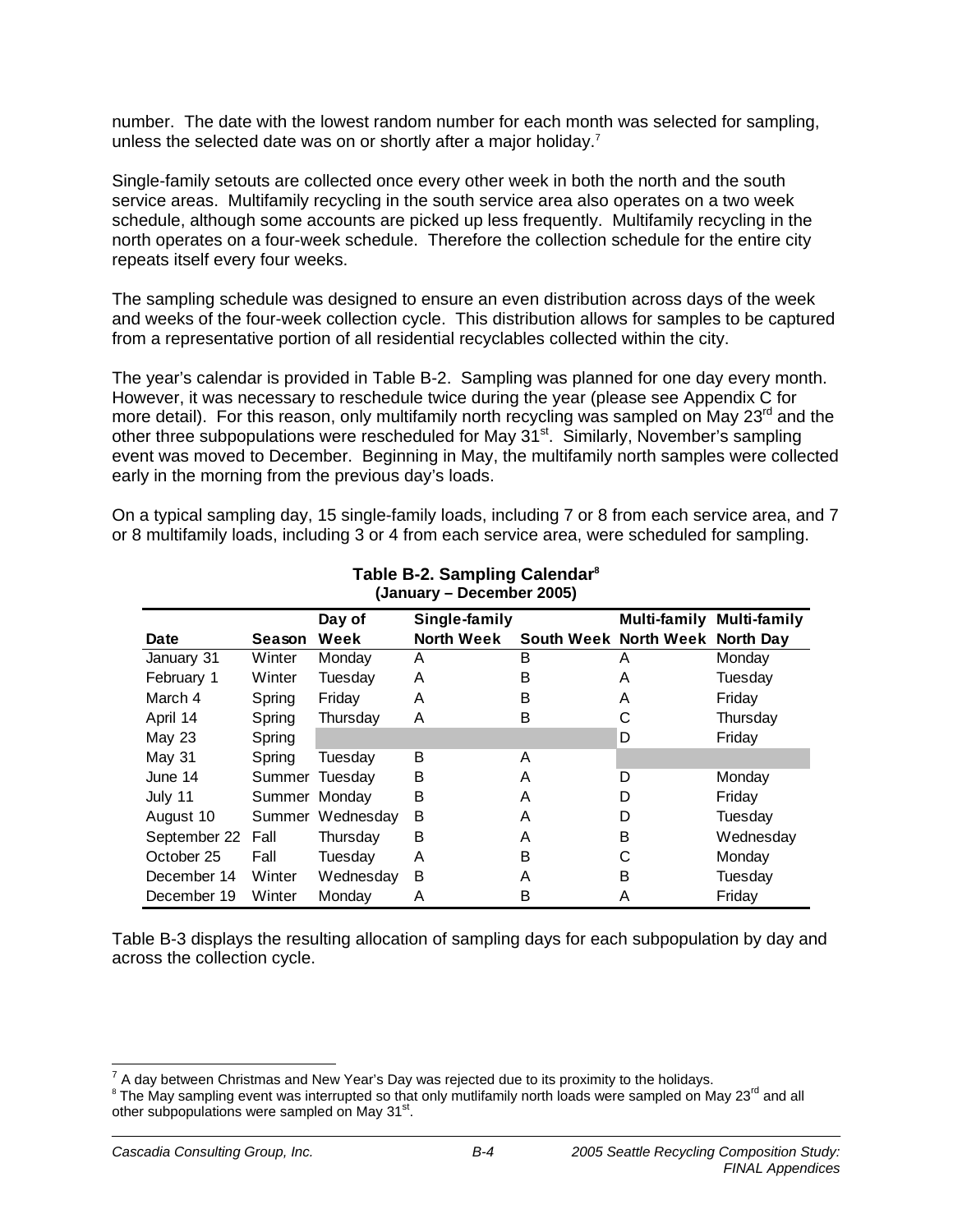|                                      | <b>Number of Sampling Days</b> |         |                  |          |        |         |  |
|--------------------------------------|--------------------------------|---------|------------------|----------|--------|---------|--|
|                                      | Monday                         | Tuesday | Wednesday        | Thursday | Friday | Overall |  |
| <b>SINGLE-FAMILY NORTH</b>           | 3                              | 4       | 2                | 2        |        | 12      |  |
| Spring (Mar-May)                     | 0                              |         | $\boldsymbol{0}$ |          |        | 3       |  |
| Week A                               |                                |         |                  |          |        | 2       |  |
| Week B                               |                                |         |                  |          |        |         |  |
| <b>Summer (June - August)</b>        |                                |         |                  | 0        | 0      | 3       |  |
| Week A                               |                                |         |                  |          |        | ∩       |  |
| Week B                               |                                |         |                  |          |        | 3       |  |
| <b>Fall (September - November)</b>   | 0                              |         | 0                |          | 0      | 2       |  |
| Week A                               |                                |         |                  |          |        |         |  |
| Week B                               |                                |         |                  |          |        |         |  |
| Winter (January, February, December) | $\mathbf{2}$                   |         |                  | 0        | 0      | 4       |  |
| Week A                               | 2                              |         |                  |          |        | 3       |  |
| Week B                               |                                |         |                  |          |        |         |  |

#### **Table B-3. Sampling Day Distribution, by Generator Type (January – December 2005)**

|                                      | <b>Number of Sampling Days</b> |         |           |          |        |         |  |
|--------------------------------------|--------------------------------|---------|-----------|----------|--------|---------|--|
|                                      | Monday                         | Tuesday | Wednesday | Thursday | Friday | Overall |  |
| SINGLE-FAMILY & MULTIFAMILY SOUTH    | 3                              | 4       |           | 2        |        | 12      |  |
| Spring (Mar-May)                     | 0                              |         | 0         |          | 0      | 2       |  |
| Week A                               |                                |         |           |          |        |         |  |
| Week B                               |                                |         |           |          |        |         |  |
| Summer (June - August)               | 0                              |         | 0         |          |        | 3       |  |
| Week A                               |                                |         |           |          |        |         |  |
| Week B                               |                                |         |           |          |        | 2       |  |
| Fall (September - November)          |                                |         |           | 0        | 0      | 3       |  |
| Week A                               |                                |         |           |          |        | 3       |  |
| Week B                               |                                |         |           |          |        | Ω       |  |
| Winter (January, February, December) | 2                              |         |           | 0        | 0      | 4       |  |
| Week A                               |                                |         |           |          |        |         |  |
| Week B                               | 2                              |         |           |          |        | 3       |  |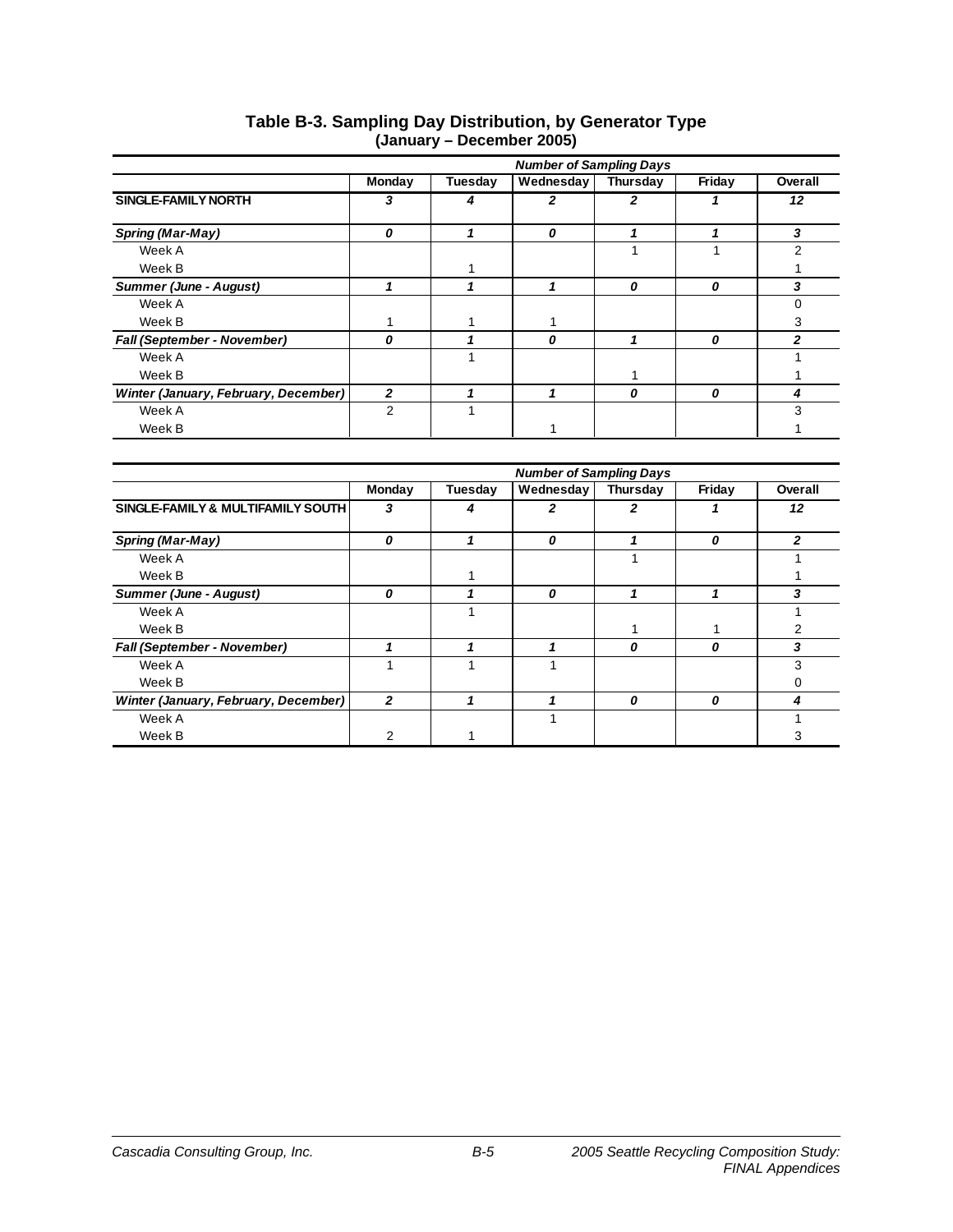|                                      |               |                | <b>Number of Sampling Days</b> |                 |               |                |
|--------------------------------------|---------------|----------------|--------------------------------|-----------------|---------------|----------------|
|                                      | <b>Monday</b> | <b>Tuesday</b> | Wednesday                      | <b>Thursday</b> | <b>Friday</b> | Overall        |
| <b>MULTIFAMILY NORTH</b>             | 3             | 3              | 1                              | 1               | 4             | 12             |
| Spring (Mar-May)                     | 0             | 0              | 0                              | 1               | $\mathbf{2}$  | 3              |
| Week A                               |               |                |                                |                 | 1             | 1              |
| Week B                               |               |                |                                |                 |               |                |
| Week C                               |               |                |                                |                 |               |                |
| Week D                               |               |                |                                |                 | 1             |                |
| <b>Summer (June - August)</b>        | 1             | 1              | 0                              | 0               | 1             | 3              |
| Week A                               |               |                |                                |                 |               | $\Omega$       |
| Week B                               |               |                |                                |                 |               | O              |
| Week C                               |               |                |                                |                 |               | 0              |
| Week D                               | 1             | 1              |                                |                 | 1             | 3              |
| Fall (September - November)          | 1             | 0              | 1                              | 0               | 0             | $\overline{2}$ |
| Week A                               |               |                |                                |                 |               | $\Omega$       |
| Week B                               |               |                |                                |                 |               |                |
| Week C                               | 1             |                |                                |                 |               |                |
| Week D                               |               |                |                                |                 |               | 0              |
| Winter (January, February, December) | $\mathbf{1}$  | $\overline{2}$ | 0                              | 0               | 1             | 4              |
| Week A                               | 1             |                |                                |                 | 1             | 3              |
| Week B                               |               |                |                                |                 |               |                |
| Week C                               |               |                |                                |                 |               |                |
| Week D                               |               |                |                                |                 |               | 0              |

### **Select Loads for Sorting**

On each day, the number of single-family loads from each service area arriving at Third & Lander was greater than the quotas to be sampled. Therefore, it was necessary to select which specific loads were to be sampled on each sampling day. In order to select which loads were to be sampled, a random number was assigned to every load that was expected to arrive at the Third & Lander facility. These random numbers were sorted, and the loads with the lowest random numbers were selected in sequence until the quota was met for both the single-family north and single-family south subpopulations. For subsequent sampling days, a new random number was assigned to each load, and the process was repeated.

A total of eight trucks delivered multifamily recycling to the Third & Lander transfer station each day, with each truck bringing in approximately one load per day. Three of these trucks collected from the north service area, and five collected recyclables from the south service area. Loads collected in the south service area were randomly selected according to the steps outlined above. For the north service area, all three trucks were sampled. When four samples were needed, two samples were taken from one of these three trucks. The truck that was sampled twice was randomly selected.

# **Coordinate Sampling**

Before the sampling began, each hauler and the Third & Lander transfer station manager were given an annual schedule that listed the sampling dates and number of samples to be captured per generator type. Then, a few days prior to each sampling day, the affected haulers were sent a notice that listed each route to be included in the upcoming sort. This notice requested that each hauler confirm the correct truck and route numbers, and that the trucks listed would deliver loads on the upcoming sampling day. The appropriate drivers were to be alerted that their loads would be sampled.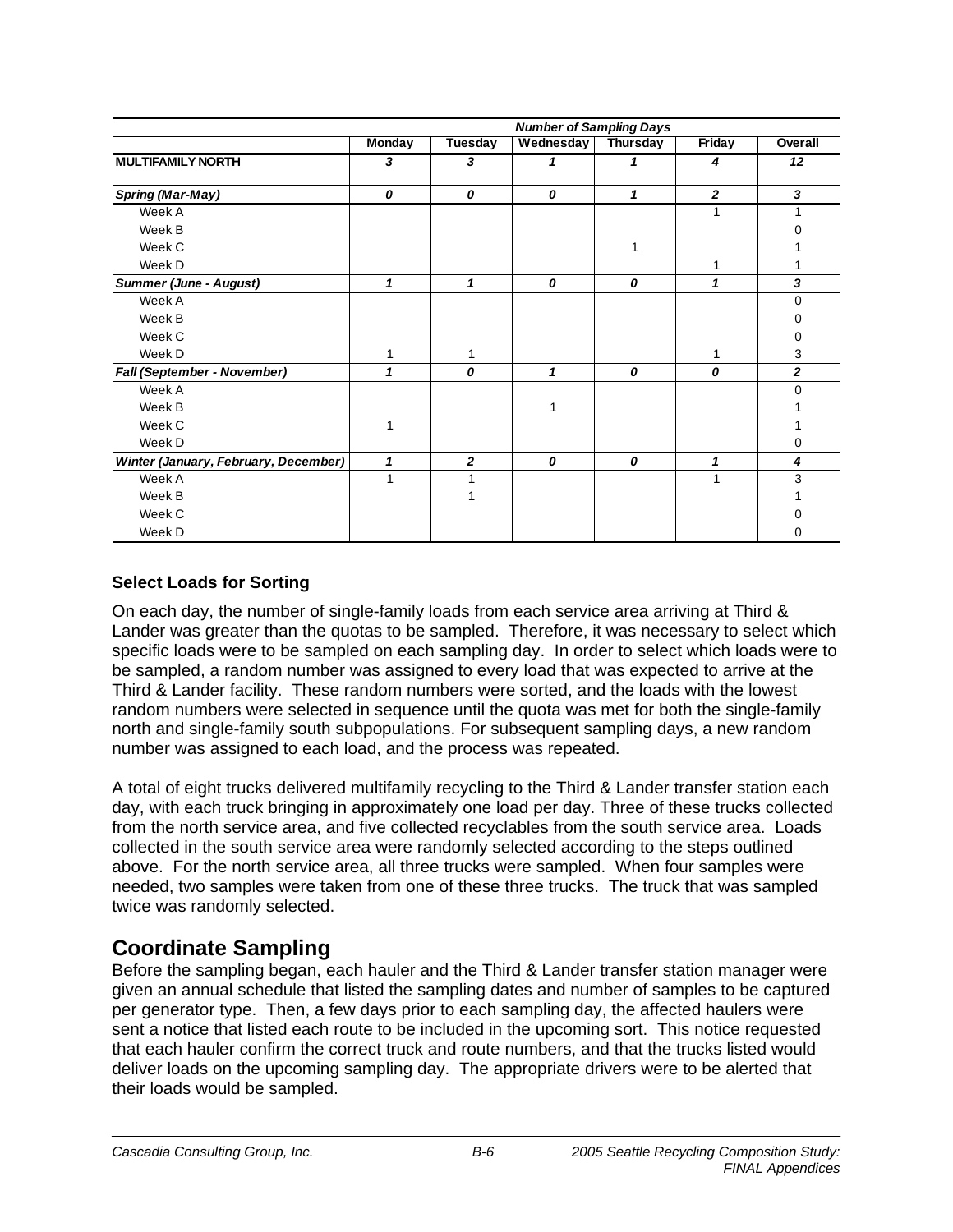# **Field Procedures**

## **Net Weights**

A *gatekeeper* was present at the Third & Lander facility for each sampling day to coordinate the details of weighing procedures and truck diversion in conjunction with the transfer station manager, scalehouse staff, and sorting crew.

All trucks selected for sampling were required to weigh three times at the scalehouse – once upon entering the facility, once after dumping the commingled portion of their load, and a final time after dumping the glass portion of their load. $9$  The net weights for both the commingled and glass compartments were needed to get accurate weights for each portion of the load.

The gatekeeper recorded net weights for all sampled loads by viewing net weight tickets at the Third & Lander scalehouse at the end of each sampling day. The particular vehicles that were sampled were identified according to truck number, hauler, and time of day.

### **Extract Samples**

Trucks were designated for sampling by the gatekeeper with a sample placard on the windshield. The Field Supervisor managed the sample extraction, sorting area, and recycling of sorted materials with the transfer station manager. Each sample consisted of approximately 200 – 250 pounds of material.

Samples were captured from the *glass* and *all other recyclables* compartments according to the following steps.

- 1. The compartment containing *all other recyclables* was emptied, and about 1-2 cubic yards (approximately 200 pounds) of the material was placed onto a tarp for sorting. (Each sample was selected with care in order to ensure a representative cross-section of the load's top, bottom, and sides.)
- 2. Immediately after emptying its first compartment, the truck was instructed to weigh again at the scalehouse.
- 3. Next, a glass sample (approximately 30-50 pounds) was captured from the truck's *glass* compartment. The same sampling procedure that was used for the *all other recyclables*  load was repeated for the *glass* compartment.

## **Sorting Procedures**

Each sample was sorted by hand into the component categories defined in Appendix A. Samples from *glass* compartments were sorted into eight component categories and *all other recyclables* were sorted into 22 component categories. Glass was separated from other contaminants in compartments that contained *all other recyclables*.

The weights of all materials were recorded on tally sheets (shown in Appendix F). Pieces of broken glass were sorted into the C*lear Glass Bottles, Green Glass Bottles, Brown Glass Bottles, Clear Container Glass,* or O*ther Glass Containers and Bottles* categories if the pieces were either

- Uniform in color and type, or
- Larger than one square inch and the type could be determined.

 9 The few trucks that did not have separate compartments for *glass* and *all other recyclables* materials only weighed twice: once upon entering the facility and once before exiting.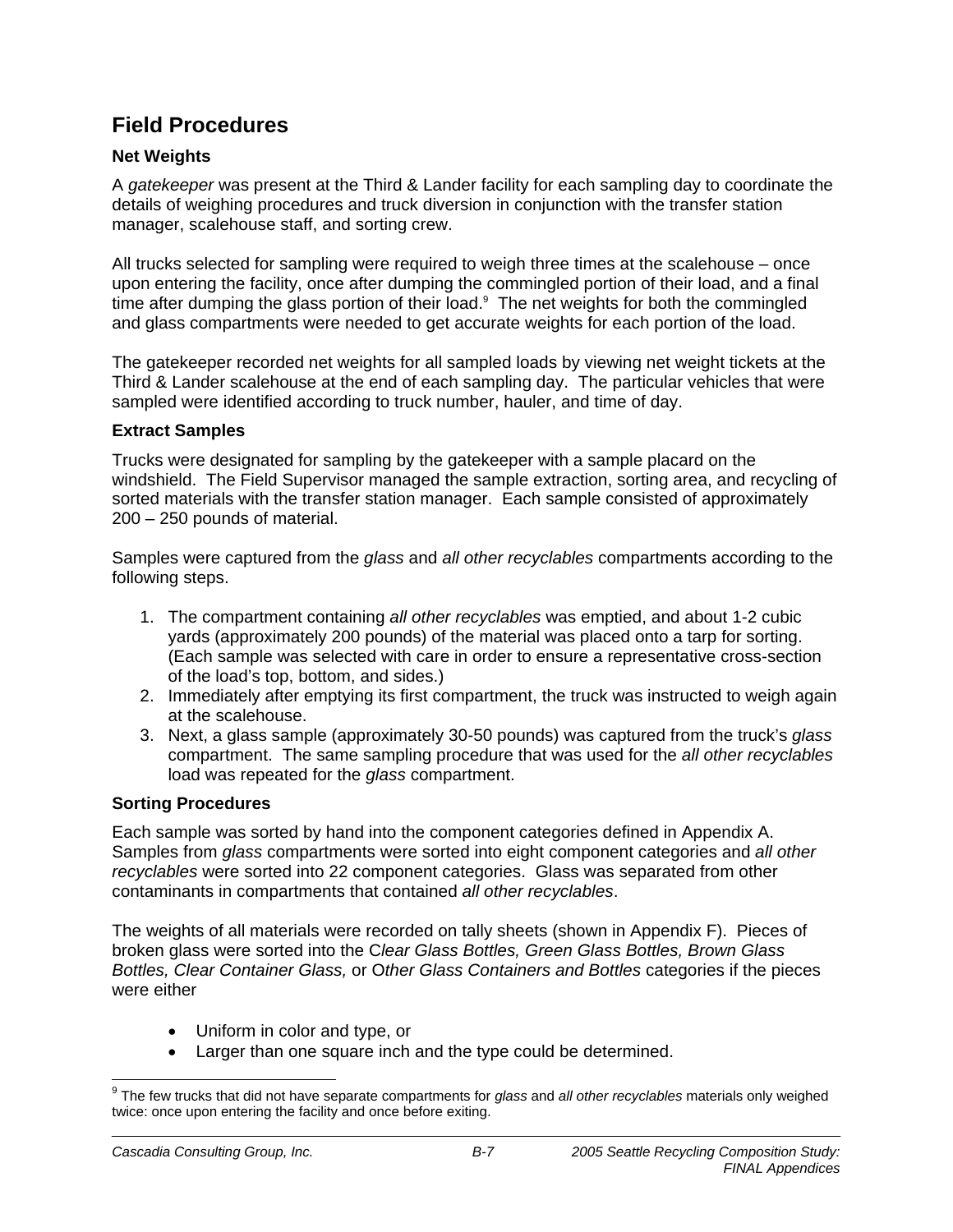If the type of glass (container or bottle) could not be determined then it was recorded as *mixed cullet. Mixed cullet* also included glass bottles or containers that were broken into pieces less than one square inch and of multiple colors.

# **Comparisons to Previous Studies**

The 2005 study was conducted using the same methodology as the 2000/01 study, with one exception. In the 2000/01 study, single-family routes were sampled one day every other month and two days during the months when multifamily routes were sampled, for a total of 18 sample days. In the 2005 study, both single-family and multifamily routes were sampled together on one day each month, for a total of 12 sample days.<sup>10</sup> Reducing the number of sampling events to only one day per month reduced expenses associated with mobilizing the sorting crew and reduced the impact of the sampling operation on the drivers and transfer station.

<sup>-</sup> $10$  Since the May sampling event was split between two days, the study included 13 sampling days.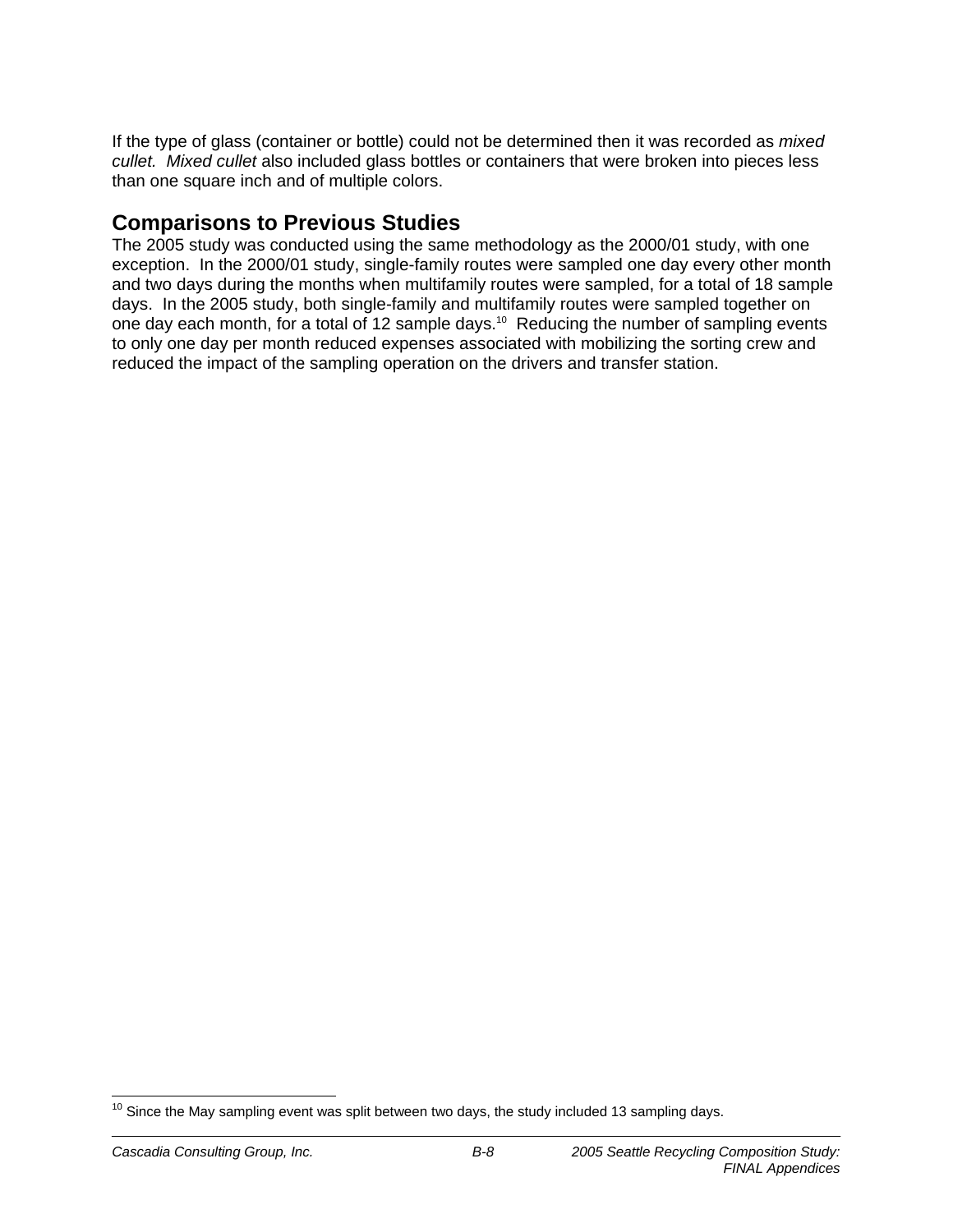# **Appendix C COMMENTS ON MONTHLY SAMPLING EVENTS**

The net weight of some trucks of some of the trucks in the study was not measured, either because the driver forgot to weigh the loads or chose not to participate. Also, some trucks did not have glass in their glass compartments or had glass in their compartments that was not sampled. The table below summarizes these occurrences:

|               | <b>Planned</b><br><b>Samples</b> | Actual<br><b>Samples</b> | <b>Missing</b><br><b>Glass</b> | <b>Missing Net Weights</b><br>for Sample Vehicle |       |
|---------------|----------------------------------|--------------------------|--------------------------------|--------------------------------------------------|-------|
|               |                                  |                          | <b>Sample</b>                  | Commingled                                       | Glass |
| <b>North</b>  |                                  |                          |                                |                                                  |       |
| Single-family | 90                               | 88                       | 9                              | O                                                |       |
| Multi-family  | 45                               | 45                       |                                |                                                  |       |
| <b>South</b>  |                                  |                          |                                |                                                  |       |
| Single-family | 90                               | 90                       | 5                              |                                                  | 2     |
| Multi-family  | 45                               | 43                       | 3                              |                                                  |       |

Details of the missed samples are included in the monthly sampling notes below.

## **January**

On January 31<sup>st</sup>, 19 samples were sorted: 17 from single-family vehicles and 2 from multifamily vehicles. We missed the Waste Management multifamily vehicles this day due to a misunderstanding regarding the numbering scheme on the trucks. Two additional Waste Management single-family samples were captured, including 1 from an unscheduled vehicle, in place of the multifamily loads. Two multifamily and 4 single-family USD loads were missed and 3 single-family trucks were selected instead. All of the samples had corresponding glass samples with the exception of 1 truck that wasn't able to open the glass compartment and another truck that did not have a separate glass compartment. The breakdown of samples per day is listed below.

| <b>Hauler</b>    | <b>Planned</b> | Actual      |               |             |
|------------------|----------------|-------------|---------------|-------------|
|                  | Single-family  | Multifamily | Single-family | Multifamily |
| <b>USD</b>       |                |             |               |             |
| Waste Management |                |             |               |             |
| <b>Total</b>     | 15             |             |               |             |

## **February**

Twenty-two samples, 11 single-family and 11 multifamily, were collected and sorted on February  $1<sup>st</sup>$ , as shown in the table below. Four multifamily trucks were double-sampled to make up for a shortage from the previous sampling event. Several USD trucks did not arrive as planned and others were sampled in their place. All samples included both commingled and glass samples.

| <b>Hauler</b> | <b>Planned</b> |             | <b>Actual</b> |             |  |
|---------------|----------------|-------------|---------------|-------------|--|
|               | Single-family  | Multifamily | Single-family | Multifamily |  |
| <b>USD</b>    |                | າ           |               |             |  |
| Waste         |                |             |               |             |  |
| Management    |                |             |               |             |  |
| Total         | 15             |             | 11            |             |  |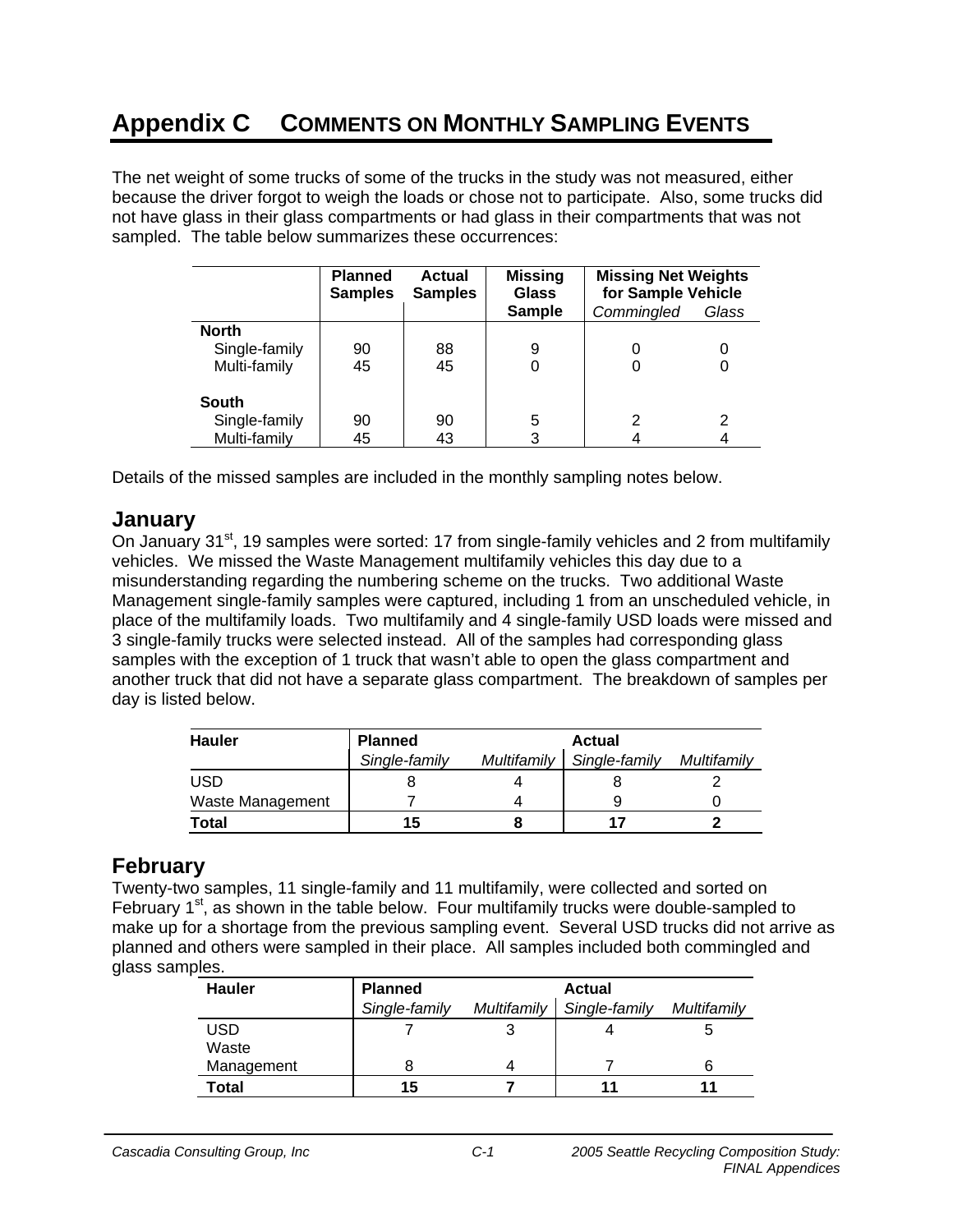# **March**

Twenty-three vehicles were sampled: 13 single-family and 10 multifamily vehicles. Four singlefamily USD samples were missed: we didn't see 3 of the USD single-family trucks and 1 driver did not expect to return for a second trip. One contingency single-family and 1 contingency multifamily USD load was selected instead. All of the pre-selected Waste Management vehicles arrived as expected. All of the samples had corresponding glass samples with the exception of 1 multifamily truck that did not have any glass in the glass compartment. The breakdown of samples is below.

| <b>Hauler</b>    | Planned       |             | <b>Actual</b> |             |  |
|------------------|---------------|-------------|---------------|-------------|--|
|                  | Single-family | Multifamily | Single-family | Multifamily |  |
| USD              |               |             |               |             |  |
| Waste Management |               |             |               |             |  |
| Total            | 15            |             | 13            | 10          |  |

# **April**

Twenty-two vehicles were sampled: 15 single-family and 7 multifamily vehicles. We did not see 3 USD single-family trucks that we expected and, as a result, selected 3 contingencies. Two Waste Management trucks did not arrive as expected and we selected 2 in their place. Four samples did not have corresponding glass samples:

- one glass sample was missed,
- one driver did not dump the glass compartment,
- one driver had difficulty opening the back door in order to empty the glass,

• and one driver forgot to close the door between the 2 compartments prior to collection. One sample only consisted of the glass portion as the loader driver was not able to collect the commingled portion. The breakdown of samples is below.

| <b>Hauler</b>    | <b>Planned</b> |             | <b>Actual</b> |             |  |
|------------------|----------------|-------------|---------------|-------------|--|
|                  | Single-family  | Multifamily | Single-family | Multifamily |  |
| <b>USD</b>       |                |             |               |             |  |
| Waste Management |                |             |               |             |  |
| <b>Total</b>     | 15             |             | 15            |             |  |

## **May**

In May, we began sampling multifamily loads from Waste Management early in the morning. Those loads are actually from the day prior to sampling. This change helped alleviate congestion at the facility in the afternoon.

On May 23<sup>rd</sup>, 3 Waste Management multifamily loads were sampled. One truck was doublesampled, resulting in a total of 4 samples for the day. Third & Lander was overwhelmed with material and did not have room for us to complete a full day of sampling. We left early and rescheduled for May 31<sup>st</sup>.

On May 31<sup>st</sup>, 21 vehicles (17 single-family and 4 multifamily) were sampled. We did not see 2 USD single-family trucks that we expected and, as a result, selected 1 contingency. One sample did not have corresponding glass sample as that driver accidentally dumped the glass compartment at the same time as the commingled.

The breakdown of samples from both May sampling events is below.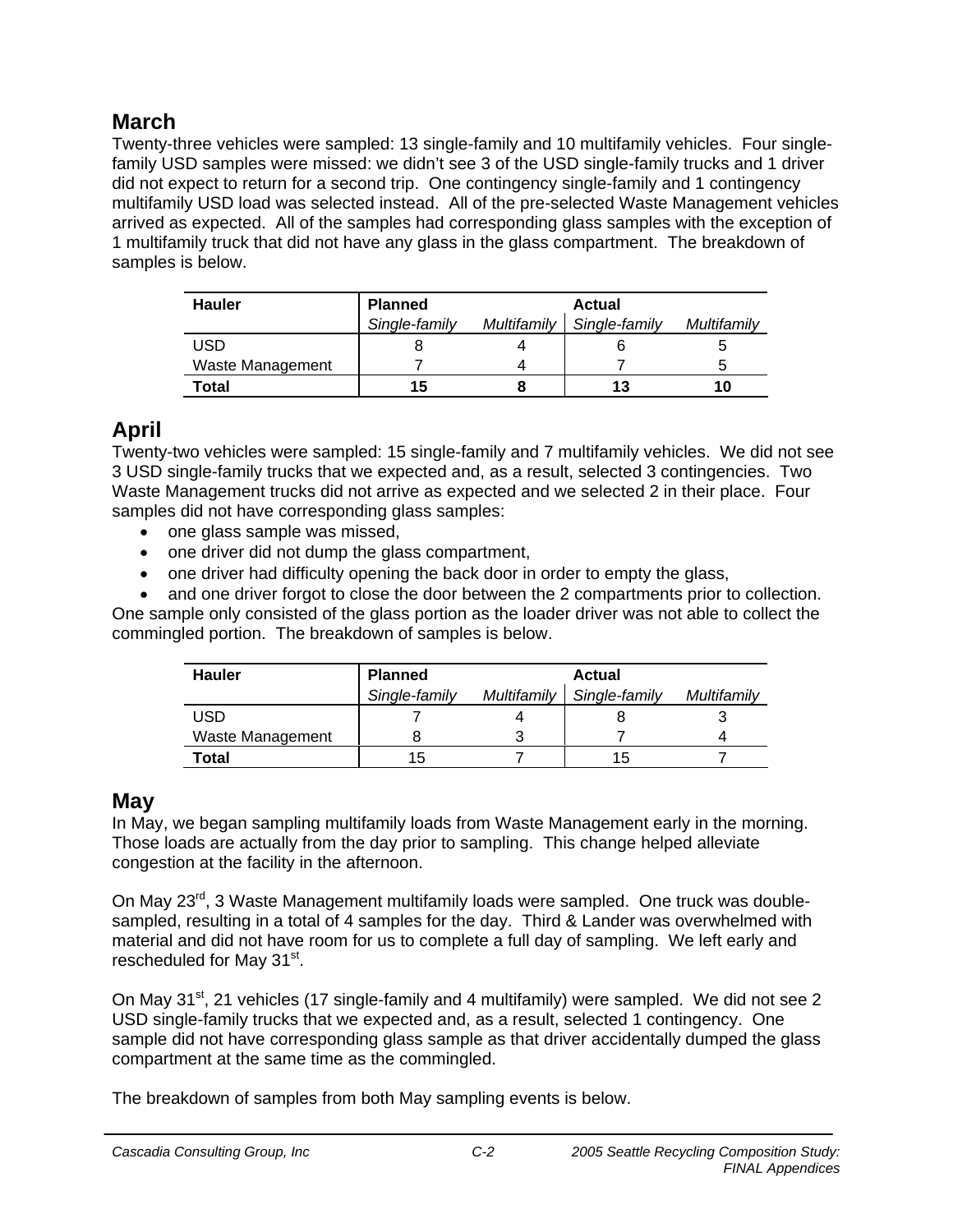| <b>Hauler</b>    | <b>Planned</b> |             | Actual        |             |  |
|------------------|----------------|-------------|---------------|-------------|--|
|                  | Single-family  | Multifamily | Single-family | Multifamily |  |
| USD              |                |             |               |             |  |
| Waste Management |                |             |               |             |  |
| Total            | 15             |             |               |             |  |

## **June**

Twenty-three samples were captured from 16 single-family and 6 multifamily vehicles on June  $14<sup>th</sup>$ . One Waste Management multifamily load was double-sampled, making a total of 7 multifamily samples. Two additional USD vehicles were selected in place of 1 truck that did not arrive and 1 that arrived much later than expected. Two trucks did not have separate glass due to mechanical issues. The summary of the June sampling event is presented in the following table.

| <b>Hauler</b>    | Planned       |             | <b>Actual</b> |             |  |
|------------------|---------------|-------------|---------------|-------------|--|
|                  | Single-family | Multifamily | Single-family | Multifamily |  |
| <b>USD</b>       |               |             |               |             |  |
| Waste Management |               |             |               |             |  |
| Total            | 15            |             | 16            |             |  |

## **July**

Twenty-three vehicles were sampled: 16 single-family and 7 multifamily. One USD multifamily contingency was selected in place of 1 vehicle that did not arrive as expected. All Waste Management trucks arrived as planned. Two USD samples did not have corresponding glass samples due to truck mechanical issues.

Once again, the Waste Management multifamily samples were captured early in the morning from their previous day's loads. Since the sampling event occurred on a Monday, these samples were from Friday's routes. This is tracked in the database as the route number is unique to the day of the week.

The breakdown of samples is below.

| <b>Hauler</b>    | <b>Planned</b> |             | <b>Actual</b> |             |
|------------------|----------------|-------------|---------------|-------------|
|                  | Single-family  | Multifamily | Single-family | Multifamily |
| <b>USD</b>       |                |             |               |             |
| Waste Management |                |             |               |             |
| Total            | 15             |             | 16            |             |

Because we were able to capture 1 extra single-family sample, we are now on track with our sampling goals.

# **August**

Fourteen single-family and 8 multifamily commingled samples were captured and sorted. All 4 multifamily trucks were double-sampled in place of other vehicles that did not arrive as expected. One Waste Management truck did not arrive as planned so 1 single-family sample was not collected. Three USD samples did not have corresponding glass samples due to truck mechanical issues.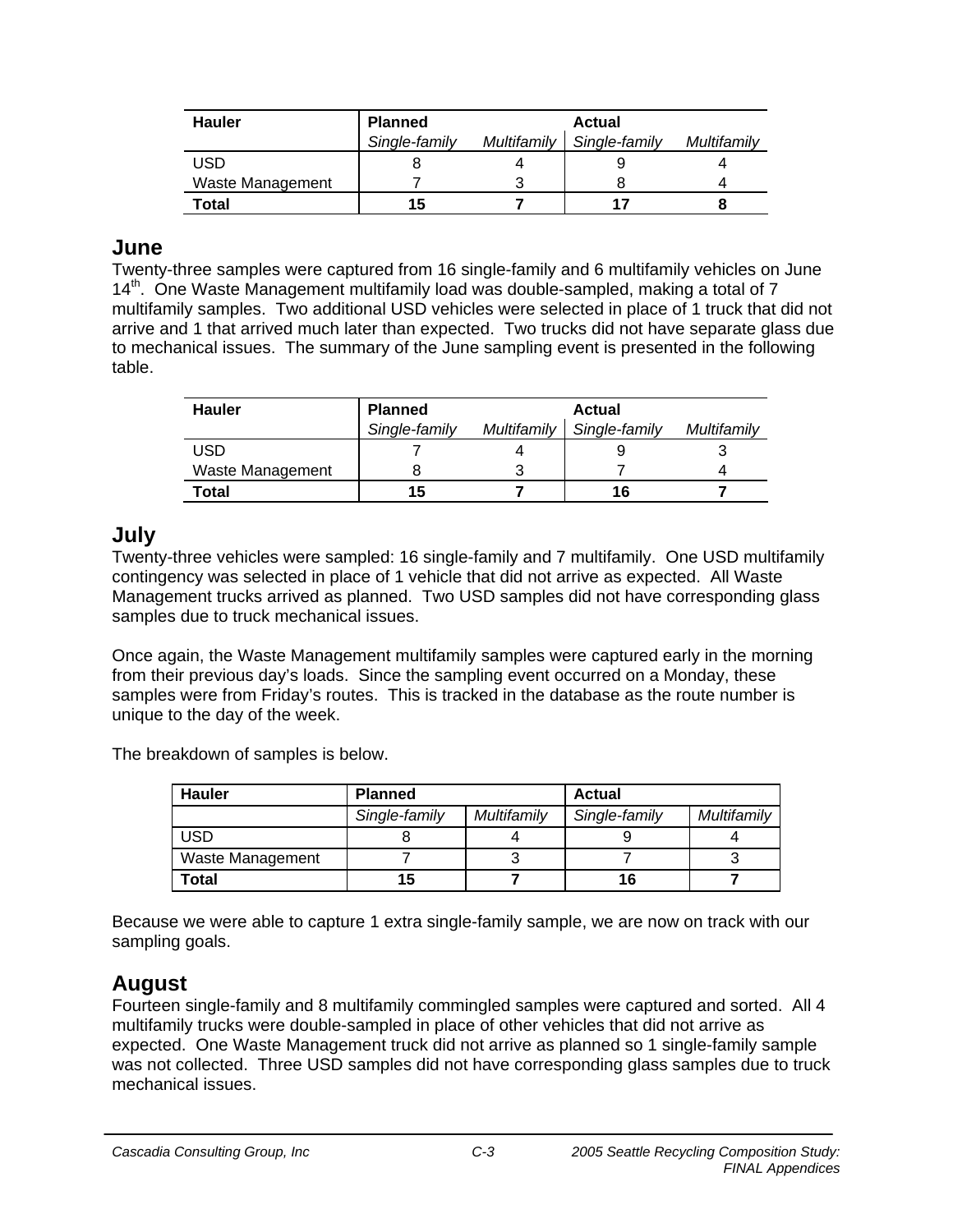Once again, the Waste Management multifamily samples were captured early in the morning from their previous day's loads. Since the sampling event occurred on a Wednesday, these samples were from Tuesday's routes. This is tracked in the database as the route number is unique to the day of the week.

| <b>Hauler</b>    | <b>Planned</b> |             | <b>Actual</b> |             |
|------------------|----------------|-------------|---------------|-------------|
|                  | Single-family  | Multifamily | Single-family | Multifamily |
| USD              |                |             |               |             |
| Waste Management |                |             |               |             |
| Total            | 15             |             | 14            |             |

The breakdown of samples is below.

## **September**

Sixteen single-family and 8 multifamily commingled samples were captured and sorted. One Waste Management multifamily truck was double-sampled in order to meet the sampling goals. One Waste Management truck arrived at the facility but the sample was missed so another single-family truck, not included in the day's sampling plan, was selected instead. Similarly, 1 USD truck was not seen and an additional truck was selected in its place.

One USD and 1 Waste Management single-family sample did not have accompanying glass samples. The Waste Management truck had had the glass door open during the route so all the material was mixed together. The USD sample came from a spare USD truck that does not have a separate glass compartment.

Once again, the Waste Management multifamily samples were captured early in the morning from their previous day's loads. Since the sampling event occurred on a Thursday, these samples were from Wednesday's routes. This is tracked in the database as the route number is unique to the day of the week.

The breakdown of samples is below.

| <b>Hauler</b>    | Planned       |             | Actual        |             |
|------------------|---------------|-------------|---------------|-------------|
|                  | Single-family | Multifamily | Single-family | Multifamily |
| USD              |               |             |               |             |
| Waste Management |               |             |               |             |
| <b>Total</b>     | 15            |             | 16            |             |

# **October**

Fourteen single-family and 8 multifamily commingled samples were captured and sorted. Two Waste Management multifamily trucks were double-sampled in order to meet the sampling goals. Two USD single-family trucks did not arrive and a multifamily truck, a contingency on the day's sampling plan, was selected.

One USD sample did not have an accompanying glass sample. This sample was captured from a spare USD truck that does not have a separate glass compartment.

Once again, the Waste Management multifamily samples were captured early in the morning from their previous day's loads. Since the sampling event occurred on a Tuesday, these samples were from Monday's routes. This is tracked in the database as the route number is unique to the day of the week.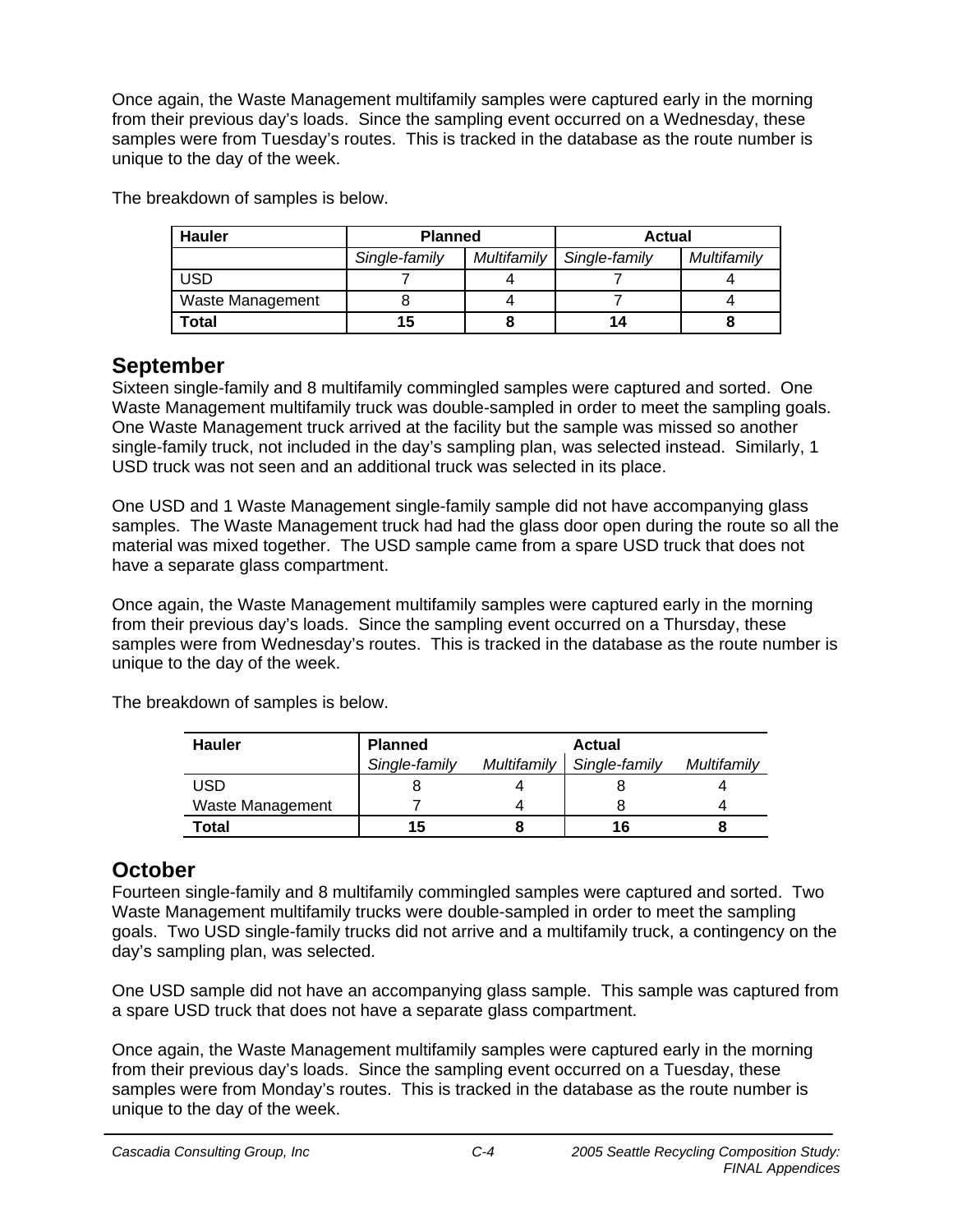The breakdown of samples is below. As described above, 1 fewer single-family sample and 1 additional multifamily sample were collected from USD trucks.

| <b>Hauler</b>    | <b>Planned</b> |             | Actual        |             |
|------------------|----------------|-------------|---------------|-------------|
|                  | Single-family  | Multifamily | Single-family | Multifamily |
| <b>USD</b>       |                |             |               |             |
| Waste Management |                |             |               |             |
| Total            | 15             |             | 14            |             |

## **December**

#### **Wednesday, December 14th**

Sixteen single-family and 7 multifamily commingled samples were captured and sorted on December 14<sup>th</sup>. All the selected trucks were sampled; an additional single-family USD sample was captured in place of a multifamily sample to correct for October's sampling event.

One USD truck was selected for sampling in the first trip but did not empty the glass compartment until the second trip. A glass sample was captured from the second trip. We will not have net weights for this truck on this day.

Once again, the Waste Management multifamily samples were captured early in the morning from the previous day's loads. Since the sampling event occurred on a Wednesday, these samples were from Tuesday's routes. This is tracked in the database as the route number is unique to the day of the week.

The breakdown of samples is below.

| <b>Hauler</b>    | Planned       |             | <b>Actual</b> |             |
|------------------|---------------|-------------|---------------|-------------|
|                  | Single-family | Multifamily | Single-family | Multifamily |
| <b>USD</b>       |               |             |               |             |
| Waste Management |               |             |               |             |
| Total            | 15            |             | 16            |             |

#### **Monday, December 19th**

On December 19<sup>th</sup>, 13 single-family and 5 multifamily samples were sorted. This total was 4 short of the day's sampling goal. When the sorting area became overwhelmed with recyclable material in the afternoon, it was no longer a safe work area and the crew was asked to leave.

Two selected trucks arrived when there was not space for more samples in the sorting area, so an alternate single-family USD truck was sampled that was not included in the day's plan. With the exception of this sample, all other samples were captured from trucks included in the list for that day.

The Waste Management multifamily samples were captured early in the morning from Friday's loads.

The planned versus actual samples for this day are presented below.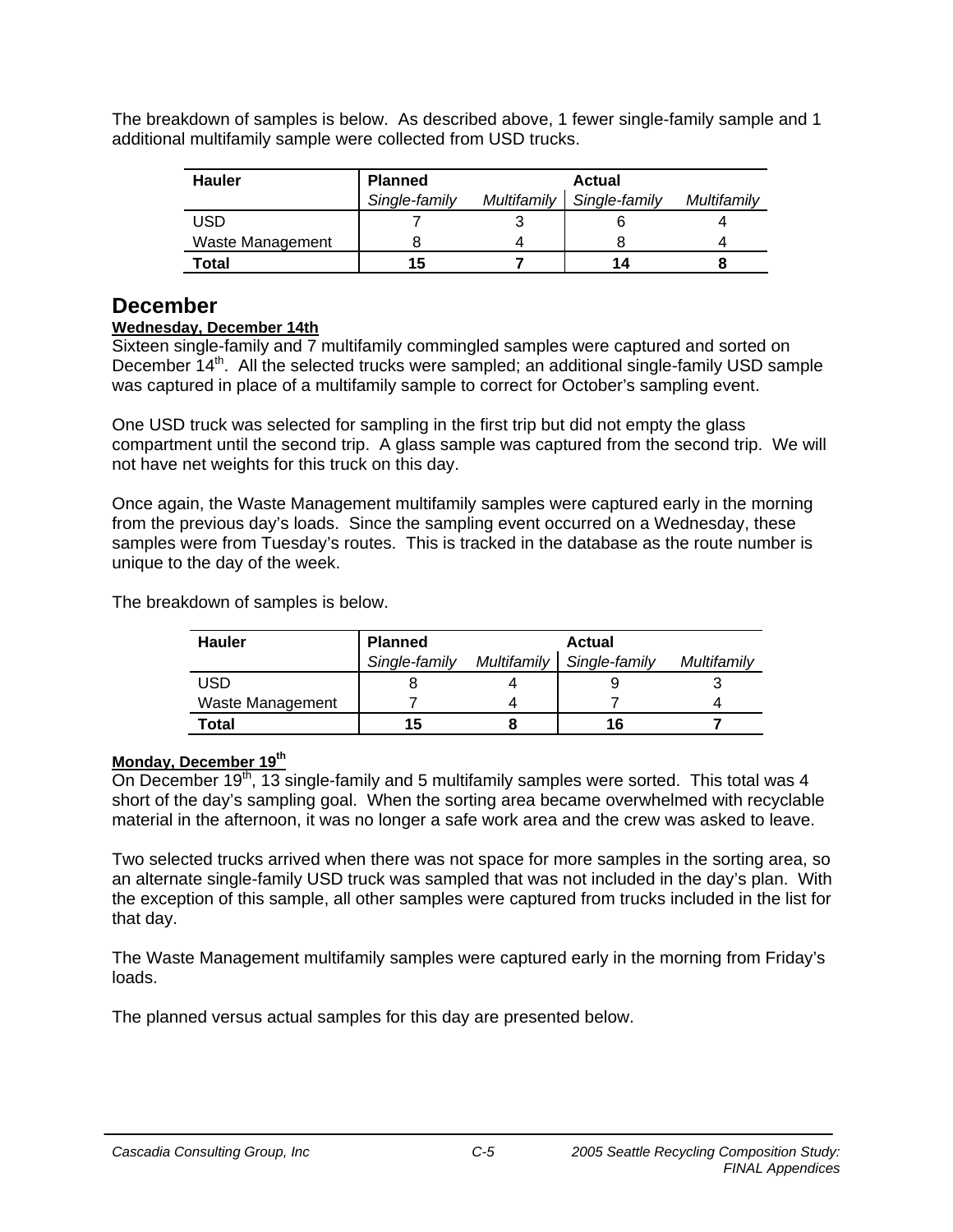| <b>Hauler</b>    | Planned       |             | Actual        |             |
|------------------|---------------|-------------|---------------|-------------|
|                  | Single-family | Multifamily | Single-family | Multifamily |
| USD              |               |             |               |             |
| Waste Management |               |             |               |             |
| <b>Total</b>     | 15            |             | 13            |             |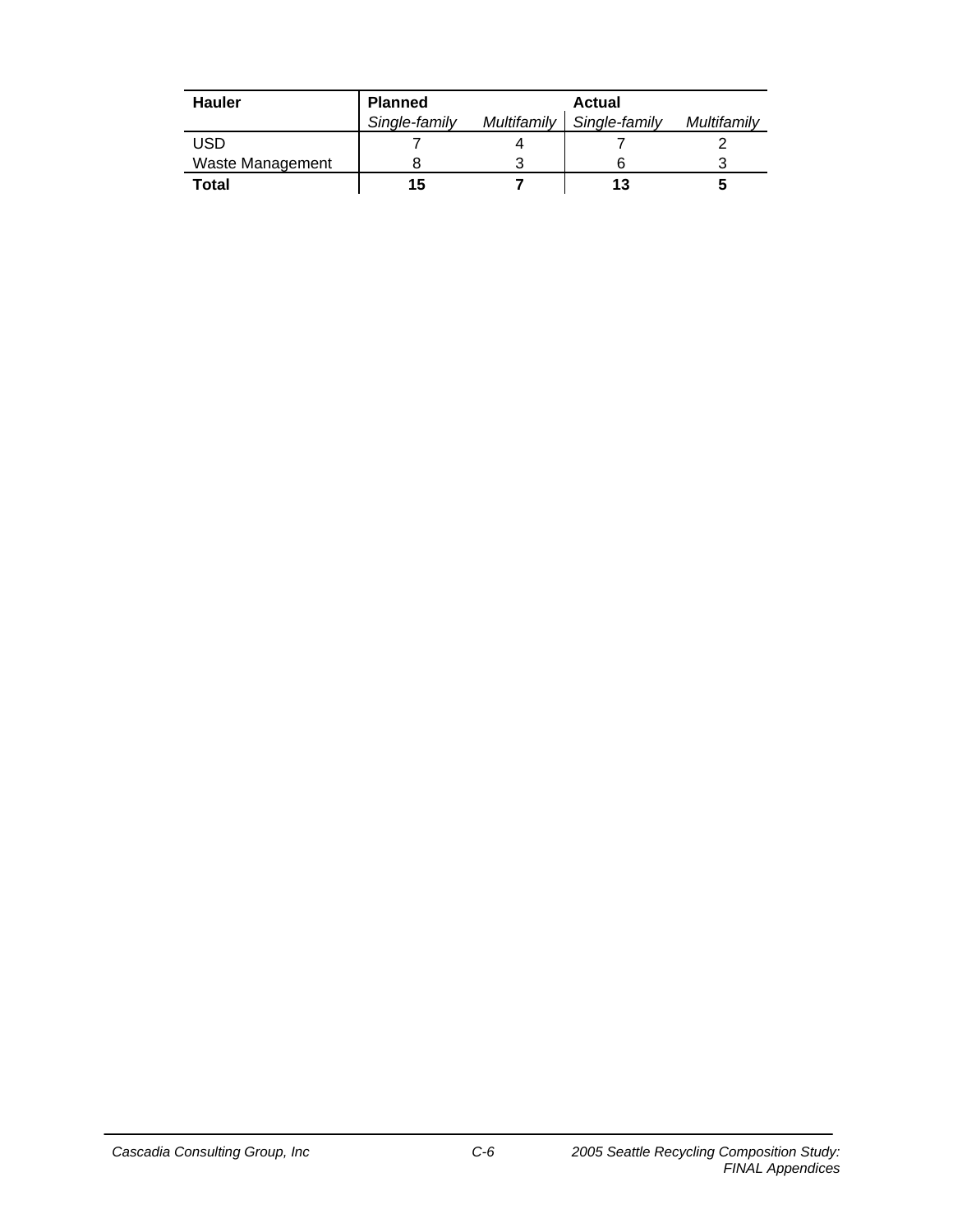# **Appendix D COMPOSITION CALCULATIONS**

# **Composition Calculations**

The composition estimates represent the **ratio of the components' weight to the total sample weight** for each noted group. They are derived by summing each component's weight across all of the selected records and dividing by the sum of the total sample weight, as shown in the following equation:

$$
r_j = \frac{\sum_i c_{ij}}{\sum_i w_i}
$$

where:

 $c =$  weight of particular component

 $w = sum of all component weights$ 

for i 1 to n

where  $n =$  number of selected samples

for j 1 to m

where  $m =$  number of components

The confidence interval for this estimate is derived in two steps. First, the variance around the estimate is calculated, accounting for the fact that the ratio includes two random variables (the component and total sample weights). The **variance of the ratio estimator** equation follows:

$$
\hat{V}_{r_j} = \left(\frac{1}{n}\right) \cdot \left(\frac{1}{\overline{w}^2}\right) \cdot \left(\frac{\sum_i \left(c_{ij} - r_j w_i\right)^2}{n - 1}\right)
$$

where:

$$
\overline{w} = \frac{\sum_i w_i}{n}
$$

Second, **precision levels** at the 90% confidence interval are calculated for a component's mean as follows:

$$
r_j \pm \left(t \cdot \sqrt{\hat{V}_{r_j}}\right)
$$

where:

 $t =$  the value of the t-statistic (1.645) corresponding to a 90% confidence level

For more detail, please refer to Chapter 6 "Ratio, Regression and Difference Estimation" of *Elementary Survey Sampling* by R.L. Scheaffer, W. Mendenhall and L. Ott (PWS Publishers, 1986).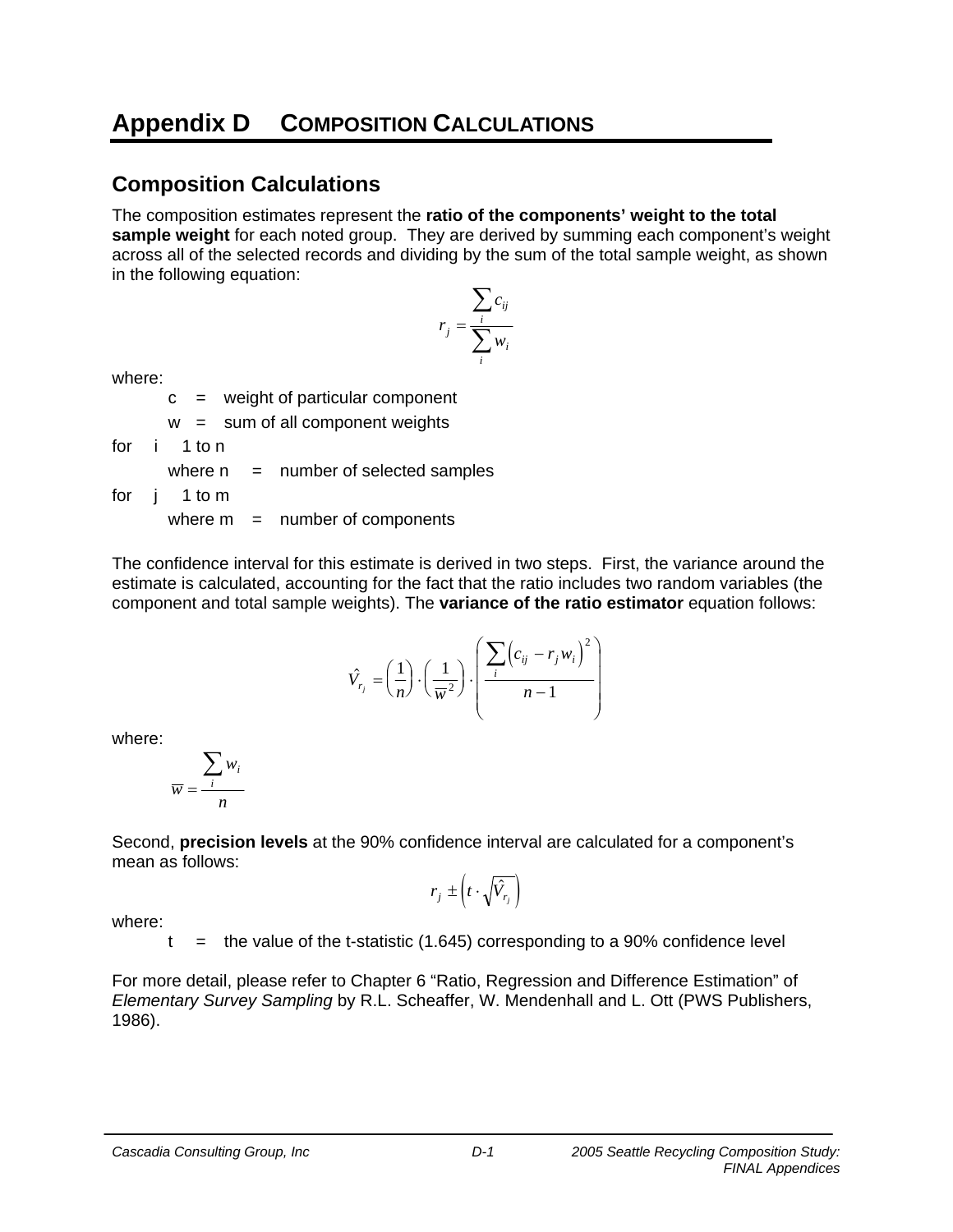# **Weighted Averages**

The overall recycling composition estimates were calculated by performing a weighted average based on the tons of *glass* and *all other recyclables* setouts collected from each of the four subpopulations: single-family north and south, and multifamily north and south.<sup>11</sup>

North and south service area composition was calculated by performing a weighted average based on the tons of *glass* and *all other recyclables* collected from each of the two generator types. Single-family and multifamily estimates were calculated by performing a weighted average based on the tons of *glass* and *all other recyclables* collected from each of the two service areas. Lastly, composition was calculated for the four subpopulations by performing a weighted average based on the tons of *glass* and *all other recyclables* setouts collected from the relevant generator and service area.

Seattle Public Utilities provided the estimate of tonnage for each of the four subpopulations, and sample vehicle net weights were used to estimate the tonnage split between the *glass* and *all other recyclables* compartments.12 Net weights of vehicles with a missing glass sample were excluded from the calculation. The composition estimates were applied to the relevant tonnages to estimate the amount for each component category.

The **weighted average for a composition estimate** is performed as follows:

$$
E_j = (p_1 * r_{j1}) + (p_2 * r_{j2}) + (p_3 * r_{j3}) + ...
$$

where:

-

 $p =$  the proportion of tonnage contributed by the noted group

 $r =$  ratio of component weight to total sample weight in the noted group

for j 1 to m

where  $m =$  number of components

The **variance of the weighted average** is calculated:

VarE<sub>j</sub> = 
$$
(p_1^2 * \hat{V}_{rj1}) + (p_2^2 * \hat{V}_{rj2}) + (p_3^2 * \hat{V}_{rj3}) + ...
$$

The weighting percentages that were used to perform the composition calculations for the 2005 study are listed in Table D-1 through Table D-9 below.

<sup>&</sup>lt;sup>11</sup> In this study a sample generally consisted of two parts, corresponding to two separate collection compartments within a vehicle: one for *glass* recyclables, and the other for *all other recyclables* (e.g. mixed paper, aluminum cans, and plastic bottles). A few vehicles did not have separate compartments, or accidentally mixed, *glass* and *all other recyclables* in the same compartment. See Appendix C for more details.<br><sup>12</sup> For example, multifamily trucks from the north that were sampled during the study collected approximately 445,060

pounds of recycling in *all other recyclables* compartments and 103,740 pounds in *glass* compartments. These weights translate into approximately 81% and 19% of the multi-family north tonnage for the study period. Applying these percentages to the total multi-family north tonnage, supplied by SPU, results in overall percentages of about 6% and 1%, respectively, for multi-family north *all other recyclables* and for *glass*.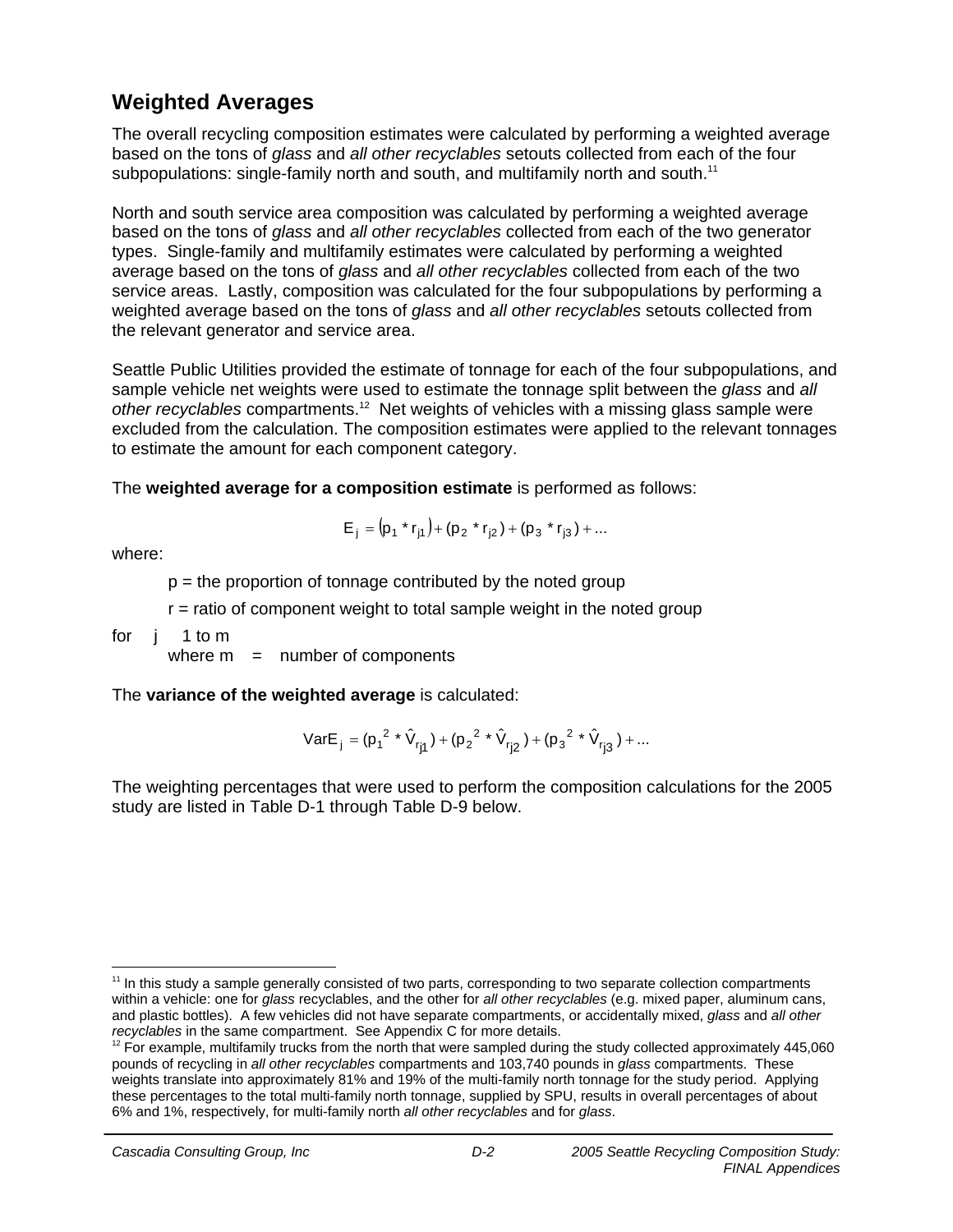|               |                 | (Service Area)               |
|---------------|-----------------|------------------------------|
| Generator     | <b>Material</b> | <b>South</b><br><b>North</b> |
| Multi-Family  | Other           | 6.21%<br>11.53%              |
| Multi-Family  | Glass           | 2.19%<br>1.45%               |
| Single-Family | Other           | 31.43%<br>34.77%             |
| Single-Family | Glass           | 6.54%<br>5.89%               |

#### **Table D-1. Weighting Percentages: Overall (January – December 2005)**

#### **Table D-2. Weighting Percentages: North (January – December 2005)**

|                 | (Service Area) |        |
|-----------------|----------------|--------|
| <b>Material</b> | <b>Other</b>   | Glass  |
| Multi-family    | 13.29%         | 3.10%  |
| Single-family   | 69.22%         | 14.40% |

#### **Table D-3. Weighting Percentages: South (January – December 2005)**

|                 | (Service Area) |        |
|-----------------|----------------|--------|
| <b>Material</b> | <b>Other</b>   | Glass  |
| Multi-family    | 20.73%         | 3.94%  |
| Single-family   | 64.43%         | 10.91% |

#### **Table D-4. Weighting Percentages: Single-Family (January – December 2005)**

|                 | (Service Area) |        |
|-----------------|----------------|--------|
| <b>Material</b> | <b>North</b>   | South  |
| Other           | 39.98%         | 44.22% |
| Glass           | 8.32%          | 7.49%  |

#### **Table D-5. Weighting Percentages: Multifamily (January – December 2005)**

|                 | (Service Area) |        |
|-----------------|----------------|--------|
| <b>Material</b> | <b>North</b>   | South  |
| Other           | 29.08%         | 53.90% |
| Glass           | 6.78%          | 10.24% |

#### **Table D-6. Weighting Percentages: Single-Family North (January – December 2005)**

| <b>Material</b> | <b>Pct of Total</b> |
|-----------------|---------------------|
| Other           | 82.78%              |
| Glass           | 17.22%              |
|                 |                     |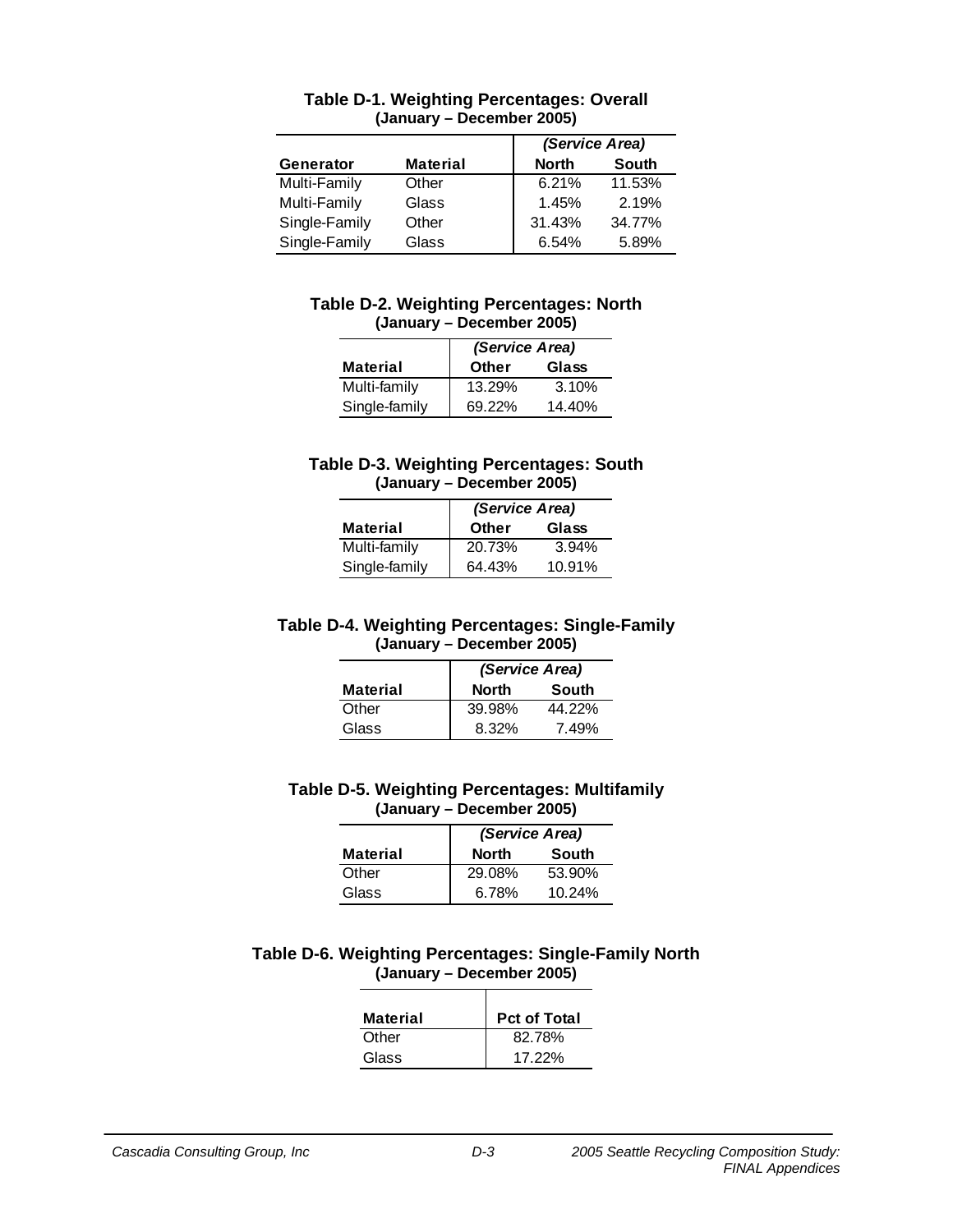| <b>Material</b> | <b>Pct of Total</b> |
|-----------------|---------------------|
| Other           | 85.52%              |
| Glass           | 14.48%              |

#### **Table D-7. Weighting Percentages: Single-Family South (January – December 2005)**

#### **Table D-8. Weighting Percentages: Multifamily North (January – December 2005)**

| Material | <b>Pct of Total</b> |
|----------|---------------------|
| Other    | 81.10%              |
| Glass    | 18.90%              |

#### **Table D-9. Weighting Percentages: Multifamily South (January – December 2005)**

| Material | <b>Pct of Total</b> |
|----------|---------------------|
| Other    | 84.04%              |
| Glass    | 15.96%              |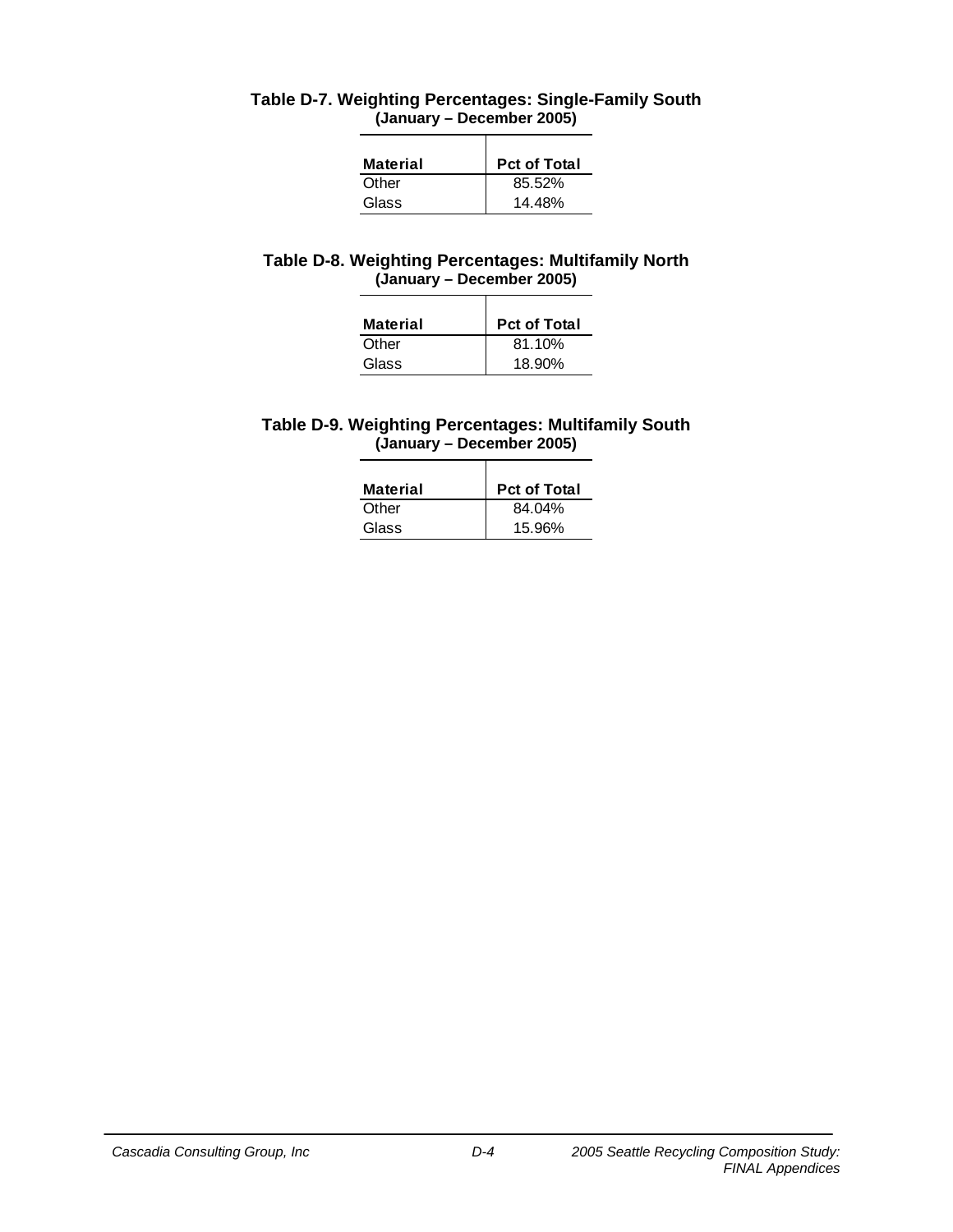# **Appendix E YEAR-TO-YEAR COMPARISON CALCULATIONS**

This section outlines the technical issues involved with the year-to-year comparison calculations. The calculation formulae are outlined in Appendix D.

# **Background**

In an ongoing effort to monitor the types and amounts of residential recycling, Seattle has performed several residential recycling composition studies. Differences are often apparent between study periods. In this appendix, results from the year 2005 study are compared to 2000/01 findings.<sup>13</sup> Composition variations in the percentage of each broad material category were measured for the two study years.

In order to control for population changes and other factors that may influence the total amount of waste disposed from year to year, the tests described in this appendix measure waste proportions, and not actual tonnage. For example, if newspaper accounts for 5% of a particular substream's disposed waste each year, and that substream disposed a total of 1,000 tons of waste in one year and 2,000 tons of waste in the next, while the amount of newspaper increased from 50 to 100 tons, the percentage remained the same. Therefore, the tests would indicate that there had been no change.

The purpose of conducting these comparison tests is to identify statistically significant changes in the percentage of broad material categories of waste disposed in each substream over time. One specific example is stated as follows:

*Hypothesis:* "There is no statistically significant difference, between the 2000/01 and 2005 study periods, in the percentage of paper recycled."

Statistics are then employed to look for evidence disproving the hypothesis. A "significant" result means that there is enough evidence to disprove the hypothesis, and it can be concluded that there is a true difference across years. "Insignificant" results indicate that either a) there is no true difference, or b) even though there may be a difference, there is not enough evidence to prove it.

The purpose of these tests is to identify changes across years. However, the study did not attempt to investigate *why* or *how* these changes occurred. The changes may be due to a variety of factors. For example, a decrease in paper recycled could be due to any combination of the following:

- Consumer preferences might have shifted so that electronic media might have captured some of the market previously held by paper.
- Technology might have changed so that manufacturers might use thinner paper than in the past, which would decrease the weight of paper, even if the same number of paper was recycled.
- Fewer residents may participate in paper recycling programs.

 $\overline{a}$  $13$  The 2000/01 study was also conducted by Cascadia Consulting Group and followed the same basic methodology as the 2005 study. Conversely, the methodologies used in the 1993 and 1998/99 resulted in findings that are not comparable to the more recent studies.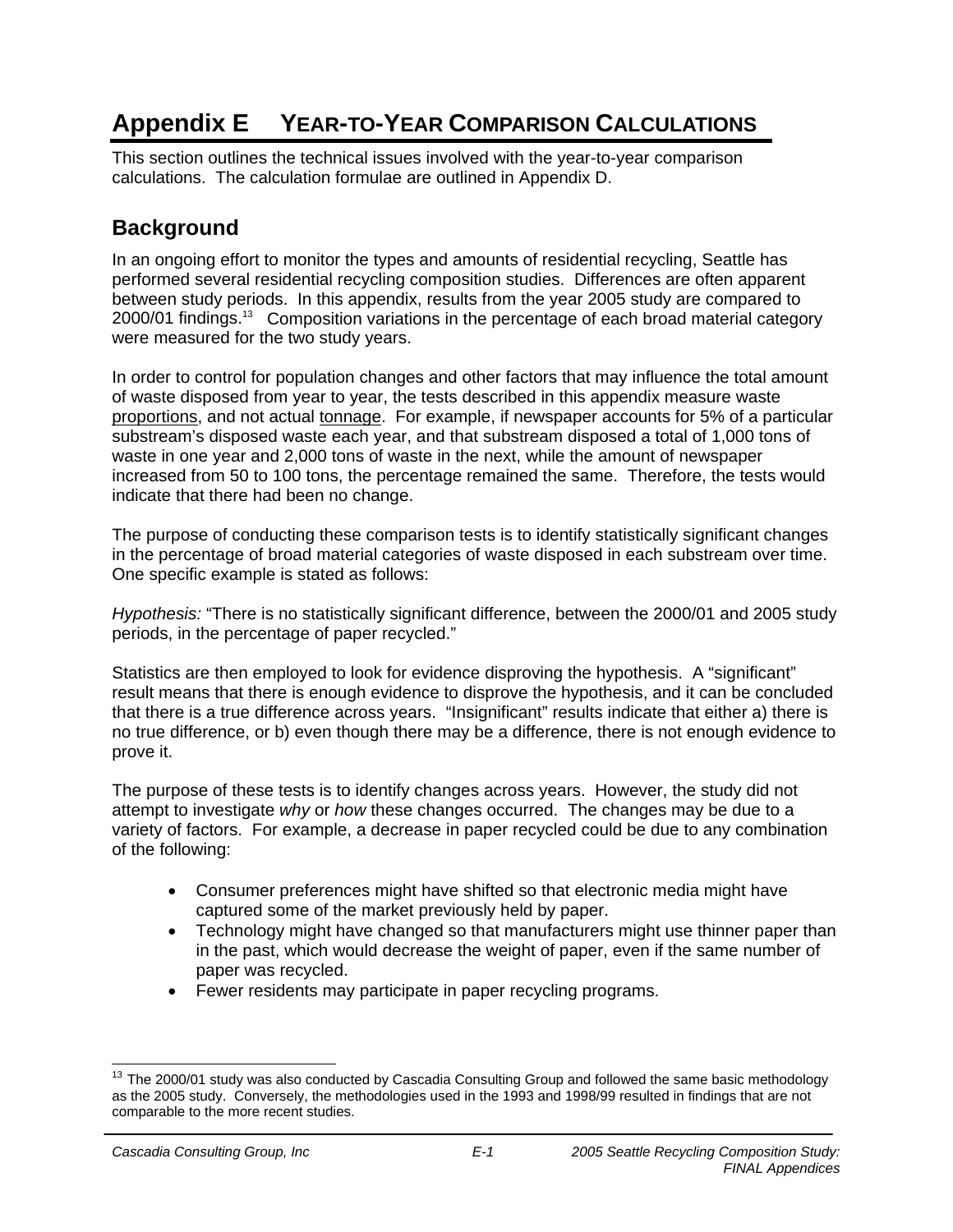• An increase in the recycling of another, non-paper material which would cause the percentage of recycling that is paper to decrease, even if there was no change in the tons of paper that were recycled.

# **Statistical Considerations**

The analyses are based on the component percentages, by weight, for each selected substream. As described in Appendix D, these percentages are calculated by dividing the sum of the selected component weights by the sum of the corresponding sample weights. T-tests (modified for ratio estimation) were used to examine the year-to-year variation.

### **Normality**

The distribution of some of the broad waste categories (particularly the hazardous materials) is skewed and may not follow a normal distribution. Although t-tests assume a normal distribution, they are very robust to departures from this assumption, particularly with large sample sizes. In addition, the broad waste categories are sums of several individual waste components, which improves our ability to meet the assumptions of normality.

## **Dependence**

There may be dependence between waste components (if a person disposes of component A, they always dispose of component B at the same time).

There is certainly a degree of dependence between the calculated percentages. (Since the percentages sum to 100, if the percentage of component A increases, the percentage of some other component must decrease). This type of dependence is somewhat controlled by choosing only a portion of the waste categories for the analyses.

## **Multiple T-Tests**

In all statistical tests, there is a chance of incorrectly concluding that a result is significant. The year-to-year comparison required conducting several t-tests, (one for each waste category within each set of substreams) **each** of which carries that risk. However, we were willing to accept only a 2% chance for each individual test of making an incorrect conclusion.

# **Interpreting the Calculation Results**

The following tables include detailed calculation results of the comparison calculations. The comparisons are shown for all five tests; an asterisk indicates the statistically significant differences. *For the purposes of this study, only those calculation results with a p-value of less than 2.00% are considered to be statistically significant.* 

The t-statistic is calculated from the data; according to statistical theory, the larger the absolute value of the t-statistic, the less likely that the two populations have the same mean. The p-value describes the probability of observing the calculated t-statistic if there were no true difference between the population means.

For example, in Table E-1 the proportion of *plastic* in the disposed commercial substream increased from 1.4% to 1.7% across the study periods. The t-statistic is relatively large (2.9620) and the probability (p-value) of observing that t-statistic if there had been no true difference between years is approximately 0.32%. This value is less than the study's pre-determined threshold for statistically significant results (alpha-level of 2.00%); thus the increase in *plastic* is considered to be a true difference. On the other hand, the p-value corresponding to the increase in *paper* is very large. The chance of observing the 78.2% to 78.3% increase when the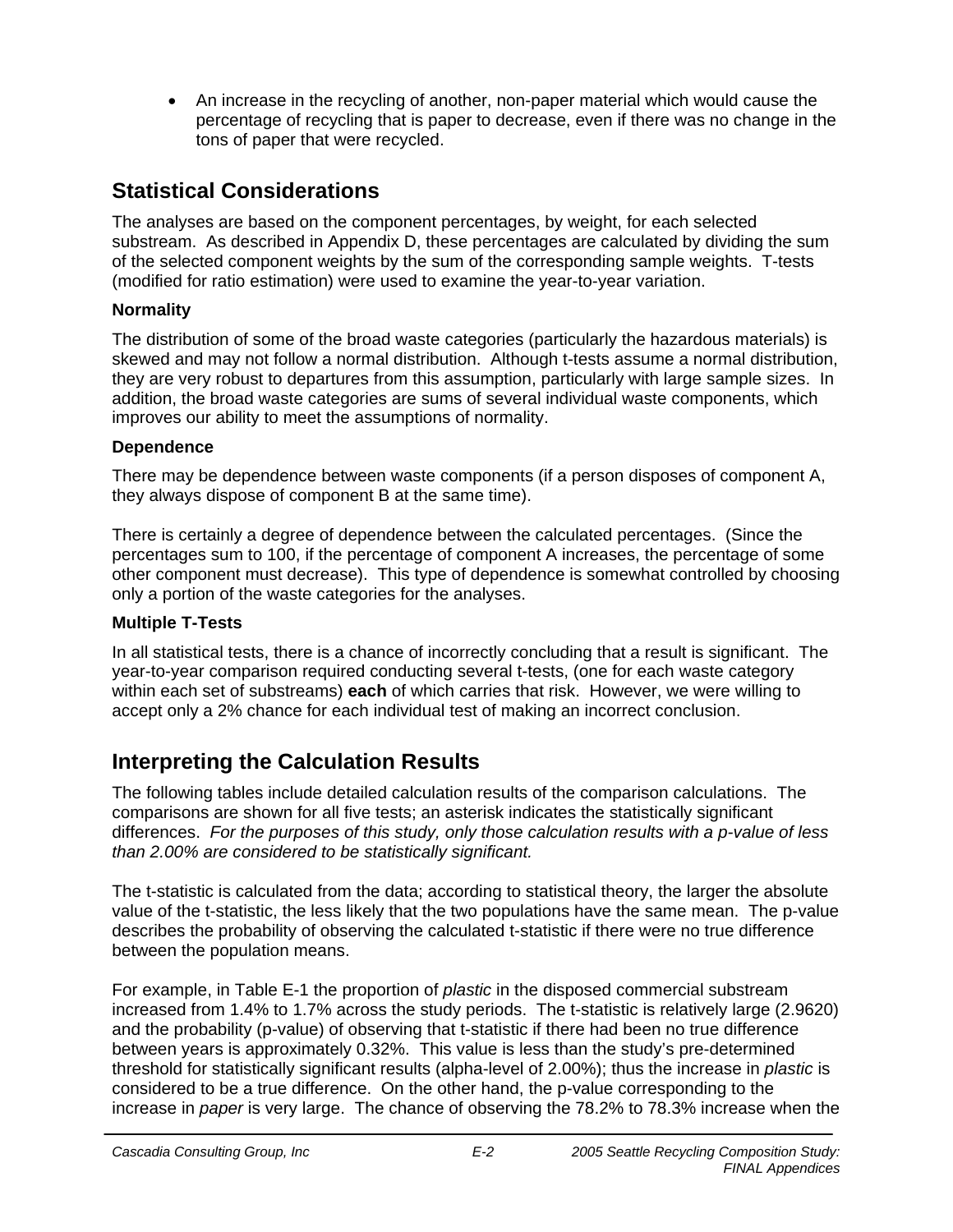actual proportion had not changed is approximately 96% - much too high to be considered a true difference.

### **Changes in Residential Recycling**

In Table E-1, *paper*, *metal*, *glass*, and *contaminants* broad material categories did not show a significant change across study periods. The proportion of *plastic* was the only broad material category that showed a significant increase or decrease.

|                   |       | <b>Mean Ratio</b>      | t-Statistic | p-Value                     |
|-------------------|-------|------------------------|-------------|-----------------------------|
|                   |       | (Material Wt/Total Wt) |             | (Cut-off for statistically  |
|                   | 2000  | 2005                   |             | valid difference = $0.02$ ) |
| Paper             | 78.2% | 78.3%                  | 0.0469      | 0.9626                      |
| Metal             | 1.8%  | 1.8%                   | 0.5208      | 0.6027                      |
| <b>Plastic</b>    | 1.4%  | $1.7\%$                | 2.9620      | $0.0032$ *                  |
| Glass             | 13.3% | 12.7%                  | 0.4399      | 0.6602                      |
| Contaminants      | 5.2%  | 5.6%                   | 0.8872      | 0.3752                      |
| Number of Samples | 549   | 515                    |             |                             |

**Table E-1. Changes in Commercial Waste Composition: 1988/89 to 2004**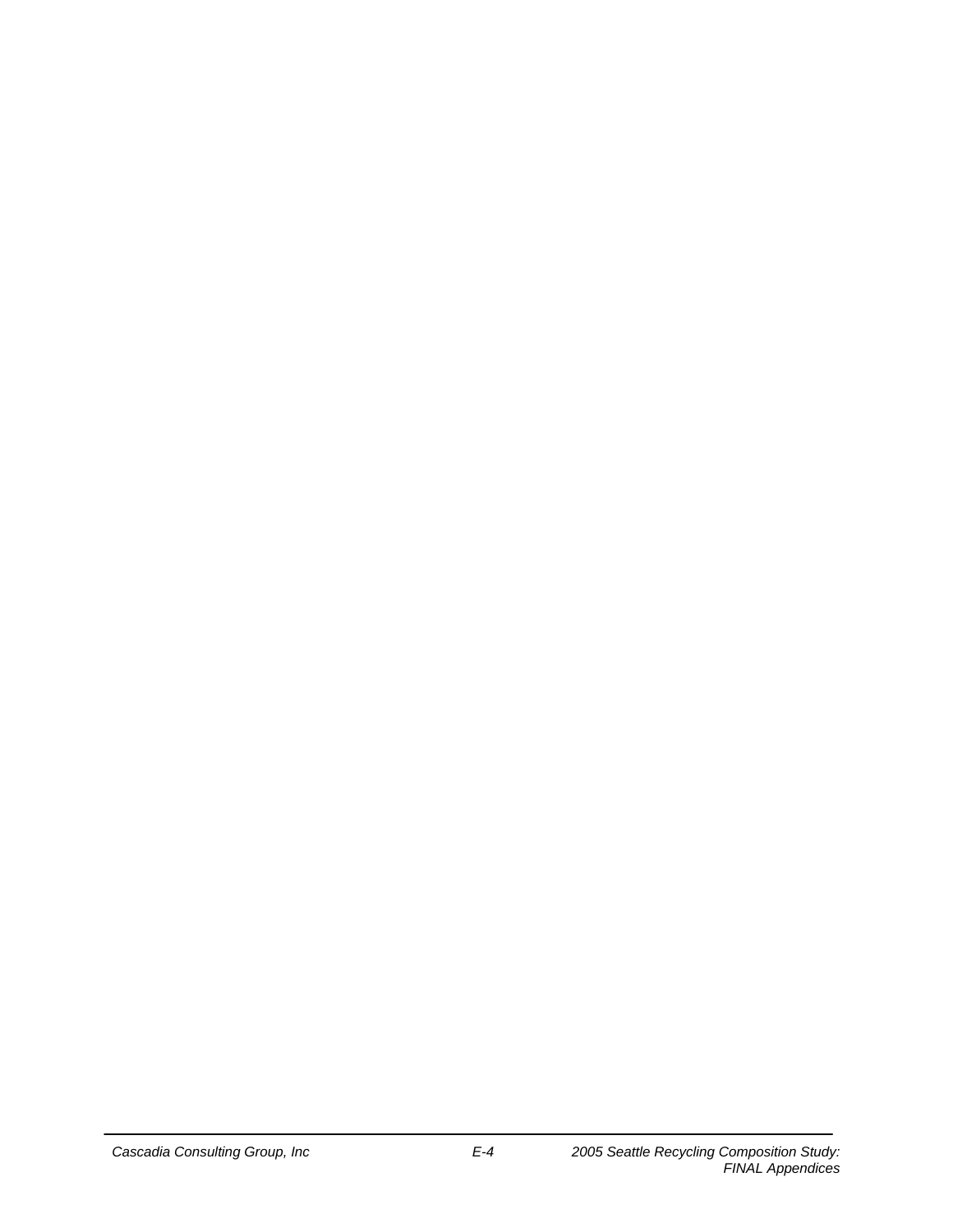# **Appendix F FIELD FORM**

The field forms are included in the following order:

- Vehicle selection sheet
- Sample Placard
- Tally sheet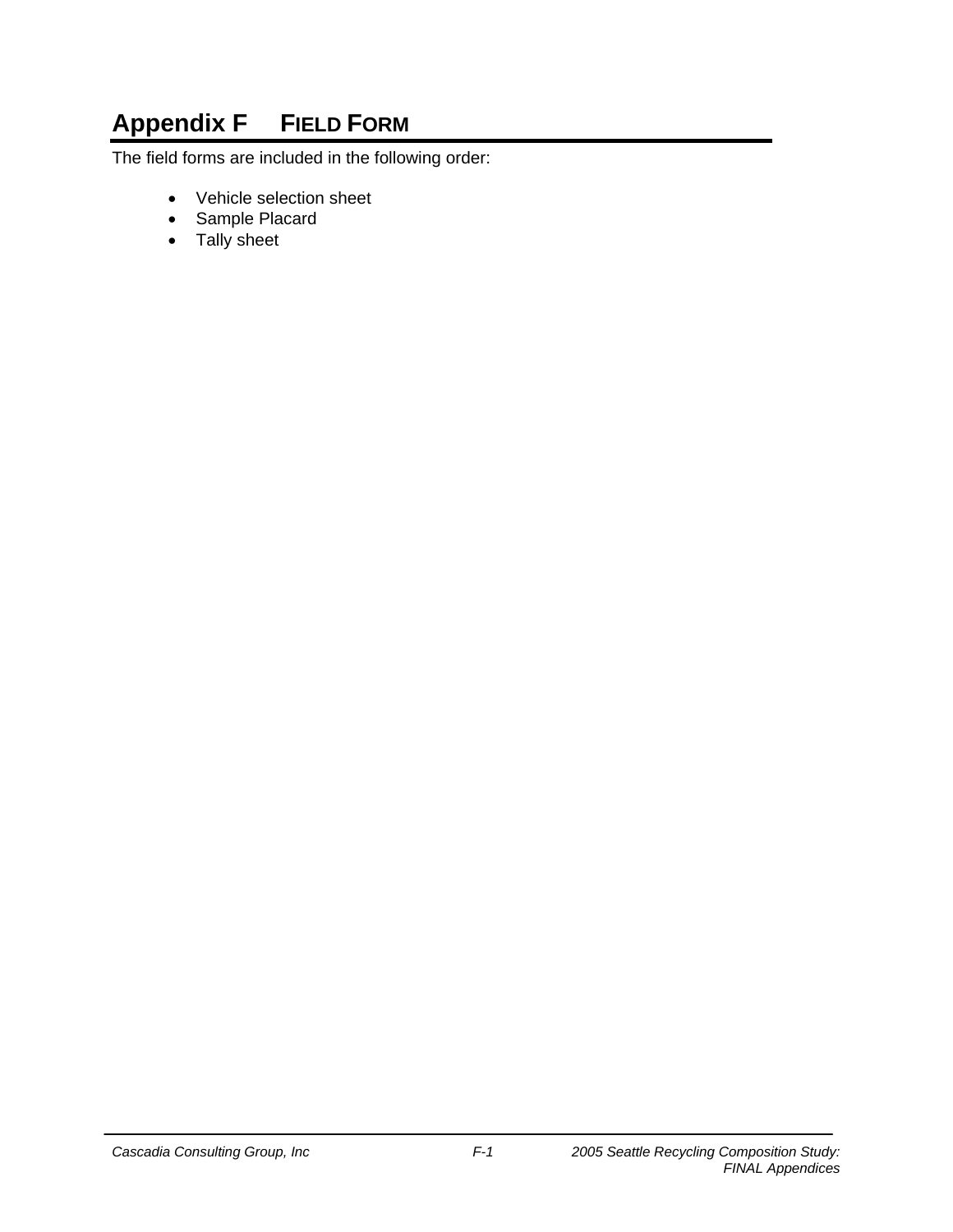| <b>Vehicle Selection Sheet</b>                         |           | Sampling Date:                    |        |       | Tuesday, October 25, 2005 |            |                         |         |                                   |                                    |                   |
|--------------------------------------------------------|-----------|-----------------------------------|--------|-------|---------------------------|------------|-------------------------|---------|-----------------------------------|------------------------------------|-------------------|
| <b>Seattle Residential Recycling Composition Study</b> |           | Hauler:                           |        |       | <b>Waste Management</b>   |            |                         |         |                                   |                                    |                   |
|                                                        |           |                                   |        |       |                           |            |                         |         |                                   |                                    |                   |
|                                                        |           |                                   |        |       |                           |            |                         |         |                                   |                                    |                   |
| Time In                                                | SF/MF     | Truck No.                         | Driver | Route | Load                      | <b>ETA</b> | Notes                   | Inbound | Outbound<br>Commingled Commingled | Inbound<br>Glass (if<br>different) | Outbound<br>Glass |
|                                                        | SF        | 151500                            |        | 37A   | $\overline{1}$            | 10am-noon  |                         |         |                                   |                                    |                   |
|                                                        | SF        | 151501                            |        | 34A   | $\overline{1}$            | 10am-noon  |                         |         |                                   |                                    |                   |
| cont. 1                                                | SF        | 151503                            |        | 33A   | $\mathbf{1}$              | 10am-noon  |                         |         |                                   |                                    |                   |
|                                                        | SF        | 151505                            |        | 31A   | $\overline{1}$            | 10am-noon  |                         |         |                                   |                                    |                   |
|                                                        | SF        | 151506                            |        | 29A   | $\overline{1}$            | 10am-noon  |                         |         |                                   |                                    |                   |
|                                                        | SF        | 151509                            |        | 36A   | $\overline{2}$            | $2-4pm$    |                         |         |                                   |                                    |                   |
|                                                        | SF        | 151512                            |        | 21A   | $\overline{1}$            | 10am-noon  |                         |         |                                   |                                    |                   |
|                                                        | <b>SF</b> | 151513                            |        | 24A   | $\overline{2}$            | $2-4pm$    |                         |         |                                   |                                    |                   |
|                                                        | SF        | 151514                            |        | 27A   | $\overline{2}$            | $2-4pm$    |                         |         |                                   |                                    |                   |
|                                                        | MF        | 506717/6                          |        | t30   | $\mathbf{1}$              | $7-8am$    | sample this truck twice |         |                                   |                                    |                   |
|                                                        | MF        | 506718/7                          |        | t31   | $\mathbf{1}$              | $7-8am$    |                         |         |                                   |                                    |                   |
|                                                        | MF        | 506272/8                          |        | t31   | $\mathbf{1}$              | $7-8am$    |                         |         |                                   |                                    |                   |
|                                                        |           |                                   |        |       |                           |            |                         |         |                                   |                                    |                   |
|                                                        |           |                                   |        |       |                           |            |                         |         |                                   |                                    |                   |
|                                                        |           |                                   |        |       |                           |            |                         |         |                                   |                                    |                   |
|                                                        |           |                                   |        |       |                           |            |                         |         |                                   |                                    |                   |
|                                                        |           |                                   |        |       |                           |            |                         |         |                                   |                                    |                   |
|                                                        |           |                                   |        |       |                           |            |                         |         |                                   |                                    |                   |
|                                                        |           |                                   |        |       |                           |            |                         |         |                                   |                                    |                   |
|                                                        |           |                                   |        |       |                           |            |                         |         |                                   |                                    |                   |
|                                                        |           |                                   |        |       |                           |            |                         |         |                                   |                                    |                   |
|                                                        |           | Today's Sampling Plan: 8 SF, 4 MF |        |       |                           |            |                         |         |                                   |                                    |                   |

sf count: \_\_\_\_\_\_

mf count: \_\_\_\_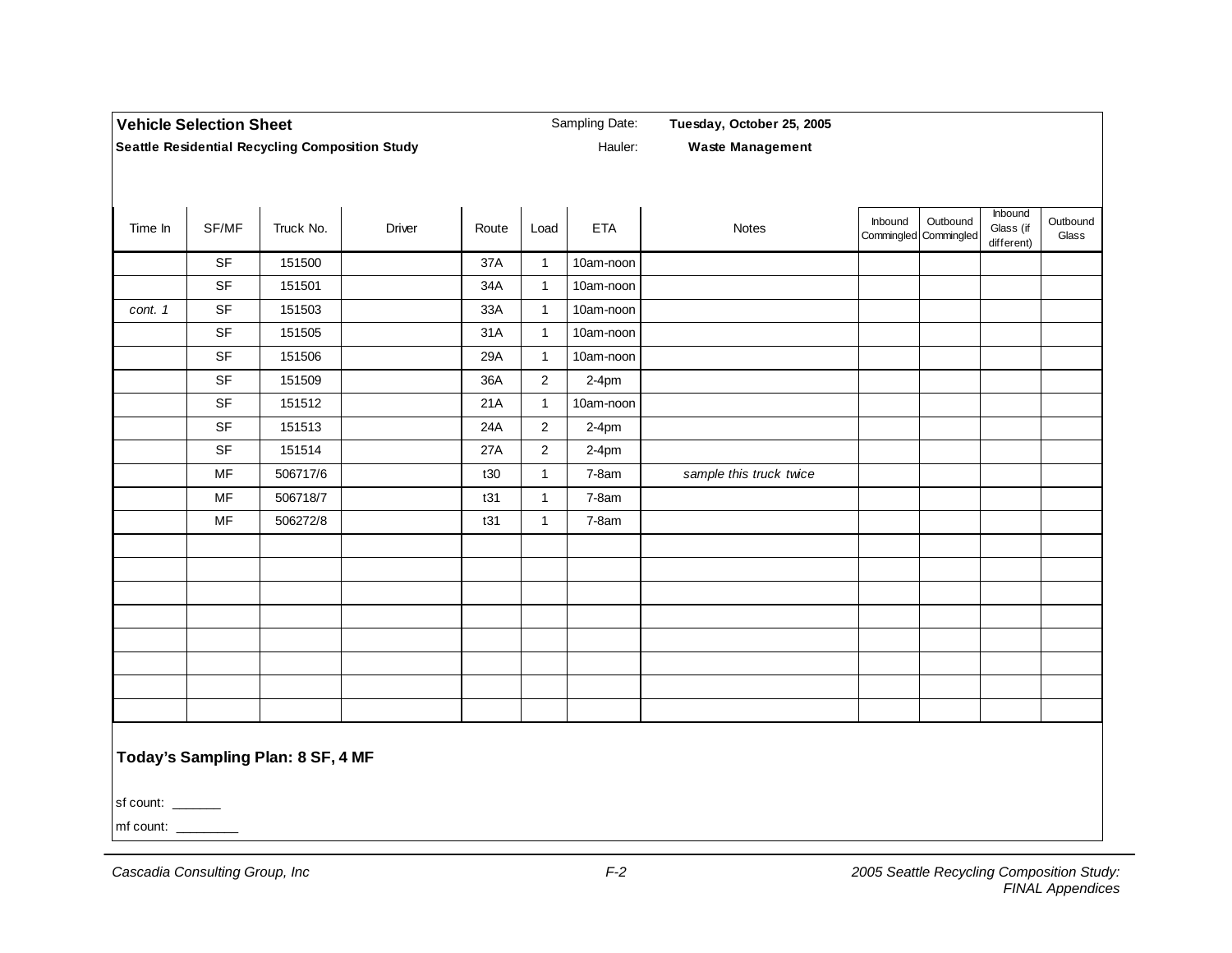